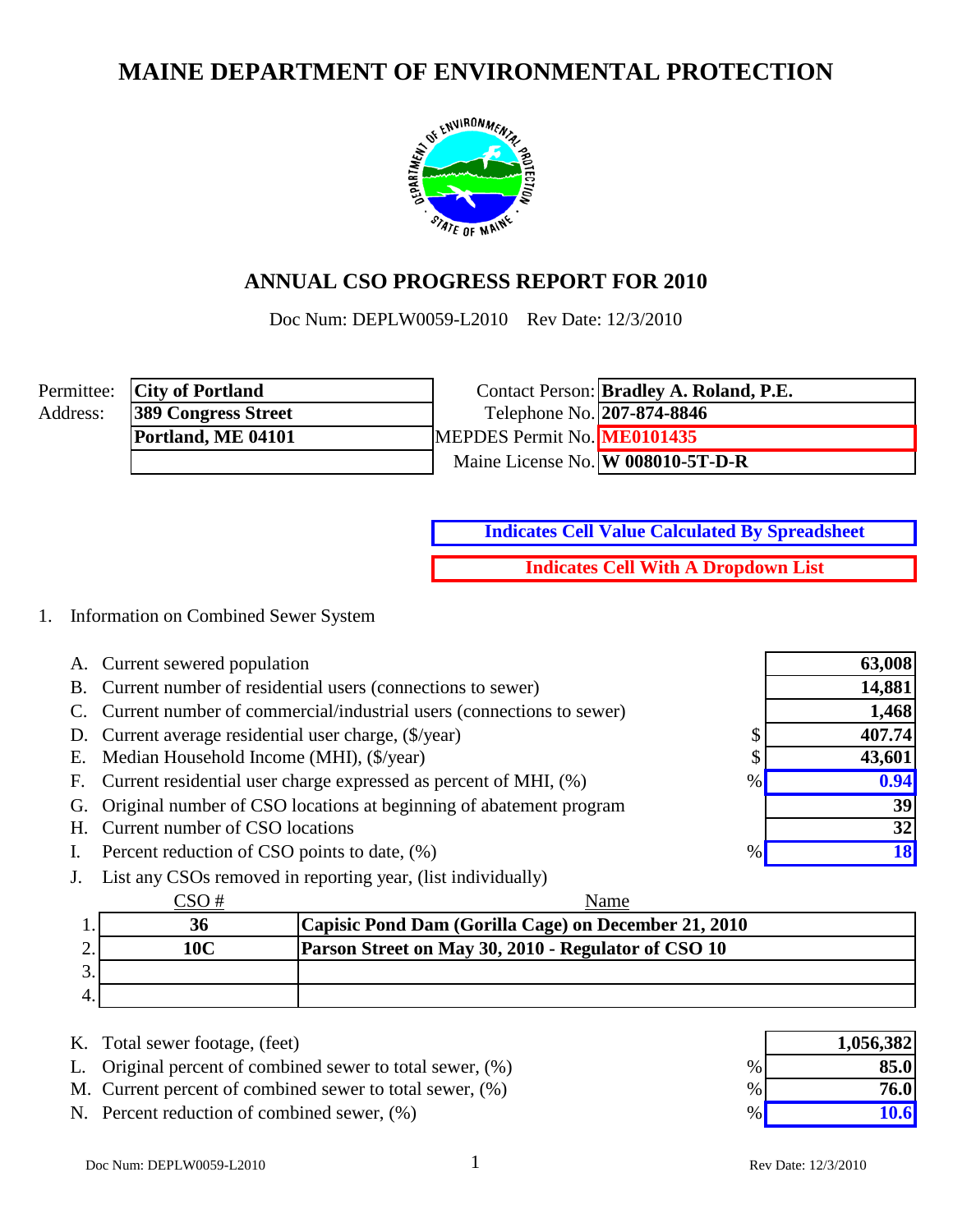### 2. CSO Progress

- A. Are you on schedule with your approved CSO Abatement Plan? **Yes** (Yes, No) **Yes**
- B. If existing schedule is behind the approved schedule, list the reasons why and how the permittee proposes to catch up in order to comply with the approved schedule.

### **The City is currently in compliance with it's approved schedule.**

C. List major accomplishments last year to reduce or abate CSOs, (list individually)

| Project                      | Estimate of flow reductions |
|------------------------------|-----------------------------|
| 1. Wellington-Canco-Gleckler | <b>18 Acres</b>             |
| 2. Berry- Chesley-Edgewood   | 4 Acres                     |
| 3. See additional Info       |                             |

### D. Costs:

| Total original cost estimate for complete program<br>1)                  |      |             |
|--------------------------------------------------------------------------|------|-------------|
| from initial CSO Master Plan                                             | \$   | 52,000,000  |
| Revised total cost estimate for complete program<br>2)                   |      |             |
| from Updated CSO Master Plan (includes all prior costs and update costs) | \$   | 104,000,000 |
| Total cost of CSO abatement to date<br>3)                                | \$   | 70,807,628  |
| Percent complete by cost $(3\div 2$ or $3\div 1$ above), $(\%)$<br>4)    | $\%$ | 68          |
| Total SRF loans to date<br>5)                                            | \$   | 24,148,000  |
| Total cost of CSO projects in reporting year<br>6)                       | \$   | 11,218,871  |
| Anticipated budget for CSO projects next year<br>7)                      | \$   | 9,728,500   |
| Sewer O&M budget in reporting year<br>8)                                 | \$   | 30,551,153  |
| Anticipated sewer O&M budget for next year<br>9)                         | \$   | 32,009,326  |
| 10) Estimated CSO needs for next five years (include cost in no.7)       | \$   | 49,209,980  |
|                                                                          |      |             |

### E. Private inflow sources:

|    | Has a house to house survey been done?                  | (Yes, No)            | <b>Yes</b> |
|----|---------------------------------------------------------|----------------------|------------|
| 2) | If yes, when?                                           | 2010                 |            |
| 3) | If no, is one planned?                                  | (Yes, No)            |            |
| 4) | If no, when?                                            |                      |            |
| 5) | Number of roof leaders removed to date                  |                      | 136        |
| 6) | Number of roof leaders removed in reporting year        |                      | 0          |
| 7) | Number of known roof leaders remaining in system        |                      |            |
| 8) | Number of basement sump pumps removed to date           |                      |            |
| 9) | Number of basement sump pumps removed in reporting year |                      |            |
|    | 10) Number of known sump pumps remaining in system      |                      |            |
|    | 11) Number of known foundation drains to system         |                      |            |
|    | 12) Do you charge a surcharge for private sources?      | Yes, No)             | <b>Yes</b> |
|    | 8<br>13) If yes, how much and what unit?<br>\$          | Per 100 c.f.         |            |
|    |                                                         | (Each, Per 100 c.f.) |            |

 $(Yes, No)$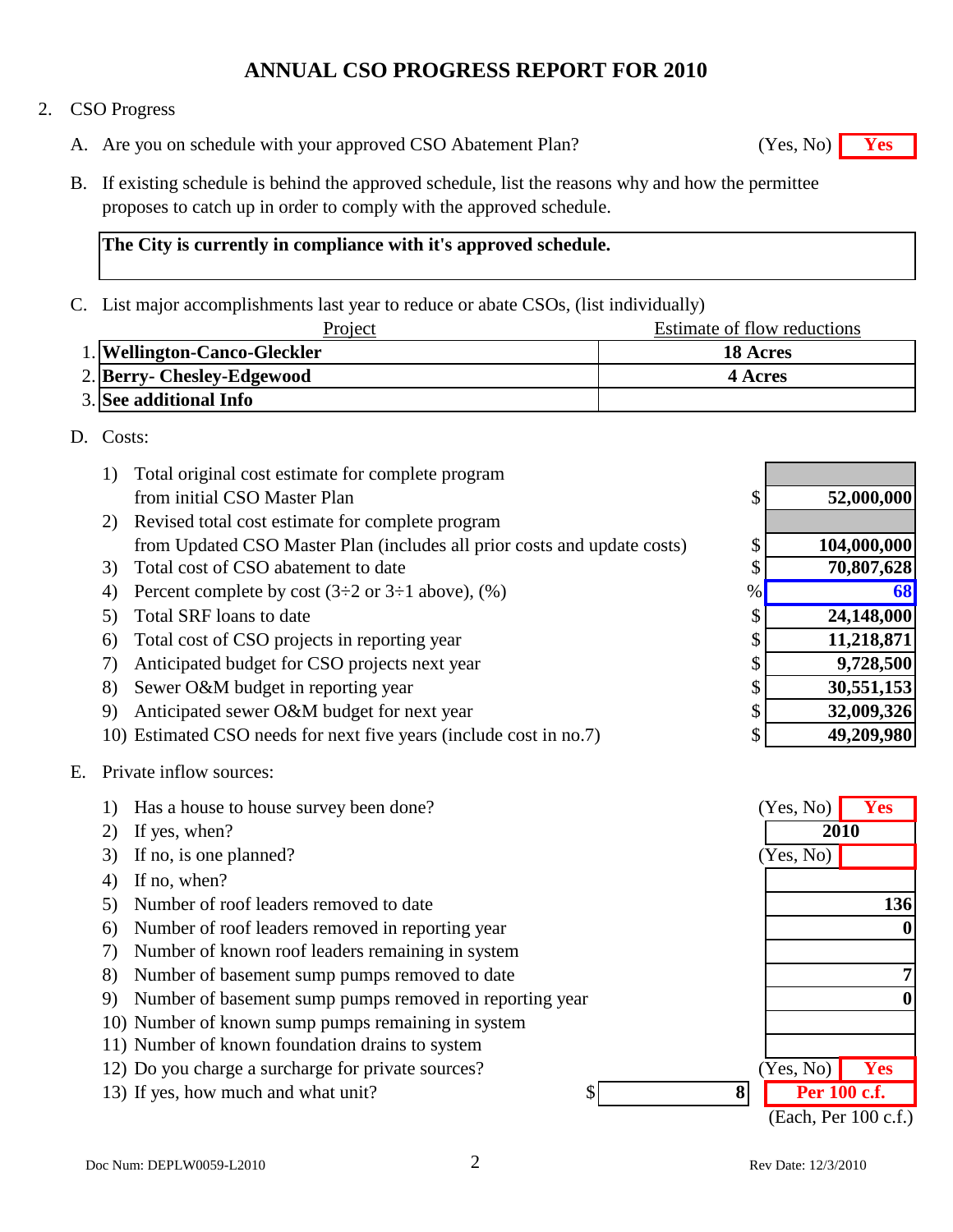#### F. Other inflow sources

- 1) Number of catch basins removed this year
- 2) Number of catch basins remaining in system
- 3) Are there any wetlands/bogs draining to sewer?
- 4) Are there any streams intercepted by sewer?
- 5) If yes to 3 or 4, what plans are there to deal with them?

**Continued implementation of the CSO Master Plan will result in the reduction and/or removal of direct stream/wetland connections into sewer.**

G. Results of any specific flow monitoring to determine effectiveness of previous CSO abatement projects. Compare actual CSO abatement with projections made during the CSO Master Plan.

**A chart of CSO Monitoring has been included in this worksheet. An evaluation in 2002 indicated an 18% reduction in CSO discharges from 1993. Monitoring by the PWD in 2010 continues to be evaluated against the SWMM for calibration of the model and population of the attached annual discharge table.**

- H. Yearly precipitation, CSO events, volumes, or block test data. (Enter data on Excel spreadsheet Csoflows.xls)
- I. Work done on the Nine Minimum Controls during the year.
	- 1) Results of operation and maintenance (O&M) program for the sewer system and combined sewer system overflows during the year.
		- a. Who is responsible for combined sewer system O&M?

| Name       | <b>Mike Bobinsky</b>          | Tel. No. |
|------------|-------------------------------|----------|
| Title      | Director of Public Services   |          |
| Dept.      | Department of Public Services |          |
| Size Staff | 204                           |          |

**207-874-8801**

b. Inspection schedules

**Number of CSO regulators Number of tide gates Number of pump stations** Number of CSO outfalls **32**

| 24 PWD/ 17 City |
|-----------------|
| 6 PWD/3 City    |
| 11 PWD/16 City  |
| 32              |

Inspection interval Inspection interval Inspection interval Inspection interval

| <b>Daily</b>     |
|------------------|
| <b>Monthly</b>   |
| <b>Daily</b>     |
| <b>Quarterly</b> |

|           | 25    |
|-----------|-------|
|           | 5,600 |
| (Yes, No) | Yes   |
| (Yes, No) | Yes   |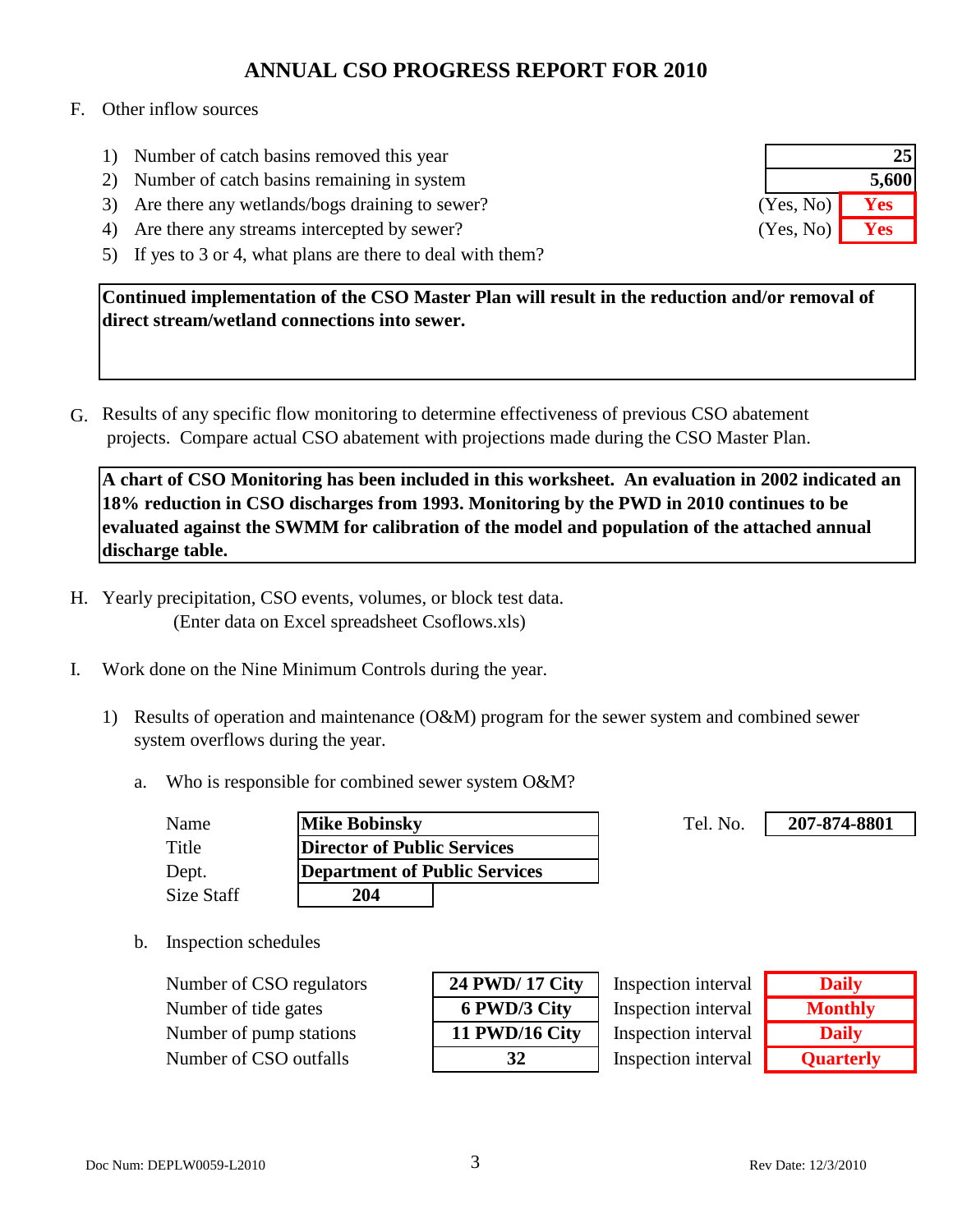c.

Document the following activities that were performed and include the tons or cubic yards of debris removed last year from catch basins and sewers.

| <b>Catch Basin Cleaning</b>                    |                      |                             |                     |                |                  |
|------------------------------------------------|----------------------|-----------------------------|---------------------|----------------|------------------|
| Total # of Basins                              |                      | # of Basins Cleaned         |                     |                |                  |
| Last Year                                      |                      | Last Year                   |                     | Debris Removed |                  |
| 5631                                           |                      | 1196                        |                     | 1502           | Cu. Yds.         |
| (Please attach cleaning schedule if available) |                      |                             |                     |                | (Tons, Cu. Yds.) |
|                                                |                      |                             |                     |                |                  |
| <b>Sewer Cleaning</b>                          |                      |                             |                     |                |                  |
| <b>Total Combined</b>                          |                      | <b>Footage Cleaned</b>      |                     |                |                  |
| Sewer                                          |                      | Last Year                   |                     | Debris Removed |                  |
| 1,056,382                                      | lin. ft.             | 26,888                      | lin. ft.            | 42             | <b>Tons</b>      |
| (Please attach cleaning schedule if available) |                      |                             |                     |                | (Tons, Cu. Yds.) |
|                                                |                      |                             |                     |                |                  |
| <b>Pump Station Cleaning</b>                   |                      |                             |                     |                |                  |
| <b>Cleaning Frequency</b>                      |                      | <b>Inspection Frequency</b> |                     |                |                  |
| <b>Monthly</b>                                 |                      | <b>Daily</b>                |                     |                |                  |
|                                                |                      |                             |                     |                |                  |
| <b>TV Work</b>                                 |                      |                             |                     |                |                  |
| Sewer & Storm Footage Televised                |                      | TV Frequency                |                     |                |                  |
| 95,597                                         | lin. ft.             | <b>Daily</b>                |                     |                |                  |
|                                                |                      |                             |                     |                |                  |
| <b>Smoke Testing</b>                           |                      |                             |                     |                |                  |
| Sewer & Storm Footage Tested                   |                      | Dates of Smoke Testing      |                     |                |                  |
| $\bf{0}$                                       | lin. ft.             |                             | $\text{(mm/dd/yy)}$ |                |                  |
|                                                |                      |                             |                     |                |                  |
| <b>Infiltration/Inflow Study</b>               |                      |                             |                     |                |                  |
| I/I Study Was Performed On                     |                      |                             |                     |                |                  |
| $\bf{0}$                                       | Linear Feet Of Sewer |                             |                     |                |                  |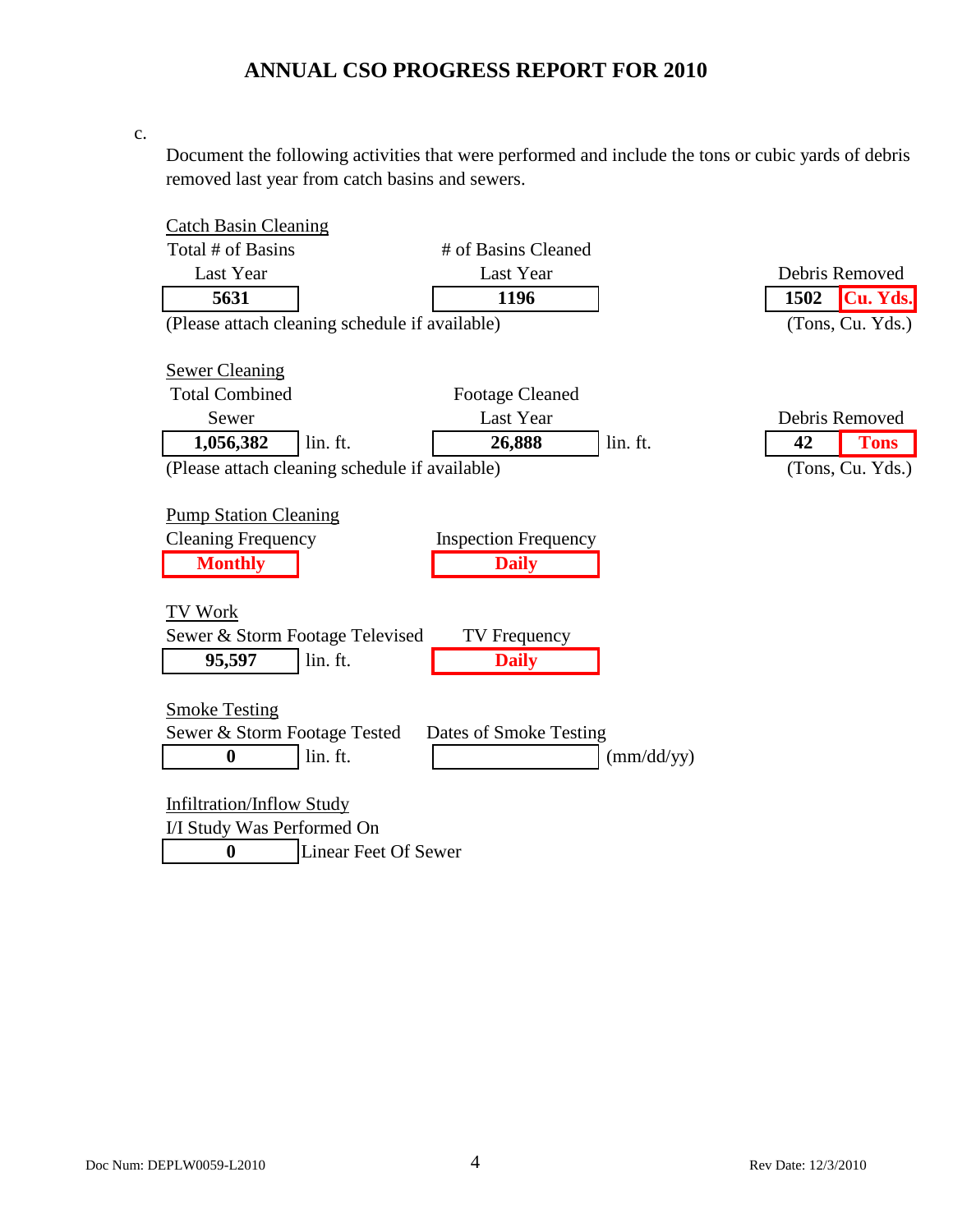2) Maximum Use of the Collection System for Storage

*Maximum use of the collection system for storage means making relatively simple modifications to the combined sewer system to enable the system itself to store wet weather flows until downstream sewers and treatment facilities can handle them. The municipality should evaluate more complex modifications as part of the long-term control plan.*

a. List any regulators or weirs that were adjusted last year to optimize settings for maximum storage. (list individually)

|         | 1. CSO 2 Arcadia Street had the wier raised 5 inches on 4-30-10 |
|---------|-----------------------------------------------------------------|
| ۷.      |                                                                 |
| ∍<br>s. |                                                                 |
|         |                                                                 |

b. Document attempts last year to retard inflows to the system by use of special gratings or flow control type devices.

Number of Special Storm Drain Gratings Installed Comments:

Number of Flow Control Type Devices Installed **0** Comments:

c. Describe any tide gate maintenance and repair to eliminate tidal intrusions. (list individually)

|                                | Tide Gate | Maintenance/Repair            |
|--------------------------------|-----------|-------------------------------|
|                                | 3 City    | <b>Greasing and Adjusting</b> |
| $\bigcap$<br><u>.</u>          | 6 PWD     | <b>Greasing and Adjusting</b> |
| $\mathcal{D}$<br>$\mathcal{L}$ |           |                               |

Attach a schedule for implementation of any minor construction associated with maximizing the collection system for storage.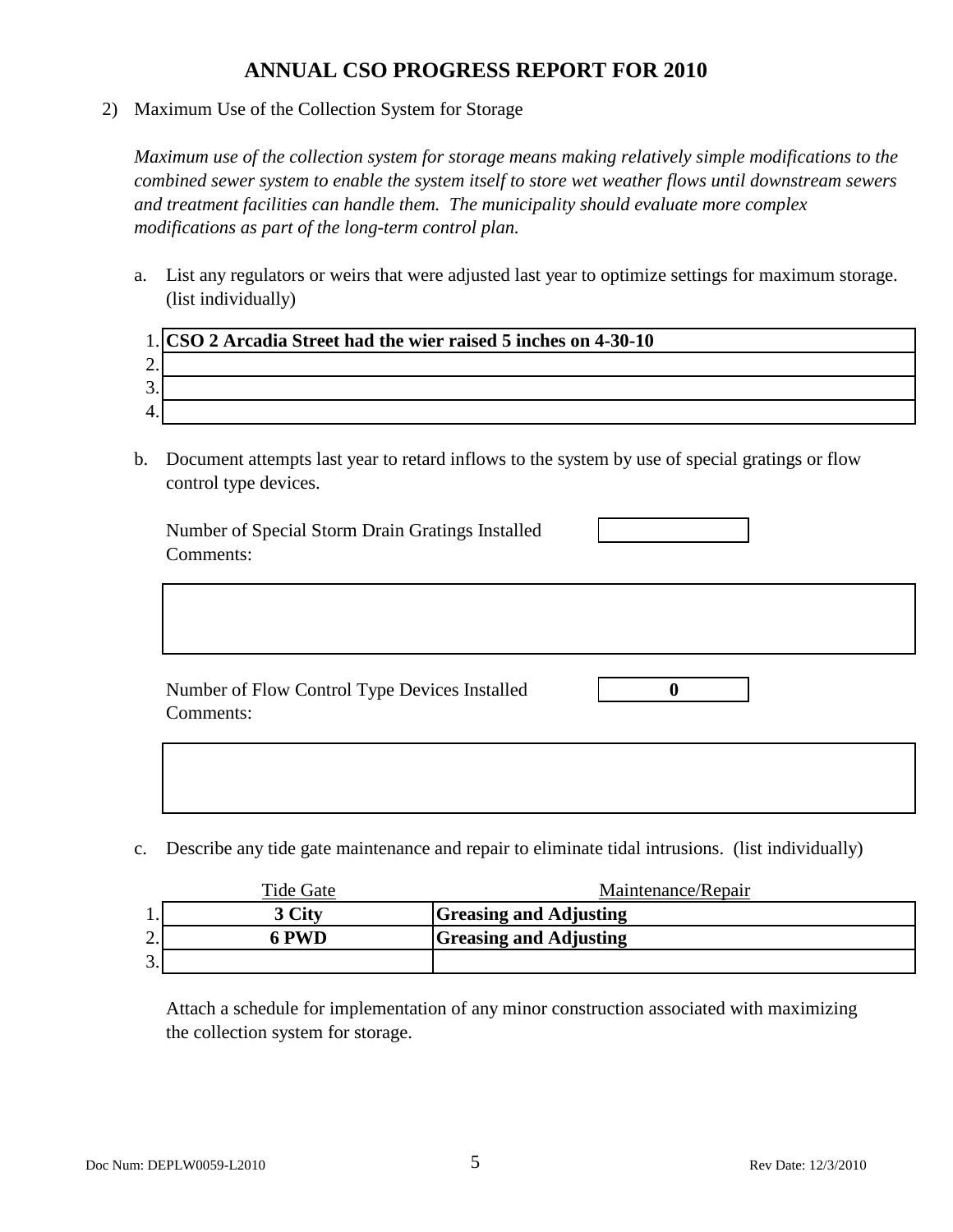3) Review any Modification of the Industrial Pretreatment Program to Assure that CSO Impacts Are Minimized

*The municipality should determine whether nondomestic sources are contributing to CSO impact and, if so, investigate ways to control them. The objective of this control is to minimize the impacts of discharges into combined sewer systems from significant nondomestic sources (i.e., industrial and commercial sources during wet weather events, and to minimize CSO occurrences by modifying inspection, reporting, and oversight procedures within the approved pretreatment program.*

### *Fill in this section only if you have nondomestic source of wastewater.*

Do you have an industry that significantly impacts a CSO? **Yes** (Yes, No) **Yes** (Yes, No)

What measures or modifications were taken last year to insure that nondomestic sources are not contributing to CSO impacts. (Examples of measures: Inventory of nondomestic discharges to the combined sewer, assessment of nondomestic discharges on CSOs, evaluation of feasible modifications)

**The City of Portland Industrial Pretreatment Program continues to work with significant Industrial/Commercial dischargers to focus their efforts in reducing their water use and to recover POTW plant capacity during storm events.**

### 4) Maximization of Flow to the POTW for Treatment

*Maximizing flow to the POTW entails simple modifications to the combined sewer system and treatment plant to enable as much wet weather flow as possible to reach the treatment plant. The objective of this minimum control is to reduce the magnitude, frequency, and duration of CSOs that flow untreated into receiving waters.*

a. List any change completed or planned last year to maximize flow to the POTW. (list individually)

| PLANNED PHYSICAL | <b>ESTIMATED</b> | <b>ESTIMATED</b>  | <b>ESTIMATED</b>   | <b>ESTIMATED</b>    |
|------------------|------------------|-------------------|--------------------|---------------------|
| <b>CHANGE</b>    | COST(S)          | <b>COMPLETION</b> | <b>YEARLY</b>      | <b>YEARLY</b>       |
|                  |                  | <b>DATE</b>       | <b>DECREASE IN</b> | <b>DECREASE IN</b>  |
|                  |                  | (MM/DD/YY)        | <b>EVENTS</b>      | <b>VOLUME (MGD)</b> |
|                  |                  |                   |                    |                     |
|                  |                  |                   |                    |                     |
|                  |                  |                   |                    |                     |
|                  |                  |                   |                    |                     |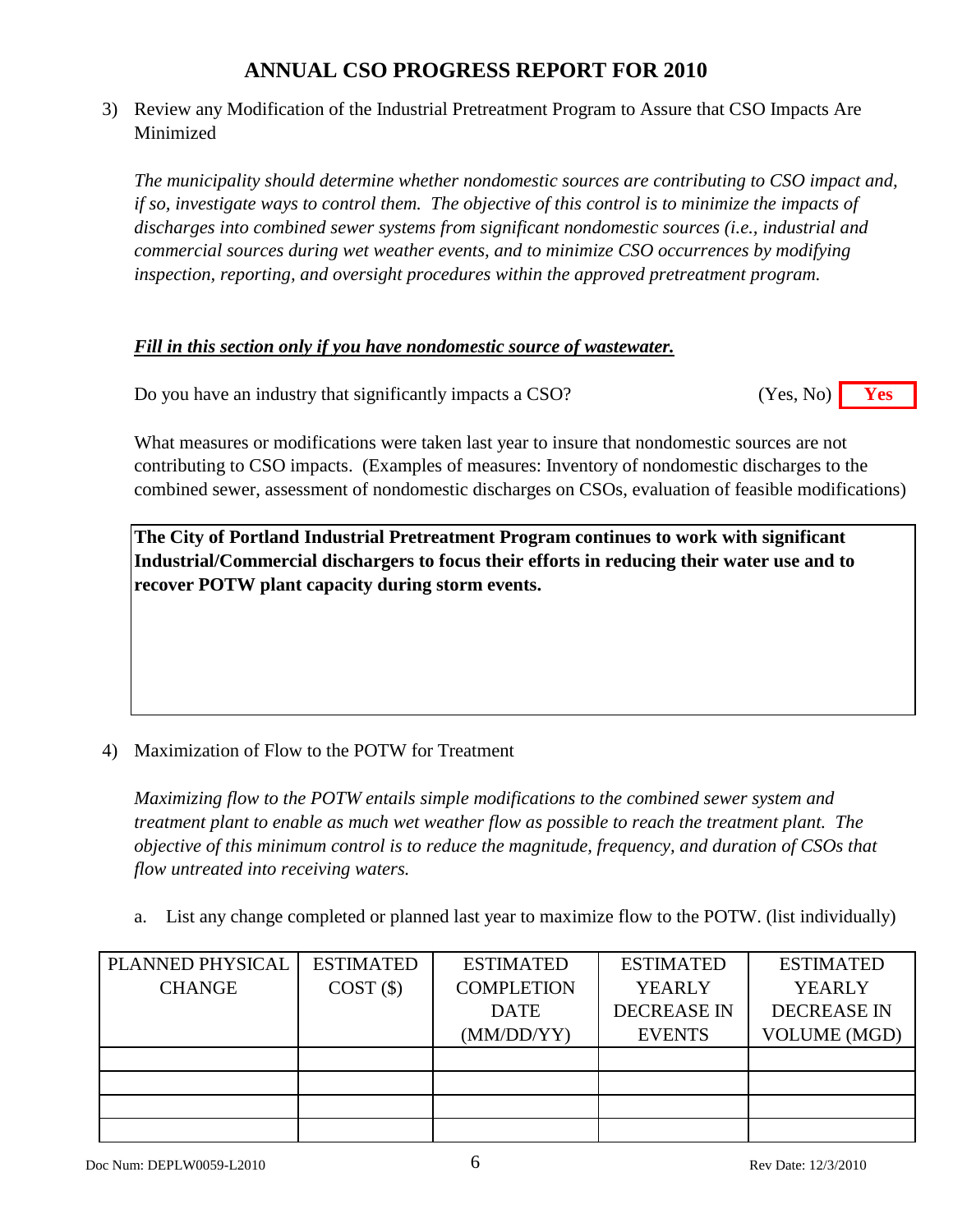5) Prohibition of CSO Discharges During Dry Weather

*This control includes all measures taken to ensure that the combined sewer system does not overflow during dry weather flow conditions. Dry weather overflow control measures include improved O&M as well as physical changes to regulator and overflow devices.*

- a. Did you have a dry weather overflow during the last year? If yes, explain. (list individually)  $(Yes, No)$ 
	- 1. **Warren CSO 42 02/05/10 Downstream pipe blockage pipe cleaned by outside contractor**
	- 2. **Riverton Pump Station 04/25/10 Overflow at an upstream manhole due to station malfuntion**
	- 3. **Riverside Pump Station 08/31/10 Overflow due to SCADA programming error corrective**
	- 4. **Franklin ST Pump Station 12/10/10 Station shut down for tools retrieval in wet well resulted**
	- 5. **See additional info for more**
- 6) Control of Solid and Floatable Material in CSO Discharges

*The intent of this control is to document that low cost control measures have been implemented which reduce solids and floatables discharged from CSOs to the maximum extent practicable.*

a. List any of the following control measures that were implemented last year to reduce solids and floatables discharged from CSOs. If control measures were implemented, list their Success.

| Baffles in Regulators or Overflow Structures:       |          |                    |
|-----------------------------------------------------|----------|--------------------|
| Number of Baffles Installed:                        | Success: |                    |
|                                                     |          | (Good, Fair, Poor) |
| Trash Racks in CSO Discharge Structures:            |          |                    |
| Number of Trash Racks Installed:   1 - Mackworth St | Success: | Good               |
|                                                     |          | (Good, Fair, Poor) |
| <b>Catch Basin Modifications:</b>                   |          |                    |
| Number of Modifications:                            | Success: |                    |
|                                                     |          | (Good, Fair, Poor) |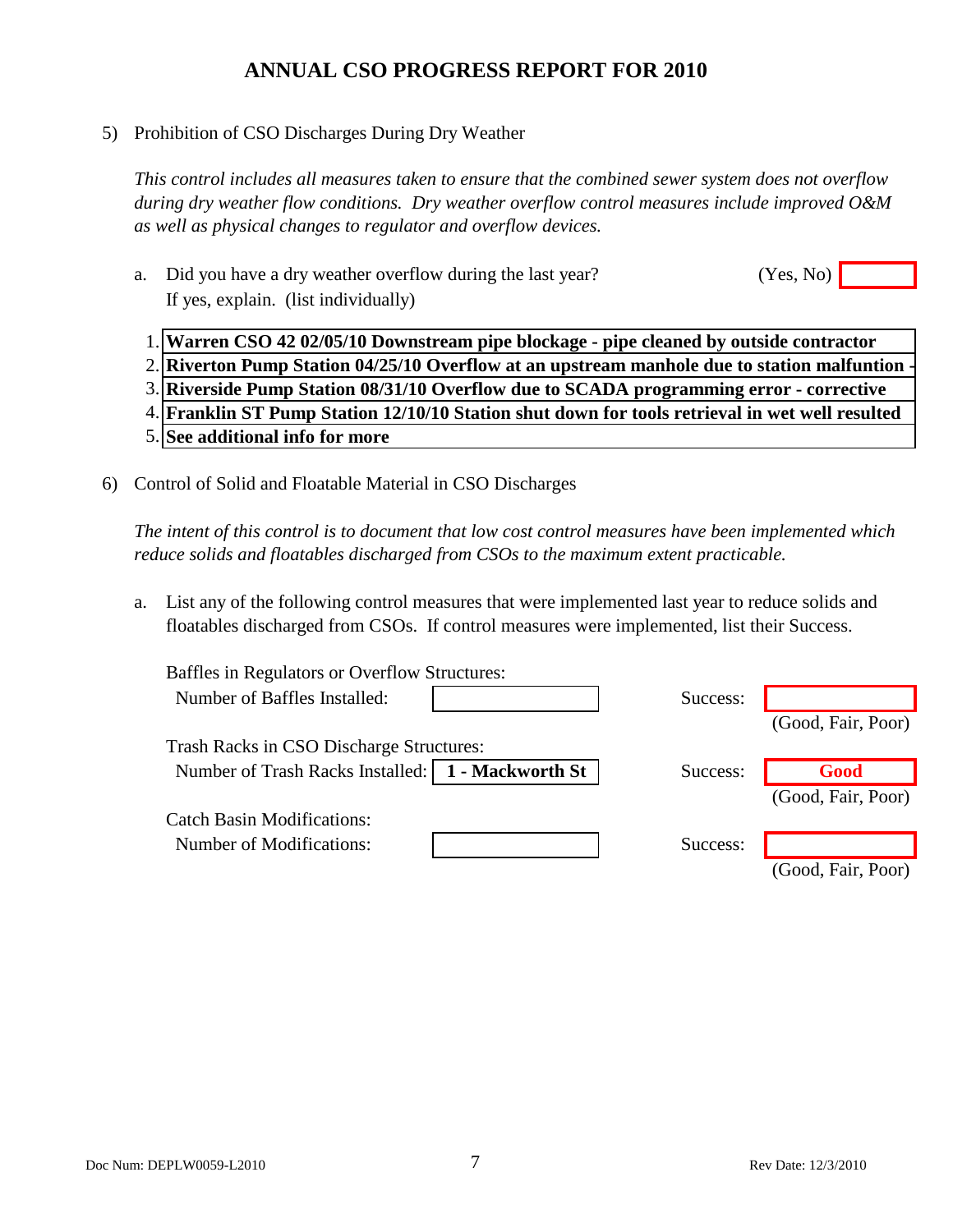| End of Pipe Nets:         |           |          |                    |
|---------------------------|-----------|----------|--------------------|
| Number of Nets Installed: |           | Success: |                    |
|                           |           |          | (Good, Fair, Poor) |
| <b>Litter Controls:</b>   |           |          |                    |
| Litter Control:           | (Yes, No) |          |                    |
|                           |           |          | (Good, Fair, Poor) |
| <b>Other Controls:</b>    |           |          |                    |
| Type of Control           |           | Success: |                    |
|                           |           |          | (Good, Fair, Poor) |

b. The estimated amount of solids and floatables removed last year by implementing the above control measures.

 (Tons, Cu. Yds.) (Attach any schedules and associated costs for implementation of this control.)

7) Pollution Prevention Programs That Focus on Contaminant Reduction Activities

*The seventh minimum control, pollution prevention, is intended to keep contaminants from entering the combined sewer system and thus receiving water via CSOs.*

a. Document any of the following efforts last year to implement this control.

Public education or increased awareness programs that encourage water conservation and could decrease dry weather sanitary flow to the POTW and increase the volume of wet weather flows that can be treated at the POTW.

**Public informational meetings to discusss CSO projects and their impacts on the environment. PWD continues education through our website and environmental coordinators. The PWD has distributed several pamphlets describing items which should not be flushed down the sewer and the affects thay can have on the treatment plant and the environment.**

The placement of garbage receptacles, more efficient garbage collection, or through public education you have implemented.

**The City of Portland is using a single source collection of recycables to allow for quicker and more efficient collection. The Dept of Public Services, thru the waste management division, manages this program, tied to improvements to the Ecomaine MRF.**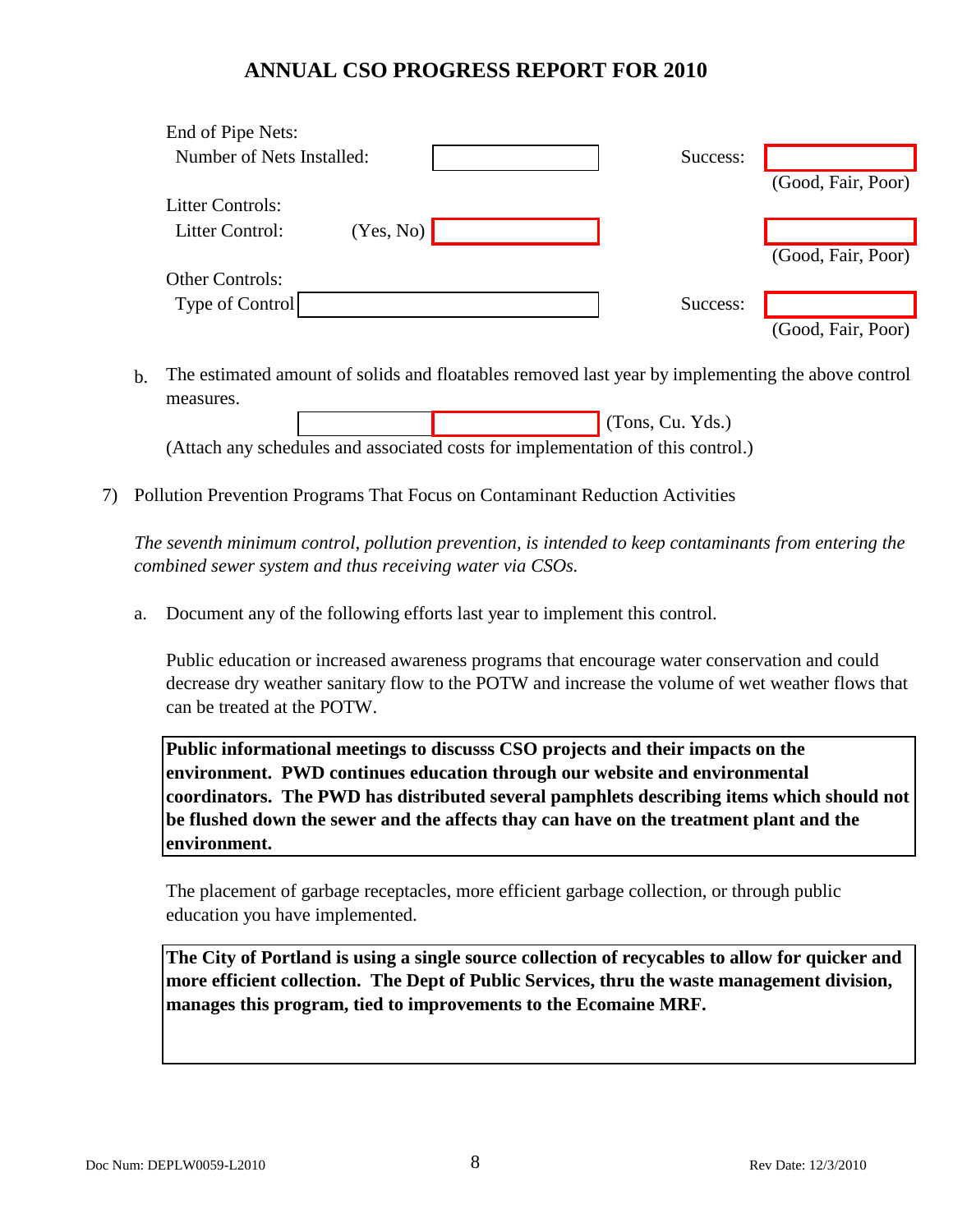Street sweeping efforts with estimate of material removed.

**Sweeping activities collected 1,404 cy in 2010 (excluding Capisic Brook Watershed). Sweepings activities within the CBW collected = 580 cy. Leaves cllected (none from CBW) = 50 ton. The DPW is moving towards a reduction in use of sand to treat roads in the winter, and more salt. We anticipate less volume of sand/ debris to pickup in the spring.**

Anti-litter campaigns; campaigns through public outreach and public service announcements employed to educate the public about effects of littering, over fertilizing, pouring used motor oil down catch basins, etc.

**Public outreach continues with the e-card system at the Riverside Recycling Center. This better tracks individual household waste production and allows for universal waste recycling. The DPS has initiated a household hazardous waste dropoff program at Riverside. The PWD maintains annual educational programs through "Hydrologics" for teachers and children about the effects water, wastewater and the environment.**

Efforts to eliminate illegal dumping. Programs such as law enforcement and public education aimed at controlling illegal dumping of litter, tires, and other materials into water bodies or onto the ground.

**The City continues to distribute public letters to enform and curtail dumping of yard waste to Capisic Brook and Fall Brook watersheds.**

b. Does the community have a hazardous waste collection program? **Yes**

(Yes, No)

If yes, how often is it collected?

**Daily - see additional info to report**

If yes, how much hazardous waste is collected?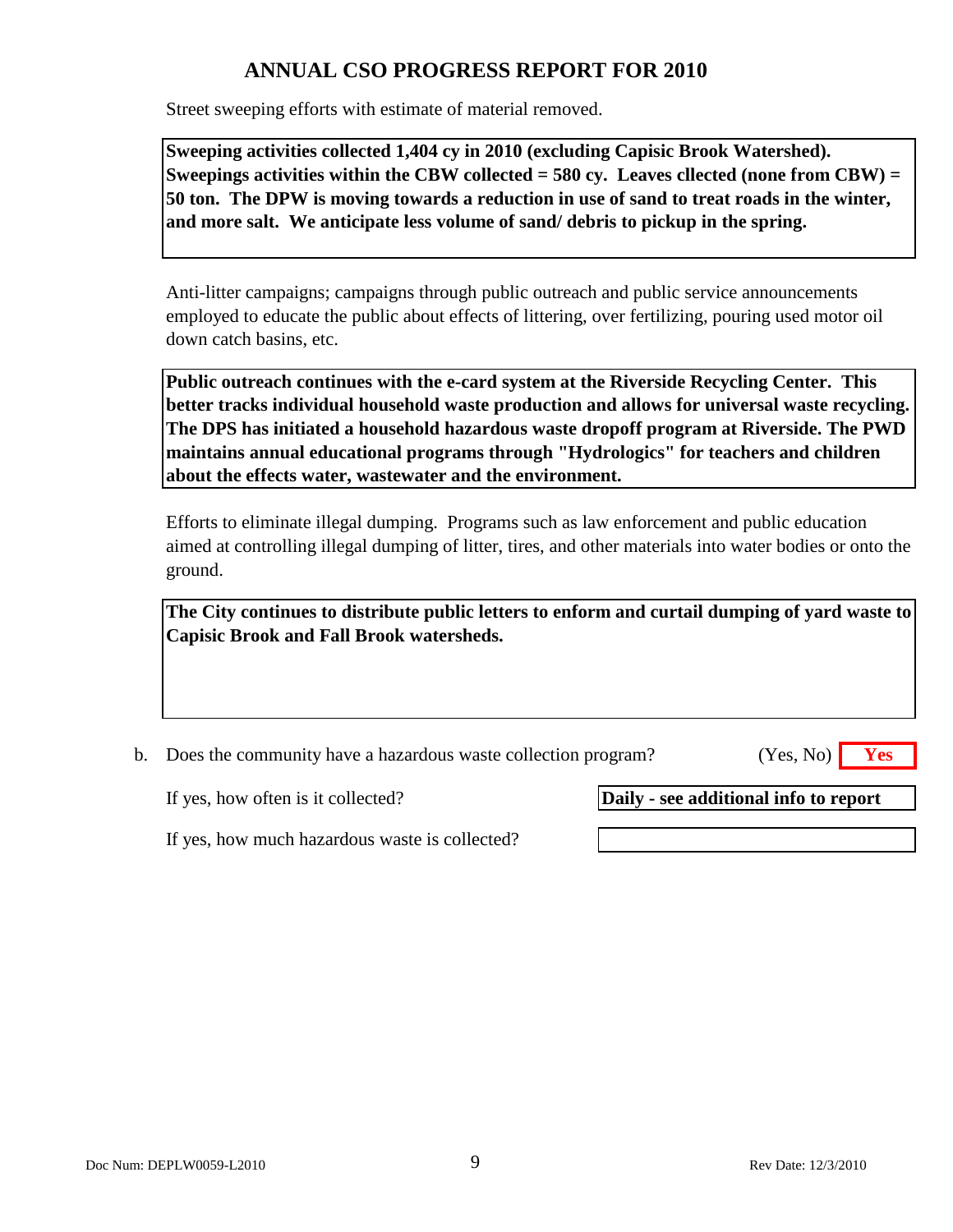c. List and describe any measures planned or implemented for the installation of best management practices (BMP) to reduce pollutants in stormwater runoff.

**The City is utilizing vortex concentrating manholes, Filtera boxes and rain gardens on storm drain systems to reduce sediment and pollutants load entering the receiving waters. The City utilizes hoods in the catch basin sumps to reduce floatables from entering systemm. The City requires a 3 foot sump on all catchbasins to collect sediment and they are cleaned annually. The Planning Department provides several other alternatives for BMP within their site plan review and has adopted the Maine Chapter 500 requirements which applies to all by single** 

d. List and describe other pollution prevention measures planned for implementation and the names of individuals or departments responsible. Attach any schedules and cost estimates associated with this control.

8) Public Notification to Ensure That the Public Receives Adequate Notification of CSO Occurrences and CSO Impacts

*The objective of this control is to ensure that the public receives adequate notification of CSO impacts on pertinent water use areas. Of particular concern are beach and recreational areas that are affected by pollutants discharged in CSOs.*

a. Locations where signs are posted.

Are all CSO outfalls locations marked with a sign in accordance with your permit?

**Yes** (Yes, No)

List any other locations where CSO signs are posted.

b. List dates of CSO informational public hearings or meetings last year. (list individually)

- 1. **06/10/10 Carlyle-Canco-** 2.
- 3. 4. **9/21/2010 Warren Ave &**
- **10/20/2010 Bartley to Rustic See Additional Info**
- c. List any other measures to inform the public that occurred last year.

**Weekly project email updates to public. Monthly project updates to Council. Onsite public meetings during construction.**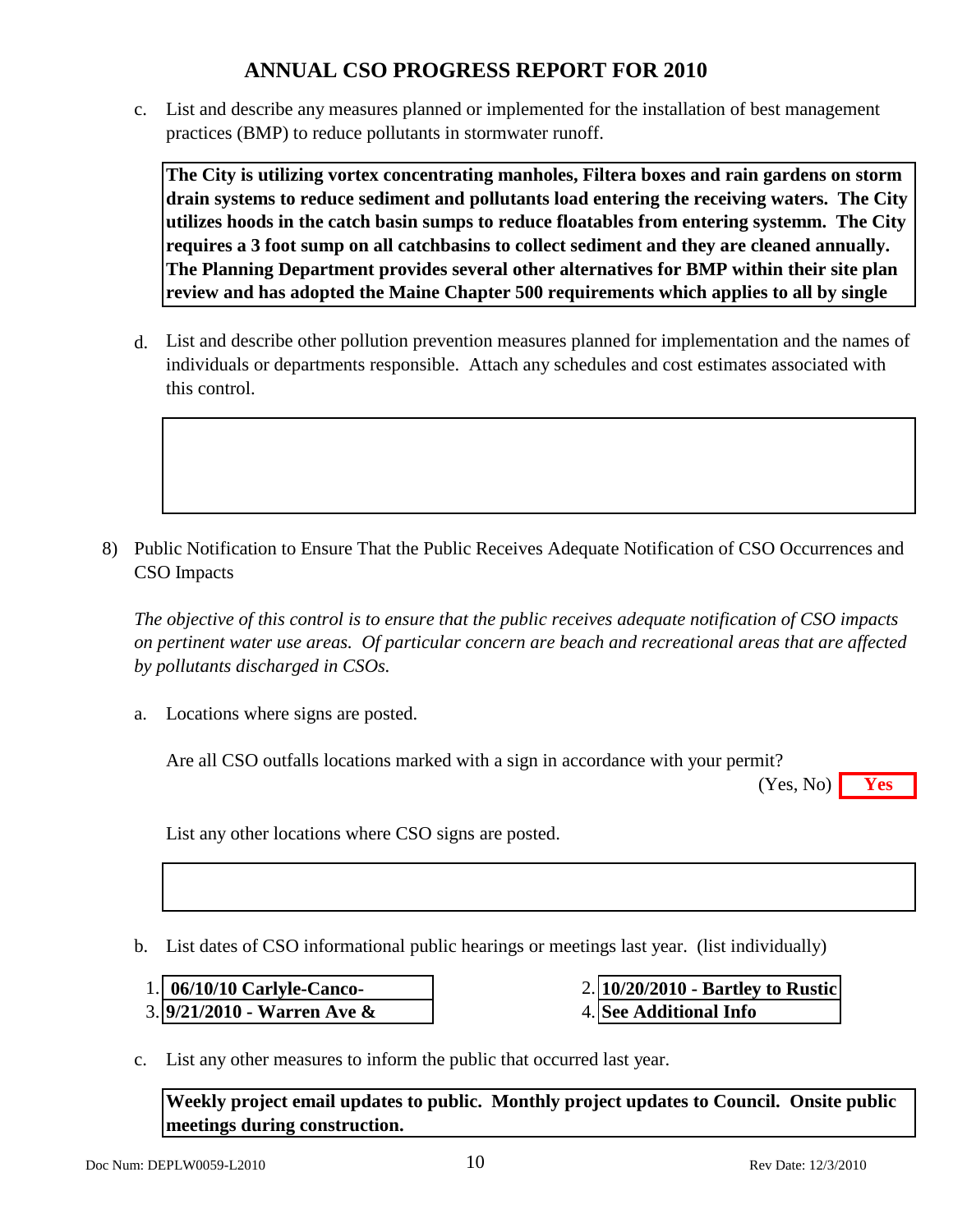9) Monitoring to Effectively Characterize CSO Impacts and the Effectiveness of CSO Controls

*The ninth minimum control involves visual inspection and other simple methods to determine the occurrence and apparent impacts of CSOs. This minimum control is an initial characterization of the combined sewer system to collect and document information on overflow occurrences and known water quality problems and incidents, such as beach or shellfish bed closures, that reflect use impairments caused by CSOs. Changes in the occurrences of such incidents can provide a preliminary indication of the effectiveness of the Nine Minimum Controls.*

a. Check off and fill in information on the following monitoring methods used in overflow structures: (list individually)

Flow Meters

Locations

|                      | 1. See CSO Flow Monitoring Tab | <b>After Rain Event</b> |
|----------------------|--------------------------------|-------------------------|
| ⌒<br><u>L</u> .      |                                |                         |
| ⌒<br>$\mathfrak{I}.$ |                                |                         |
| 4.                   |                                |                         |

Blocks

Locations

| <b>See CSO Flow Monitoring Tab</b> |  |
|------------------------------------|--|
|                                    |  |
|                                    |  |
|                                    |  |

Chalklines

Locations

Other monitoring methods?

Frequency Data Collected

| <b>After Rain Event</b> |  |  |
|-------------------------|--|--|
|                         |  |  |
|                         |  |  |
|                         |  |  |

Inspection Frequency

Inspection Frequency

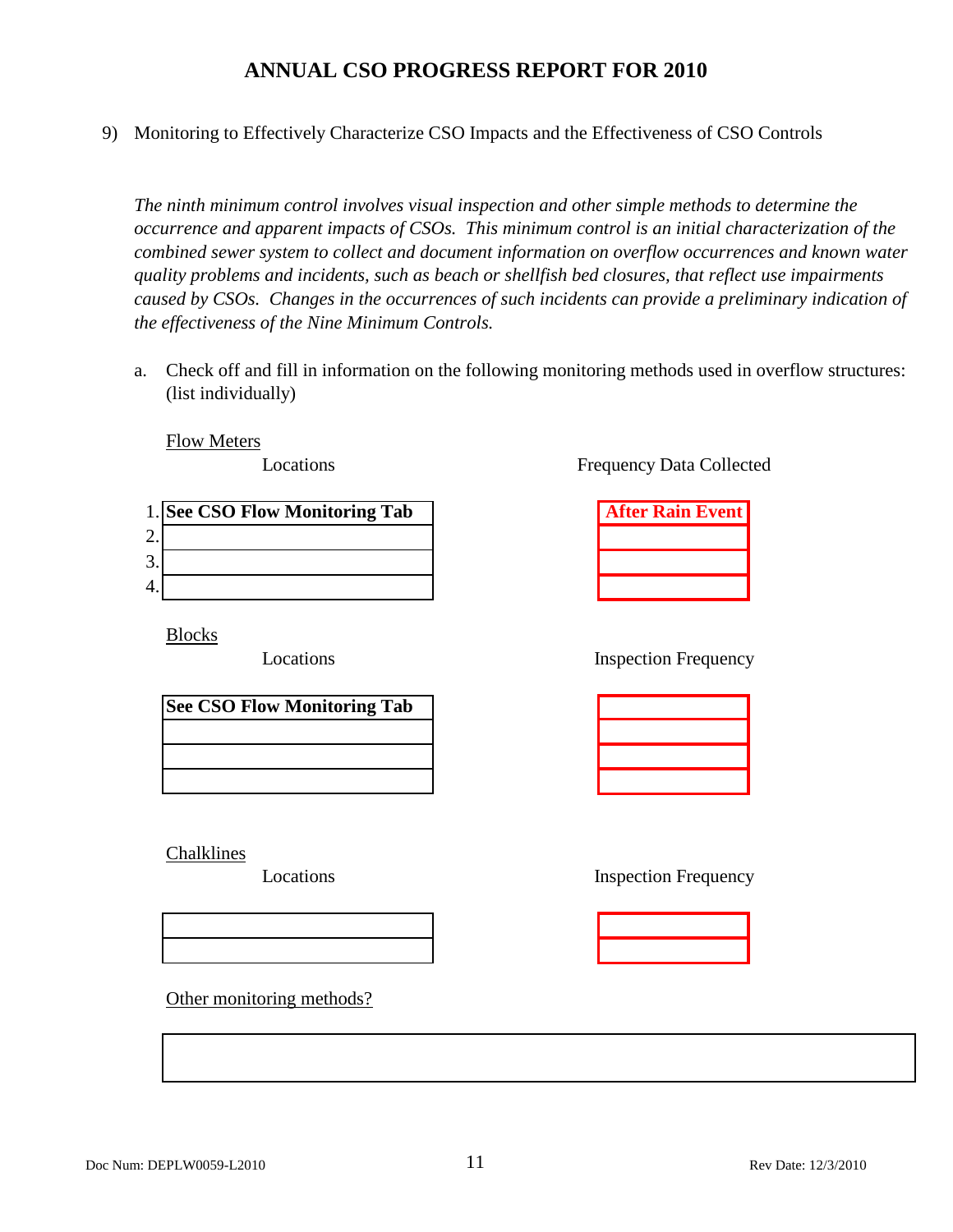b. Was a SWMM model developed? **Yes** (Yes, No) **Yes** Is the model used to report occurrences? **Yes** (Yes, No) **Yes** Has it been updated to reflect changes: *Yes* (Yes, No) **Yes** If so, when was the model last updated?  $\text{(mm/dd/yy)}$ 

**02/23/10** (Yes, No) (Yes, No) (Yes, No)

c. CSO impacts to swimming beaches and shellfishing areas.

List any swimming beaches that may be impacted by your CSOs. (list individually)

|                                    | <b>End Beach</b><br>$H^{\bullet}$<br>. .<br>ası — |
|------------------------------------|---------------------------------------------------|
| $\sim$<br>$\overline{\phantom{a}}$ |                                                   |

Does your community or other entity test the water quality at beaches or near your CSOs?

|            | (Yes, No) | <b>Yes</b> |
|------------|-----------|------------|
| Frequency? | 3/week    |            |

(Yes, No) (Yes, No)

### If yes, list dates of test and results

| Dates  |                               | <b>Results</b>                                   |  |
|--------|-------------------------------|--------------------------------------------------|--|
| 3/Week | (mm/dd/yy)                    | As posted on web Maine Healthy Beaches/          |  |
|        | $\frac{\text{mm}}{\text{dd}}$ | <b>Status and Data/East End Beach (Portland)</b> |  |
|        | $\frac{\text{m}}{\text{d}}$   |                                                  |  |

Any beach closing last year? **Yes** No. 2014

Were they caused, in whole or in part by CSOs? (Yes, No) **Yes** 

What are the procedures for notifying the public of beach closures?

**Public posting at entrance to beach and flying a colored flag. Public posting of the information is also available on the Maine Healthy Beaches website located at http://www.mainehealthybeaches.org/**

List any shellfishing areas that may be impacted by your CSOs. (list individually)

|         | pen | <b>Conditionally Opened</b> | <b>Posed</b>              |
|---------|-----|-----------------------------|---------------------------|
| д.,     |     |                             | <b>Portland Area 13-A</b> |
| ⌒<br>٠. |     |                             |                           |
| 3.      |     |                             |                           |
| 4.      |     |                             |                           |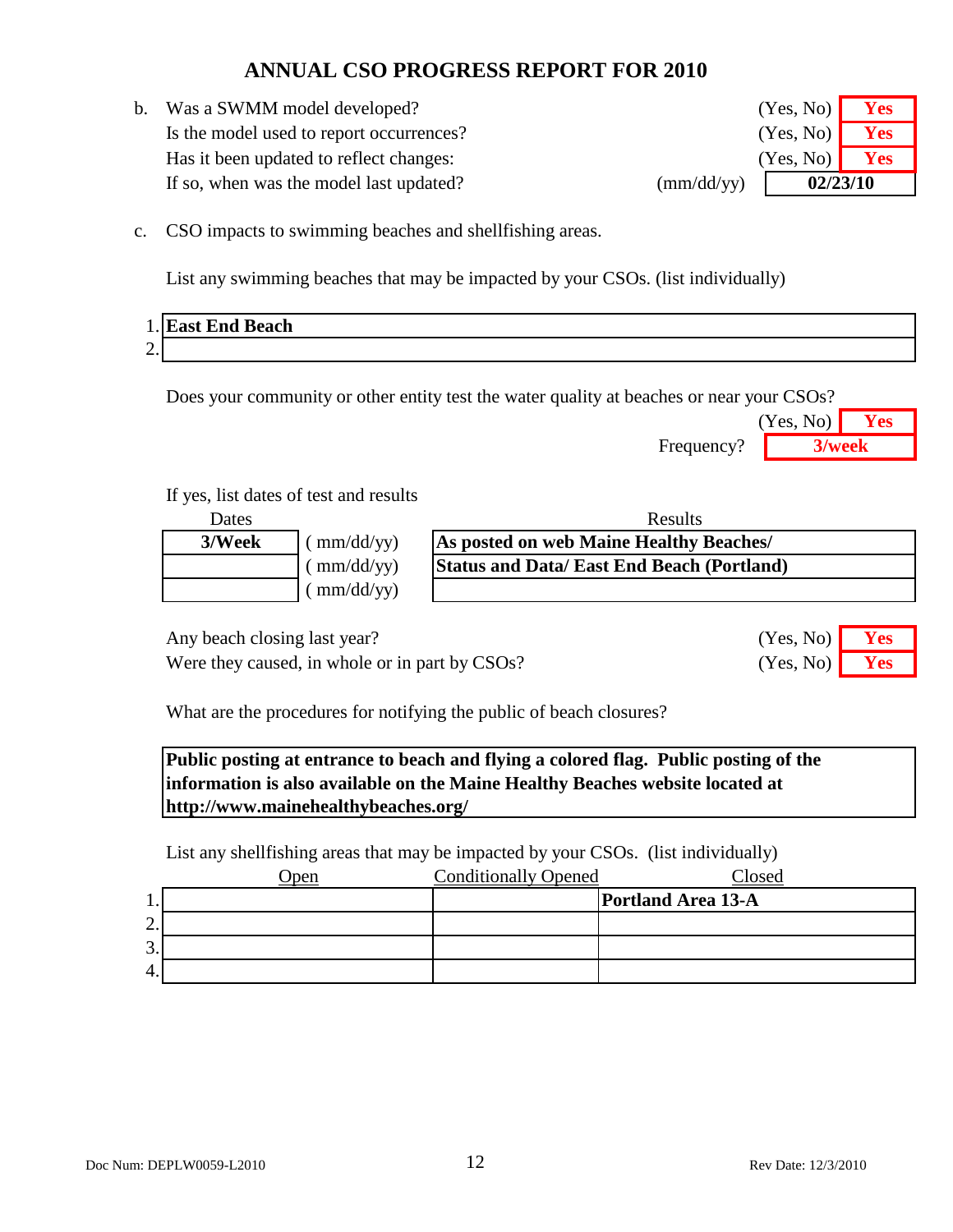Any shellfish areas closed last year? **Yes** (Yes, No) **Yes** 

If yes, list dates indivdually:

| $\text{(mm/dd/yy)}$ | <b>Permanently Closed</b> |
|---------------------|---------------------------|
| $\text{(mm/dd/yy)}$ |                           |
| $\text{(mm/dd/yy)}$ |                           |
| $\text{(mm/dd/yy)}$ |                           |
| $\text{(mm/dd/yy)}$ |                           |
| $\text{(mm/dd/yy)}$ |                           |
| $\text{(mm/dd/yy)}$ |                           |
| $\text{(mm/dd/yy)}$ |                           |
|                     |                           |

If yes, were the closures caused, in whole or in part by CSOs?

| Yes. No) |  |
|----------|--|
|          |  |

Please provide a map showing any swimming beaches or shellfish area that may be impacted by your CSOs.

Please provide results of any receiving water quality tests or CSO sampling tests done last year.

J. List any sewer extensions and new commercial or industrial flows added during the year, along with any mitigating measures implemented to prevent these flows from contributing to CSO flows.

**See attached table presenting new residential, commercial or industrial developments that were issued sewer capacity letters in 2010 allowing connection to the sewer system. An expected daily flow and project status has been included with the table.**

K. To assist the DEP in making this form easier to use in future years, please list your computer capabilities:

Processor capability:

Operating system (Windows version): Word processing program and version: Spreadsheet program and version:

Database program and version:

E-mail capability and address:

| 16600 @ 2.40 GHz                                        |  |
|---------------------------------------------------------|--|
| <b>Microsoft Windows XP Professional Service Pack 2</b> |  |
| <b>Microsoft Office Word 2007</b>                       |  |
| <b>Microsoft Office Excel 2007</b>                      |  |

[brad@portlandmaine.gov](mailto:brad@portlandmaine.gov)

Do you plan to upgrade hardware or software next year, and if so with what? (Note: DEP uses Windows 2000 and MS Office 2003 with Word, Excel and Access)

**No**

(Yes, No)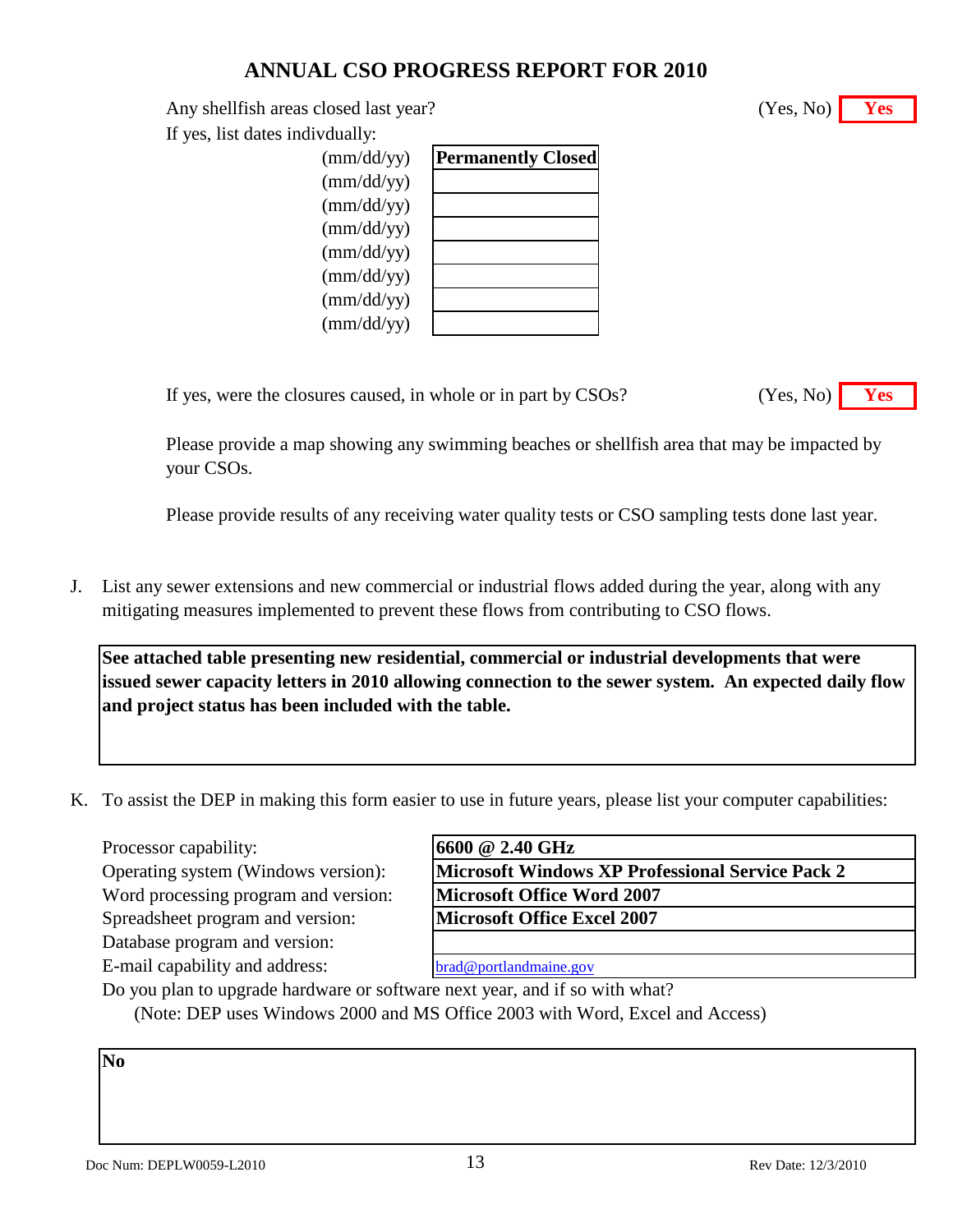Please add any other information on CSOs that you feel is important, but the form did not allow for.

**Please see the Additional Information to Report including: Haz Waste, Recycling, Development, Sewer Usage, and CSO Flow Monitoring tabs within this same excel file.**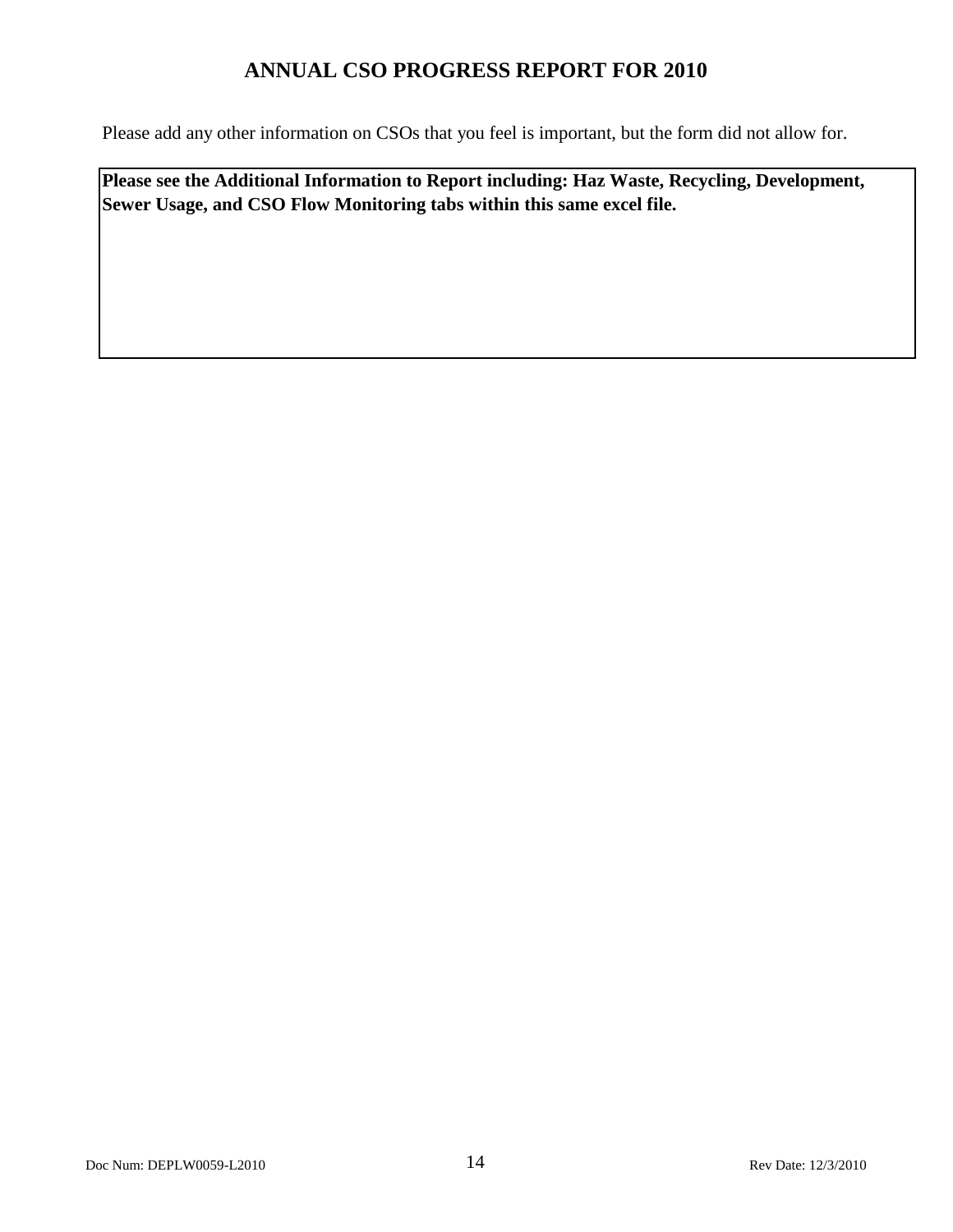### **Template for gathering information for Annual CSO Report**

### **ANNUAL CSO PROGRESS REPORT FOR 2010**

| Permittee:             | <b>City of Portland</b>                                              |                                                                     |                                                                                | Contact Person: Bradley A. Roland, P.E. |                                                                                                                               |        |  |  |
|------------------------|----------------------------------------------------------------------|---------------------------------------------------------------------|--------------------------------------------------------------------------------|-----------------------------------------|-------------------------------------------------------------------------------------------------------------------------------|--------|--|--|
| Address:               | <b>389 Congress Street</b>                                           |                                                                     | Telephone No. 207-874-8846                                                     |                                         |                                                                                                                               |        |  |  |
|                        | Portland, Maine 04101                                                |                                                                     | MEPDES Permit No. ME0101435                                                    |                                         |                                                                                                                               |        |  |  |
|                        |                                                                      |                                                                     | Maine License No. W 008010-5T-D-R                                              |                                         |                                                                                                                               |        |  |  |
|                        |                                                                      |                                                                     |                                                                                |                                         |                                                                                                                               |        |  |  |
| Permittee:<br>Address: | <b>Portland Water District</b><br>225 Douglass Street                |                                                                     | <b>Contact Person: Charlene Poulin</b><br>Telephone No. 207-774-5961 Ext. 3105 |                                         |                                                                                                                               |        |  |  |
|                        | Portland, Maine 04104-3553                                           |                                                                     | MEPDES Permit No. ME 0102075                                                   |                                         |                                                                                                                               |        |  |  |
|                        |                                                                      |                                                                     | Maine License No. W002671                                                      |                                         |                                                                                                                               |        |  |  |
|                        |                                                                      |                                                                     |                                                                                |                                         |                                                                                                                               |        |  |  |
|                        |                                                                      |                                                                     |                                                                                |                                         | <b>Indicates Cell Value Calculated By Spreadsheet</b>                                                                         |        |  |  |
|                        |                                                                      |                                                                     |                                                                                |                                         | <b>Indicates Cell With A Dropdown List</b>                                                                                    |        |  |  |
|                        |                                                                      |                                                                     |                                                                                |                                         |                                                                                                                               |        |  |  |
|                        | 1. Information on Combined Sewer System                              |                                                                     |                                                                                |                                         |                                                                                                                               |        |  |  |
|                        | 1. A. Current sewered population                                     |                                                                     |                                                                                |                                         |                                                                                                                               | 63,008 |  |  |
|                        |                                                                      | 2009 population estimate - 2010 census data not yet available       |                                                                                |                                         |                                                                                                                               |        |  |  |
|                        | US Census Bureau - American Factfinder -                             |                                                                     |                                                                                |                                         |                                                                                                                               |        |  |  |
|                        | 1. B. Current number of residential users (connections to sewer)     |                                                                     |                                                                                |                                         |                                                                                                                               | 14,881 |  |  |
|                        |                                                                      | Tables supplied by Tom Quirk at PWD - see additional info to report |                                                                                |                                         |                                                                                                                               |        |  |  |
| 1. C.                  | Current number of commercial/industrial users (connections to sewer) |                                                                     |                                                                                |                                         |                                                                                                                               | 1,468  |  |  |
|                        |                                                                      |                                                                     |                                                                                |                                         |                                                                                                                               |        |  |  |
|                        |                                                                      |                                                                     |                                                                                |                                         | See Table Below - from the December 2010 number of bills by residential, commercial-industrial and governmental report of PWD |        |  |  |
|                        |                                                                      |                                                                     |                                                                                |                                         |                                                                                                                               |        |  |  |
|                        |                                                                      | Portland                                                            | Deering                                                                        | Total                                   |                                                                                                                               |        |  |  |
|                        | Residential                                                          | 3,480                                                               | 11.401                                                                         | 14.881                                  |                                                                                                                               |        |  |  |
|                        | Commercial                                                           | 752                                                                 | 716                                                                            | 1,468                                   |                                                                                                                               |        |  |  |
|                        | Governmental                                                         | 63                                                                  | 69                                                                             | 132                                     |                                                                                                                               |        |  |  |
|                        | Total                                                                | 4,295                                                               | 12,186                                                                         | 16,481                                  |                                                                                                                               |        |  |  |
|                        | 1. D. Current average residential user charge, (\$/year)             |                                                                     |                                                                                |                                         | \$                                                                                                                            | 407.74 |  |  |
|                        |                                                                      |                                                                     |                                                                                |                                         |                                                                                                                               |        |  |  |

The City of Portland, in the development of their financial estimates, uses the average monthly consumption between Portland and Deering in the calculations of determining their average residential user charge. As the difference between these numbers has been discussed as part of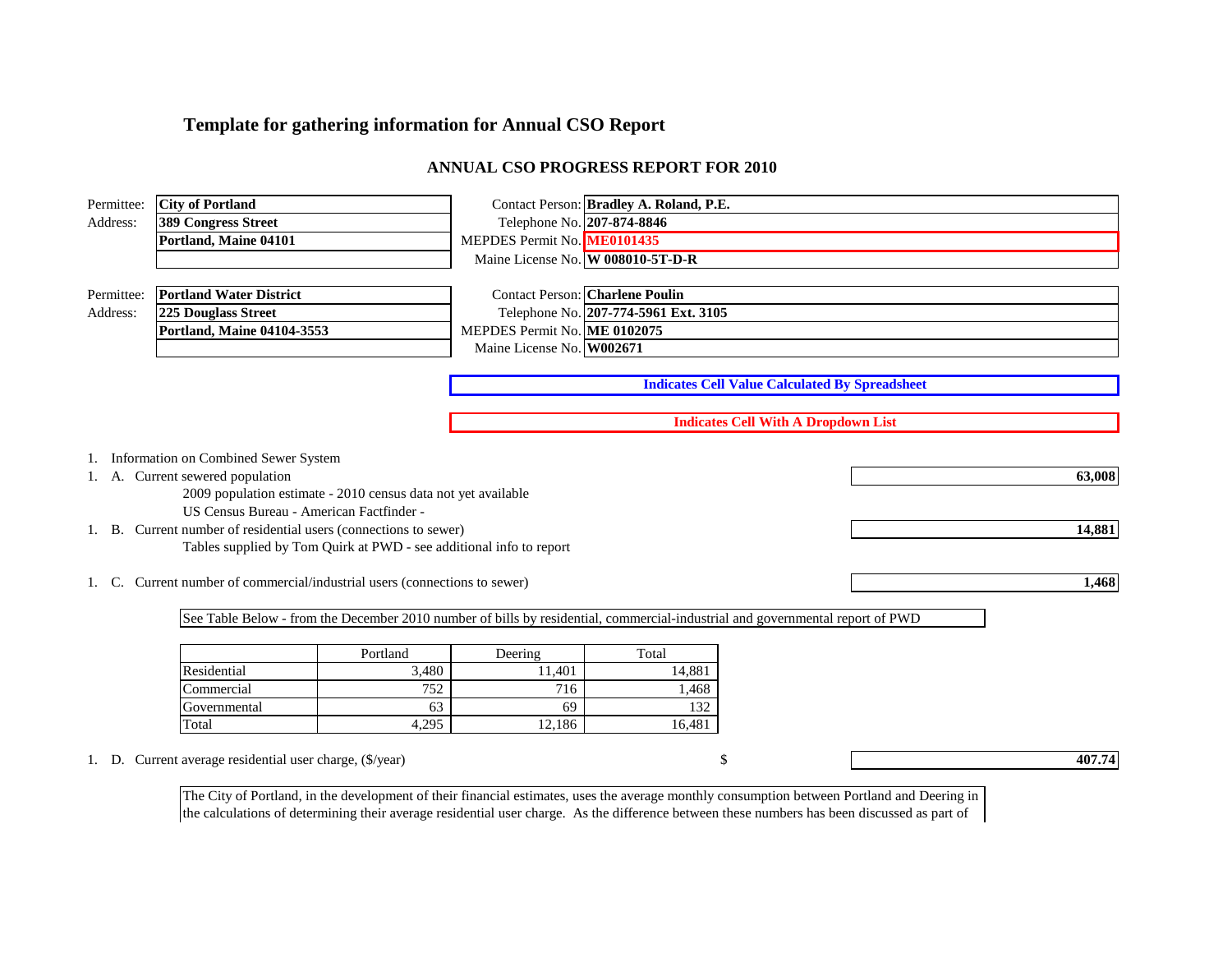the Tier II CSO Abatement Program review I have provided both for review in the table below.

Note that a sewer user rate change occurred on July 1, 2010. The rate was raised from \$7.64 to \$7.84 per HCF, an increase of approximately 2.6 %.

| Community | <b>Average Monthly</b> | Average Residential<br>Average Annual |                            | <b>Average Residential</b> | Average Residential |
|-----------|------------------------|---------------------------------------|----------------------------|----------------------------|---------------------|
|           | Consumption            | Consumption                           | User Charge<br>User Charge |                            | User Charge         |
|           |                        | $(X 12$ Months)                       | (X \$7.64/HCF)             | (X \$7.84/HCF)             |                     |
|           |                        | <b>HCF</b>                            | 6 months                   | 6 months                   | Annual              |
| Portland  | 13.93                  | 167.16                                | \$638.55                   | \$655.27                   | \$1,293.82          |
| Deering   | 7.37                   | 88.44                                 | \$337.84                   | \$346.68                   | \$684.53            |
| Average   | 10.65                  | 127.80                                | \$488.20                   | \$500.98                   | \$989.17            |

It has also been requested that the City identify a specific area with just residential housing within the Deering neighborhood for evaluation against the median household income. The neighborhood encompassing the Wellwood Road CSO project was selected. This project will involve the sanitary and storm drain separation for the following streets: Wellwood Road, Hall Street, Lorraine Street, Kineo Street and Frye Street. Information provided by the Portland Water District indicates there are 75 customers within the neighborhood with an annual water consumption of 3,633 HCF for 2009. Calculations for the residential user charge are included in the following table.

| Community | <b>Average Monthly</b> | Average Annual  | Average Residential | <b>Average Residential</b> | <b>Average Residential</b> |
|-----------|------------------------|-----------------|---------------------|----------------------------|----------------------------|
|           | Consumption            | Consumption     | User Charge         | User Charge                | User Charge                |
|           |                        | $(X 12$ Months) | (X \$7.64/HCF)      | (X \$7.84/HCF)             | Annual                     |
|           |                        |                 | 6 months            | 6 months                   |                            |
| Wellwood  | 4.39                   | 52.68           | \$201.24            | \$206.51                   | \$407.74                   |

To remain consistent with previous reports the Wellwood numbers were used in the report.

Similar computations were conducted for the 9 streets off Ocean within the Clifton Street CSO service area. Those streets included: Austin, Bay View, Chenery, Codman, George, Hersey, Mackworth, Parsons, and Pya. Information provided by the Portland Water District indicates there are 275 customers within the neighborhood with an annual water consumption of 18,144 HCF for 2009. Calculations for the residential user charge are included in the following table.

Computations were also conducted for the 49 streets services through the Ivaloo combined sewer. Please see the 2010 Ivaloo Flow Characteristic sheet for more informaition. Information provided indicates there are 1,000 customers within the neighborhood with a monthly average water consumption of 4.5 HCF.

| Community | <b>Average Monthly</b> | Average Annual  | Average Residential | <b>Average Residential</b> | Average Residential |
|-----------|------------------------|-----------------|---------------------|----------------------------|---------------------|
|           | Consumption            | Consumption     | User Charge         | User Charge                | User Charge         |
|           |                        | $(X 12$ Months) | (X \$7.64/HCF)      | (X \$7.84/HCF)             | Annual              |
|           |                        |                 | 6 months            | 6 months                   |                     |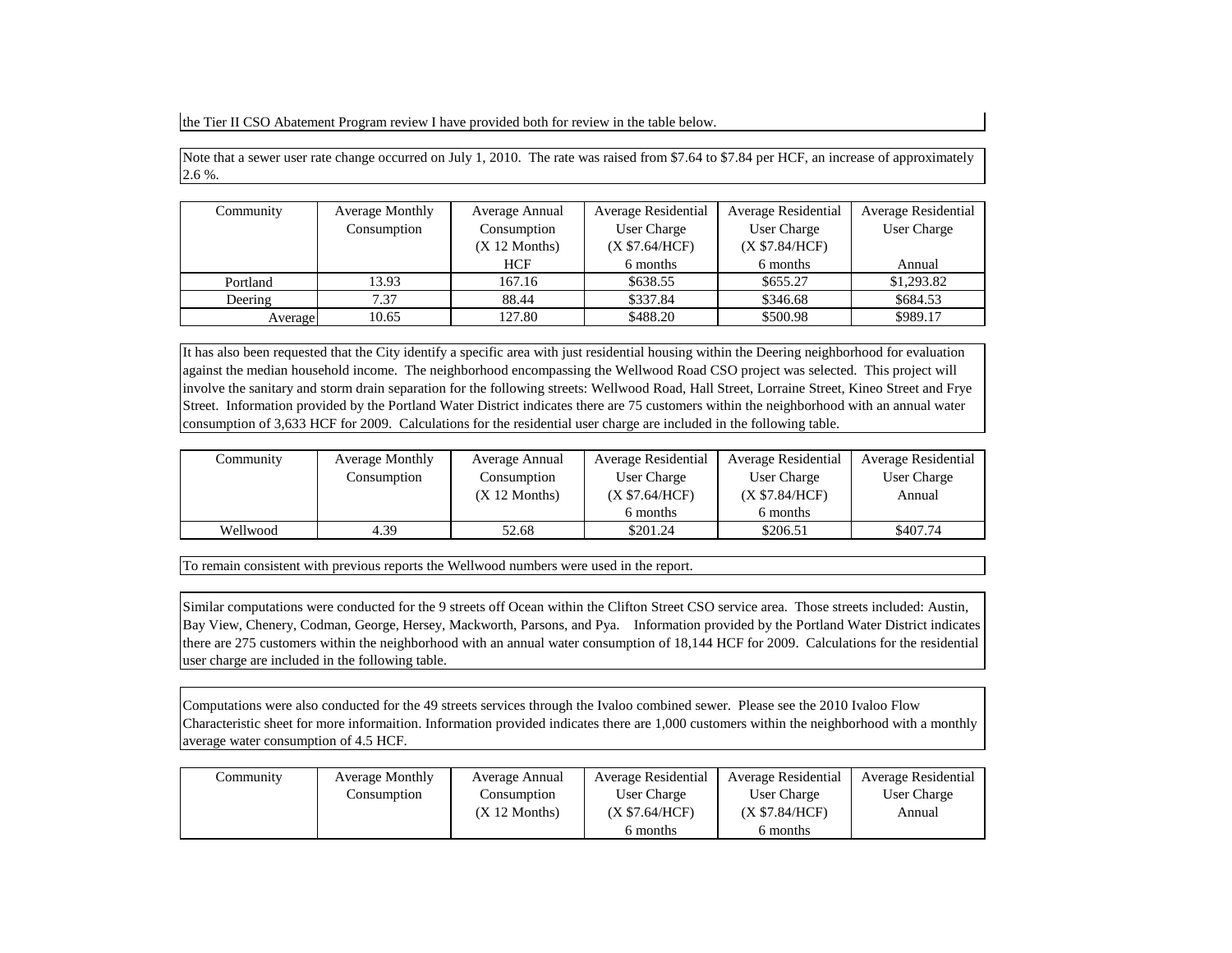|    | Clifton                                            | 5.5                                                                                                                                         | 66.00              | \$252.12       | \$258.72 | \$510.84 |           |
|----|----------------------------------------------------|---------------------------------------------------------------------------------------------------------------------------------------------|--------------------|----------------|----------|----------|-----------|
|    | 1. E. Median Household Income (MHI), (\$/year)     |                                                                                                                                             |                    |                | \$       |          | 43,601    |
|    |                                                    | \$43,601 - 2005-2009 American County Survey 5-Year Estimates - City of Portland, Me                                                         |                    |                |          |          |           |
|    |                                                    |                                                                                                                                             |                    |                |          |          |           |
|    |                                                    | 1. F. Current residential user charge expressed as percent of MHI, (%)                                                                      |                    |                |          |          | 0.94%     |
|    |                                                    |                                                                                                                                             |                    |                |          |          |           |
|    | Community                                          | Average Residential                                                                                                                         | % of MHI           |                |          |          |           |
|    |                                                    | User Charge                                                                                                                                 |                    |                |          |          |           |
|    |                                                    | Annual                                                                                                                                      | $(\frac{$43,601}{$ |                |          |          |           |
|    |                                                    | Per Year                                                                                                                                    | (x 100)            |                |          |          |           |
|    | Portland                                           | \$1,293.82                                                                                                                                  | 2.97%              |                |          |          |           |
|    | Deering                                            | \$684.53                                                                                                                                    | 1.57%              |                |          |          |           |
|    | Average                                            | \$989.17                                                                                                                                    | 2.27%              |                |          |          |           |
|    |                                                    |                                                                                                                                             |                    |                |          |          |           |
|    | Wellwood                                           | \$407.74                                                                                                                                    | 0.94%              | Used in Report |          |          |           |
|    | Clifton                                            | \$510.84                                                                                                                                    | 1.17%              |                |          |          |           |
|    |                                                    | To remain consistent with previous reports the Wellwood numbers were used in the report.                                                    |                    |                |          |          |           |
|    |                                                    |                                                                                                                                             |                    |                |          |          |           |
|    |                                                    | 1. G. Original number of CSOs at beginning of abatement program                                                                             |                    |                |          |          | 39        |
|    | 43 total for the City of Portland                  |                                                                                                                                             |                    |                |          |          |           |
|    |                                                    | 39 active CSOs when the CSO Master Plan was initiated                                                                                       |                    |                |          |          |           |
|    |                                                    |                                                                                                                                             |                    |                |          |          |           |
|    | 1. H. Current number of CSOs                       |                                                                                                                                             |                    |                |          |          | 32        |
|    | 2010 - 32 currently active                         |                                                                                                                                             |                    |                |          |          |           |
|    |                                                    |                                                                                                                                             |                    |                |          |          | 18%       |
|    | 1. I. Percent reduction of CSO points to date, (%) |                                                                                                                                             |                    |                | $\%$     |          |           |
|    |                                                    | 1. J. List any CSOs removed in reporting year, (list individually)                                                                          |                    |                |          |          |           |
|    | CSO#                                               |                                                                                                                                             |                    |                | Name     |          |           |
| 1. | 36                                                 | Capisic Pond Dam (Gorilla Cage) on December 21, 2010                                                                                        |                    |                |          |          |           |
| 2. | 10C                                                | Parson Street - May 30, 2010 - Regulator of CSO 10                                                                                          |                    |                |          |          |           |
|    |                                                    |                                                                                                                                             |                    |                |          |          |           |
|    | 1. K. Total sewer footage, (feet)                  |                                                                                                                                             |                    |                |          |          | 1,056,382 |
|    |                                                    |                                                                                                                                             |                    |                |          |          |           |
|    |                                                    | As the City of Portland continues to develop the GIS based mapping of the sewer system more accurate records will become available. The     |                    |                |          |          |           |
|    |                                                    | information provided below is from the preliminary mapping that has been completed to date. The previous reporting estimates have been left |                    |                |          |          |           |

as a reference.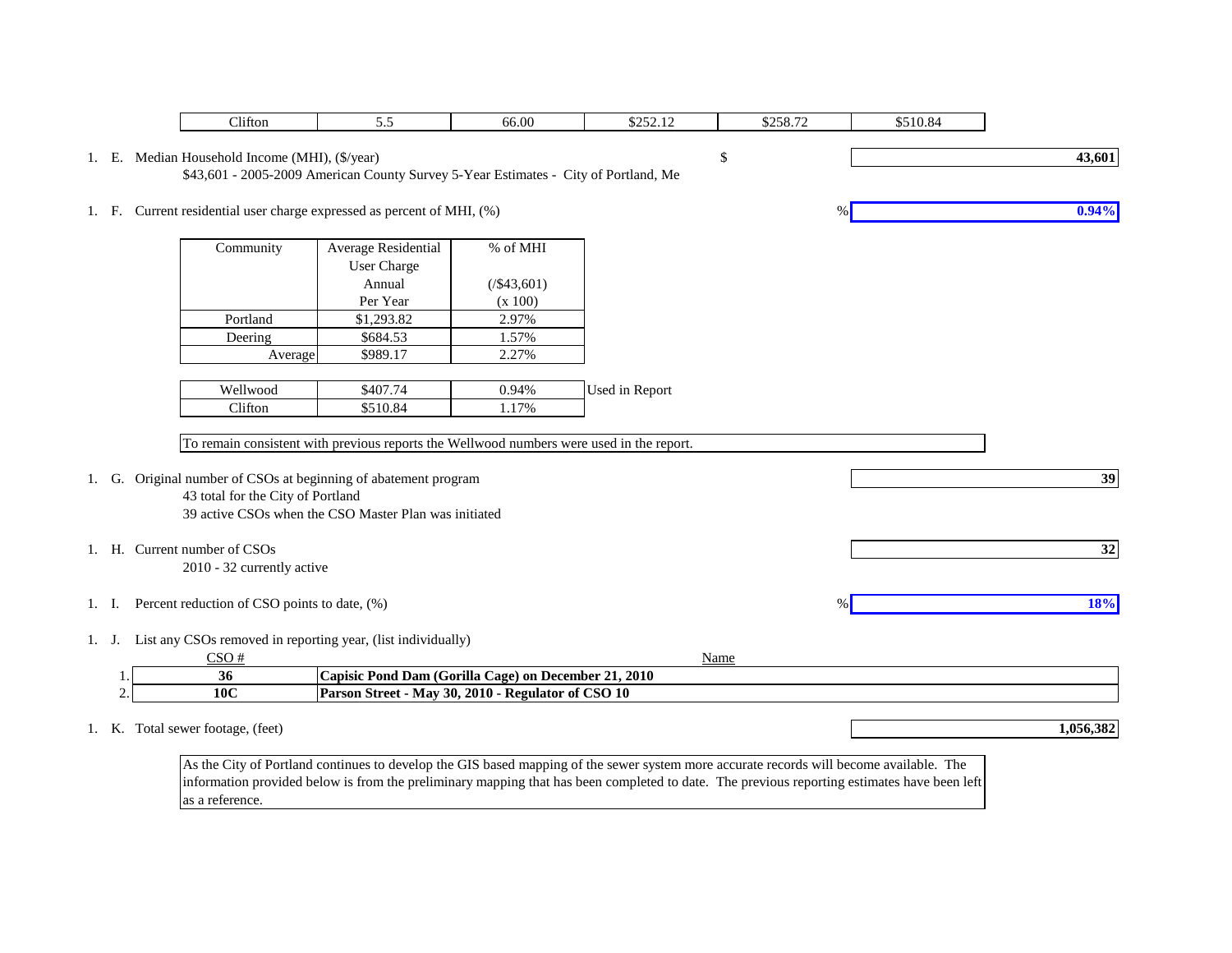|                                                                                                                                     |                                                                                                                                                                                  |                                                                            | Feb-08        | Feb-09        | $Feb-10$         | $Jan-11$         |                                                                                                                                                                                                                                                                                                                                        |  |
|-------------------------------------------------------------------------------------------------------------------------------------|----------------------------------------------------------------------------------------------------------------------------------------------------------------------------------|----------------------------------------------------------------------------|---------------|---------------|------------------|------------------|----------------------------------------------------------------------------------------------------------------------------------------------------------------------------------------------------------------------------------------------------------------------------------------------------------------------------------------|--|
|                                                                                                                                     |                                                                                                                                                                                  | Infrastructure                                                             | Record Length | Record Length | Record Length    | Record Length    | Year Ending 2000: 1,141,575                                                                                                                                                                                                                                                                                                            |  |
|                                                                                                                                     |                                                                                                                                                                                  |                                                                            | (Linear Feet) | (Linear Feet) | (Linear Feet)    | (Linear Feet)    | Year Ended 2001:1,144,864                                                                                                                                                                                                                                                                                                              |  |
|                                                                                                                                     |                                                                                                                                                                                  | Abandoned                                                                  | 11,792        | 12.001        | 13,087           | 13,080           | Year Ended 2002: 1,147,364                                                                                                                                                                                                                                                                                                             |  |
|                                                                                                                                     |                                                                                                                                                                                  | <b>Combined Sewer</b>                                                      | 1,043,442     | 944,991       | 849,047          | 805,792          | Year Ended 2003: 1,149,364                                                                                                                                                                                                                                                                                                             |  |
|                                                                                                                                     |                                                                                                                                                                                  |                                                                            |               |               |                  |                  |                                                                                                                                                                                                                                                                                                                                        |  |
|                                                                                                                                     |                                                                                                                                                                                  | Forced Main                                                                | 48,824        | 44,980        | 43,156           | 40,983           | Year Ending 2004: 1,149,614                                                                                                                                                                                                                                                                                                            |  |
|                                                                                                                                     |                                                                                                                                                                                  | Overflow Pipe                                                              | 13,376        | 13,304        | 13,330           | 15,526           | 2005 Total of Combined, Sanitary and Storm:                                                                                                                                                                                                                                                                                            |  |
|                                                                                                                                     |                                                                                                                                                                                  | <b>Sanitary Sewer</b>                                                      | 150.819       | 227.632       | 285,698          | 250,590          | 1,105,303 Linear Feet                                                                                                                                                                                                                                                                                                                  |  |
|                                                                                                                                     |                                                                                                                                                                                  | <b>Storm Drain</b>                                                         | 464,899       | 488,833       | 502,561          | 536,827          | 2006: Total has not been revised: 1,105,303 LF                                                                                                                                                                                                                                                                                         |  |
|                                                                                                                                     |                                                                                                                                                                                  | Under drain/SD                                                             | 23,091        | 80,505        | 104,435          | 158,865          | 2007: From DR: Public and Private: 1,659,160                                                                                                                                                                                                                                                                                           |  |
|                                                                                                                                     |                                                                                                                                                                                  | Comb+San+Storm<br>Comb+San<br>Combined /Total (Combined+Sanitary sewer)    | 1,659,160     | 1,661,456     | 1,134,745<br>75% | 1,056,382<br>76% | 2008: From DR: Public and Private: 1,661,456<br>2009: From DR: Public: 1,134,745 combined +<br>2010: From DR: Public: 1,056,745 combined +                                                                                                                                                                                             |  |
| 1. L. Original percent of combined sewer to total sewer, (%)<br>$\%$<br>1. M. Current percent of combined sewer to total sewer, (%) |                                                                                                                                                                                  |                                                                            |               |               |                  |                  | 85<br>76                                                                                                                                                                                                                                                                                                                               |  |
|                                                                                                                                     |                                                                                                                                                                                  | 1. N. Percent reduction of combined sewer, (%)                             |               |               |                  |                  | 10.6                                                                                                                                                                                                                                                                                                                                   |  |
|                                                                                                                                     | 2. CSO Progress                                                                                                                                                                  |                                                                            |               |               |                  |                  |                                                                                                                                                                                                                                                                                                                                        |  |
|                                                                                                                                     |                                                                                                                                                                                  | 2. A. Are you on schedule with your approved CSO Abatement Plan?           |               |               |                  |                  | (Yes, No)<br>Yes                                                                                                                                                                                                                                                                                                                       |  |
|                                                                                                                                     | If existing schedule is behind the approved schedule, list the reasons why and how the permittee<br>2. B.<br>proposes to catch up in order to comply with the approved schedule. |                                                                            |               |               |                  |                  |                                                                                                                                                                                                                                                                                                                                        |  |
|                                                                                                                                     |                                                                                                                                                                                  | The City continues is currently in compliance with it's approved schedule. |               |               |                  |                  |                                                                                                                                                                                                                                                                                                                                        |  |
|                                                                                                                                     |                                                                                                                                                                                  |                                                                            |               |               |                  |                  | The City continues to implement CSO abatement projects nearly in conformance with the 5-Year Implementation Schedule submitted to the MeDEP in 1997 and the 8-year<br>Implementation schedule submitted in February 2003. The City has been successful in completing many of the abatement projects on or ahead of schedule. Quarterly |  |
|                                                                                                                                     |                                                                                                                                                                                  |                                                                            |               |               |                  |                  |                                                                                                                                                                                                                                                                                                                                        |  |

2. C. List major accomplishments last year to reduce or abate CSOs, (list individually)

| Proieci                                                           | Arceage<br>allon or<br>t flow reductions (<br>Estimate of |
|-------------------------------------------------------------------|-----------------------------------------------------------|
| ellington<br><b>Gleckler</b><br>`anco                             | <b>18 acres</b>                                           |
| $\angle$ . Berry<br>$- - -$<br>Washington<br>.`heslev<br>Edgewood | . Acres                                                   |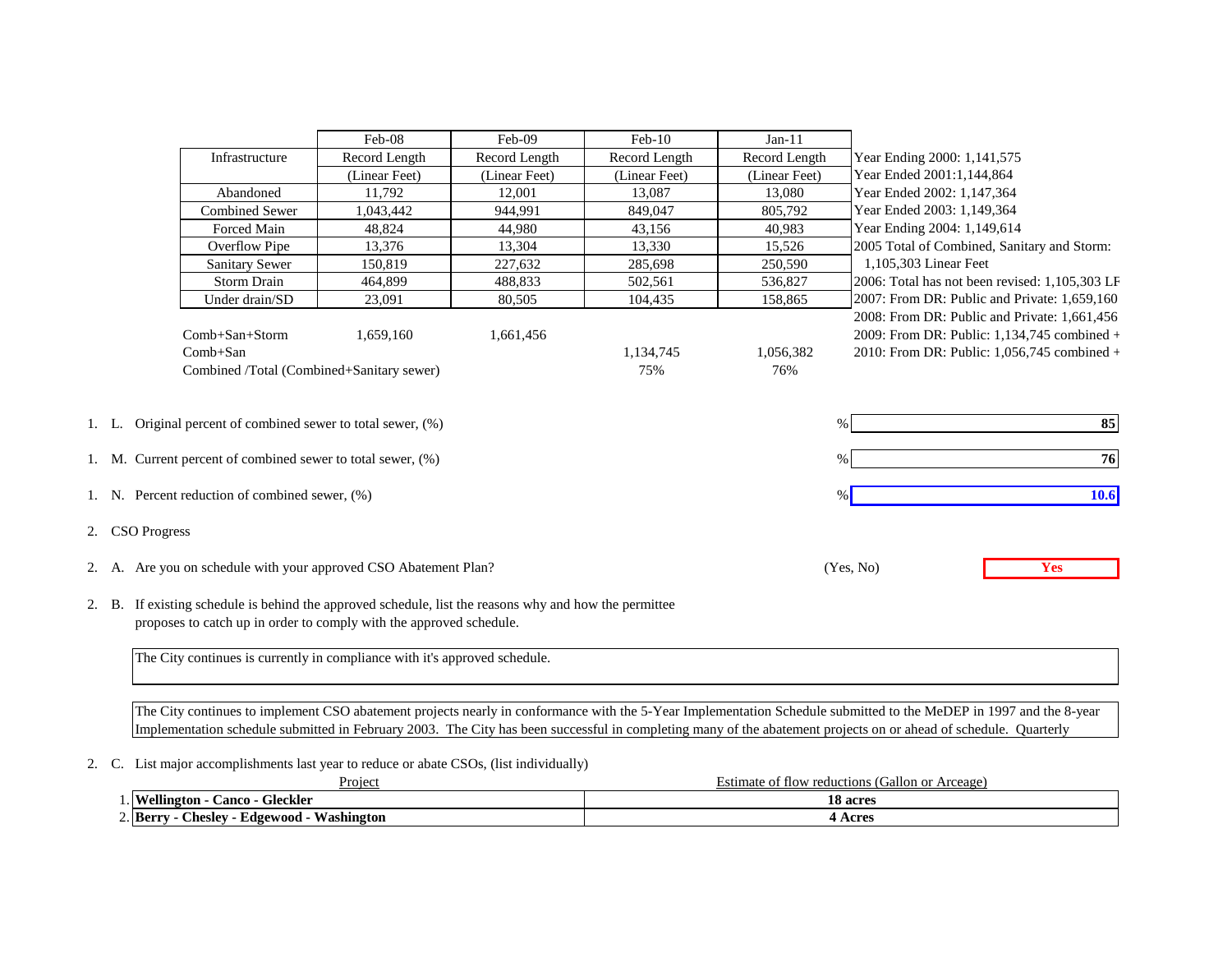|     | 3. West Side Interceptor Replacement<br>4. Fall Brook Phase III |  |
|-----|-----------------------------------------------------------------|--|
|     |                                                                 |  |
| J.  |                                                                 |  |
| 6.  |                                                                 |  |
|     |                                                                 |  |
| 8.  |                                                                 |  |
| 9.  |                                                                 |  |
| 10. |                                                                 |  |

#### 2. D. Costs:

|  | 1) Total original cost estimate for complete program<br>from CSO Master Plan              | 52,000,000  |
|--|-------------------------------------------------------------------------------------------|-------------|
|  | 2. D. 2) Revised total cost estimate for complete program<br>from Updated CSO Master Plan | 104,000,000 |

#### 2. D. 3) Total cost of CSO abatement to date

| 1994 | \$<br>4,743,000  |
|------|------------------|
| 1995 | \$<br>873.000    |
| 1996 | \$<br>2,216,000  |
| 1997 | \$<br>2,049,000  |
| 1998 | \$<br>4,462,000  |
| 1999 | \$<br>2,173,000  |
| 2000 | \$<br>6,200,000  |
| 2001 | \$<br>2,482,000  |
| 2002 | \$<br>2,171,000  |
| 2003 | \$<br>4,932,000  |
| 2004 | \$<br>3,077,000  |
| 2005 | \$<br>3,931,000  |
| 2006 | \$<br>1,980,000  |
| 2007 | \$<br>3,824,000  |
| 2008 | \$<br>2.259,000  |
| 2009 | \$<br>12,216,757 |
| 2010 | \$<br>11,218,871 |
|      | \$<br>70.807.628 |
|      |                  |

2. D. 4) Percent complete by cost (3/2 above), (%)

2. D. 5) Total SRF loans to date



 $%$ **68%**

\$

\$

**24,148,000**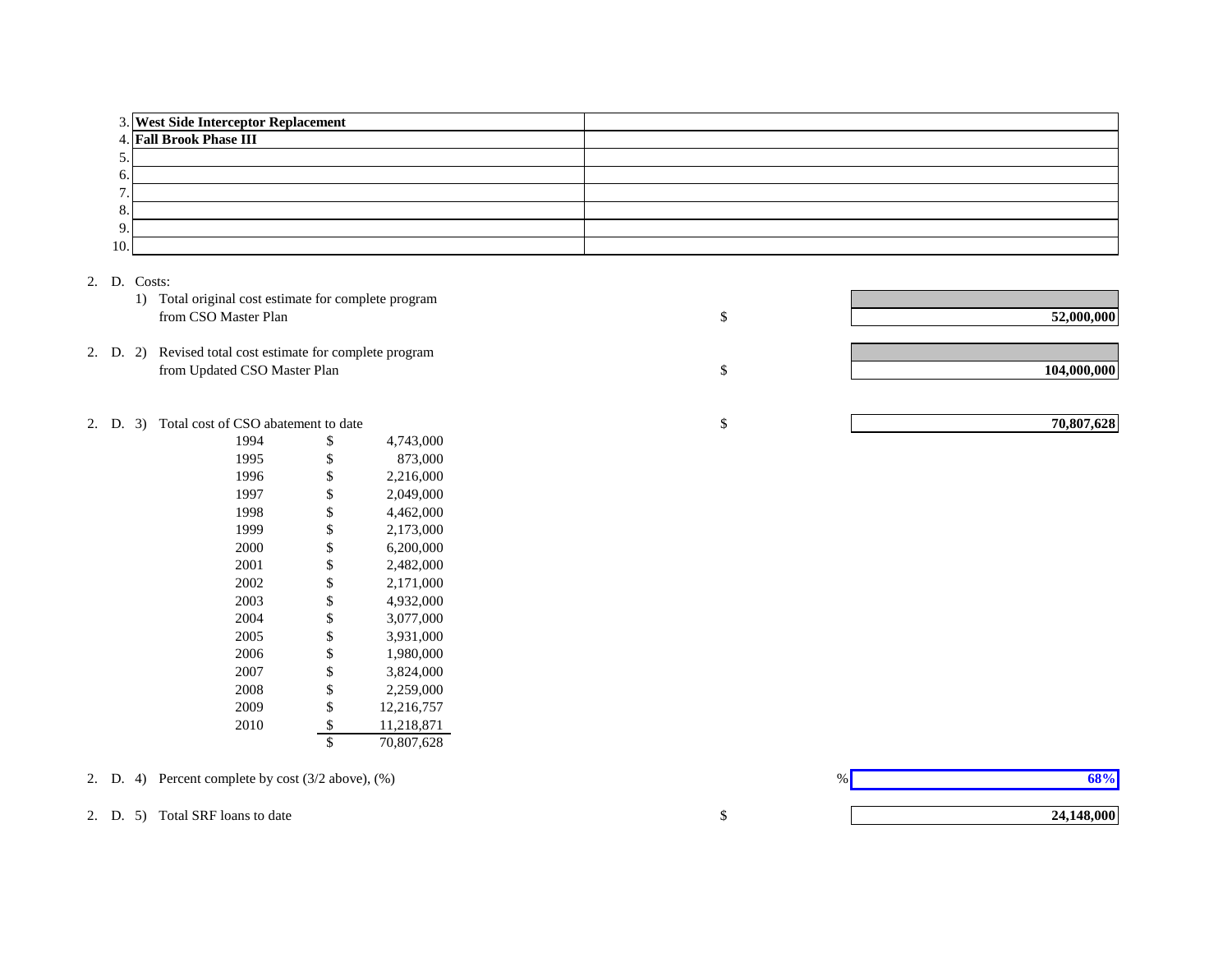| 2008 | \$<br>11,135,000 SRF |  |
|------|----------------------|--|
| 2008 | \$<br>1,913,000 ARRA |  |
| 2009 | \$<br>11,100,000 SRF |  |
| 2010 | \$<br><b>SRF</b>     |  |
| 2011 |                      |  |
| 2012 |                      |  |
| 2013 |                      |  |
|      | \$<br>24.148.000     |  |

Loan not taken out yet

2. D. 6) Total cost of CSO projects in reporting year \$

**11,218,871**

| 2010 Project Milestone Listing and Cost                                               | Expenditures Jan 1 Through the end of 2010 |            |                                                   |
|---------------------------------------------------------------------------------------|--------------------------------------------|------------|---------------------------------------------------|
| From SRF reimbursement summaries for calendar year 2010                               |                                            |            |                                                   |
| 2008                                                                                  |                                            |            |                                                   |
| Construction of Fall Brook Channel Improvements                                       | \$                                         |            | 103,409 2008 PR 8                                 |
| <b>Construction of Mona CSO</b>                                                       | \$                                         |            | 198,026 from NS                                   |
| Construction of Ray, Maine, Florida CSO                                               | \$                                         |            | 214,139 2008 PR 8 and 9                           |
| Construction of Bay Street and Read Street CSO                                        | \$                                         |            | 136,716 2008 PR 9                                 |
| <b>Construction of Mellen Street</b>                                                  | \$                                         |            | 15,000 2008 PR 8                                  |
| <b>Construction of Clifton CSO</b>                                                    | \$                                         |            | 241,796 ARRA PR 4                                 |
| Construction of Capisic Brook at Forest Ave CSO                                       | \$                                         |            | 78,442 ARRA PR 3 & 4                              |
| Tier III CSO Program Development                                                      | \$                                         |            | 362,795 2008 PR 8 and 9                           |
| 2009 Preliminary Engineering                                                          | \$                                         |            | 203,208 2008 PR 9 and 10 (incl 2011 Pre Eng)      |
| 2009                                                                                  |                                            |            |                                                   |
| Construction of West Side Interceptor Replacement                                     | \$                                         |            | 4,028,512 2009 PR 1, 2 and 3                      |
| <b>Construction of Fall Brook Phase III</b>                                           | \$                                         |            | 1,570,357 2009 PR 1, 2 and 3                      |
| Construction of Wellington - Canco - Gleckler                                         | \$                                         |            | 1,258,948 2009 PR 1, 2 and 3                      |
| Construction of Ocean Ave School Sewer                                                | \$                                         |            | 5,393 2009 PR 2                                   |
| Construction of Berry-Chesley-Edgewood                                                | \$                                         |            | 1,455,276 2009 PR 1 and 2 - incl Storey PR $1&82$ |
| <b>Construction of Burnham-Marston</b>                                                | \$                                         |            | 165,895 2009 PR 2                                 |
| 2010 Preliminary Engineering                                                          | \$                                         |            | 391,459 2009 PR 1, 2 and 3                        |
| 2010                                                                                  |                                            |            |                                                   |
| Construction of Warren and Bishop                                                     | \$                                         |            |                                                   |
| Construction of Capisic Brook Disconnect at Mount Sinai                               | \$                                         |            |                                                   |
| Construction of Fall Brook - Phase IV                                                 | \$                                         |            |                                                   |
| Construction of Carlyle-Canco-Walton & Read-Forest-Bell                               | \$                                         |            | 495.352 2010 PR 1 - thru Dearborn PR 3 - 12/24/10 |
| 2011 Preliminary Engineering                                                          |                                            |            | see 2008                                          |
| PWD - Thompson Point - force main replacement                                         | \$                                         | 43,566     |                                                   |
| PWD - metering installation maintenance and tideflex valves for randall and dartmouth | \$                                         | 250,584    |                                                   |
|                                                                                       | \$                                         | 11,218,871 |                                                   |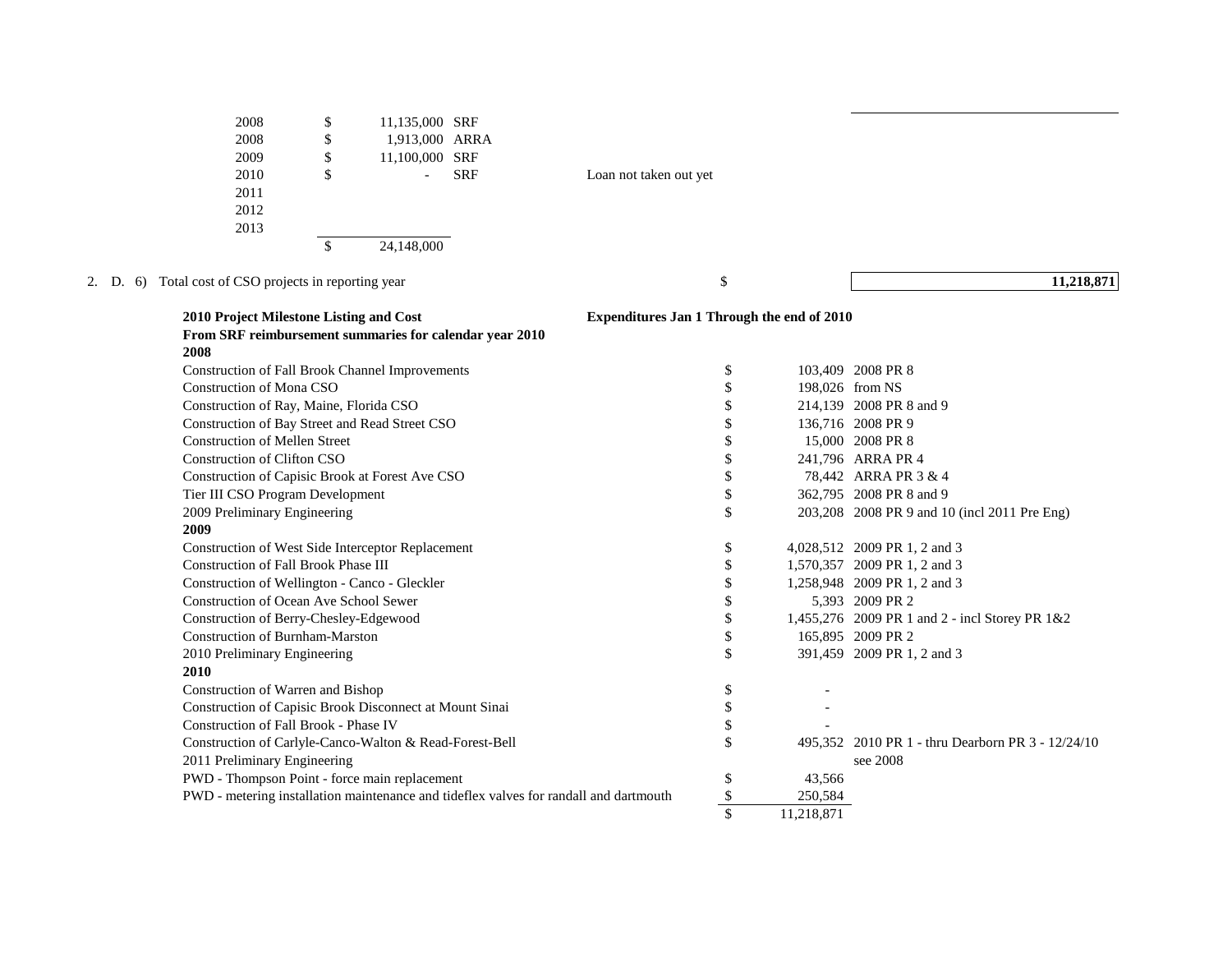| 2010 CSO Annual Report<br>From NS spreadsheet of project budgets<br>For 2011 Construction<br>9,284,000<br>\$<br>PWD - Charlene Poulin - Metering<br>\$<br>129,230<br>$\mathsf{\$}$<br>9,413,230<br>Sewer O&M budget in reporting year<br>2. D. 8)<br>2009 CSO Annual Report<br>From Betsy Beety<br>FY2009 Final Allowance<br>19,502,000<br>\$<br>From Steve Sloan<br>\$<br>9,720,889<br>\$<br>29,222,889<br>2010 CSO Annual Report<br>From Betsy Beety<br>FY2010 Final Allowance<br>20,830,264<br>S<br>From Charlene Poulin<br>9,720,889<br>\$<br>$\mathsf{\$}$<br>30,551,153<br>Anticipated sewer O&M budget for next year<br>2. D.<br>9)<br>2008 Report<br>From Betsy Beety<br>FY2009 Final Appropriation<br>\$<br>19,502,000<br>From Steve Sloan<br>2009 Report<br>From Betsy Beety<br>FY2010 Final Appropriation<br>20,830,264<br>\$<br>From Steve Sloan<br>\$<br>9,720,889<br>\$<br>30,551,153<br>2010 Report<br>From Betsy Beety<br>FY2011 Final Appropriation<br>21,254,282<br>\$<br>10,540,044<br>From Charlene Poulin O&M<br>\$<br>From Charlene Poulin Arcadia/ Thompson PS pumps - valves<br>\$<br>215,000<br>\$<br>32,009,326 |  | 2. D. $7)$ |  |  | Anticipated budget for CSO projects next year |  | \$ | 9,413,230  |
|-------------------------------------------------------------------------------------------------------------------------------------------------------------------------------------------------------------------------------------------------------------------------------------------------------------------------------------------------------------------------------------------------------------------------------------------------------------------------------------------------------------------------------------------------------------------------------------------------------------------------------------------------------------------------------------------------------------------------------------------------------------------------------------------------------------------------------------------------------------------------------------------------------------------------------------------------------------------------------------------------------------------------------------------------------------------------------------------------------------------------------------------|--|------------|--|--|-----------------------------------------------|--|----|------------|
|                                                                                                                                                                                                                                                                                                                                                                                                                                                                                                                                                                                                                                                                                                                                                                                                                                                                                                                                                                                                                                                                                                                                           |  |            |  |  |                                               |  |    |            |
|                                                                                                                                                                                                                                                                                                                                                                                                                                                                                                                                                                                                                                                                                                                                                                                                                                                                                                                                                                                                                                                                                                                                           |  |            |  |  |                                               |  |    |            |
|                                                                                                                                                                                                                                                                                                                                                                                                                                                                                                                                                                                                                                                                                                                                                                                                                                                                                                                                                                                                                                                                                                                                           |  |            |  |  |                                               |  |    |            |
|                                                                                                                                                                                                                                                                                                                                                                                                                                                                                                                                                                                                                                                                                                                                                                                                                                                                                                                                                                                                                                                                                                                                           |  |            |  |  |                                               |  |    |            |
|                                                                                                                                                                                                                                                                                                                                                                                                                                                                                                                                                                                                                                                                                                                                                                                                                                                                                                                                                                                                                                                                                                                                           |  |            |  |  |                                               |  |    |            |
|                                                                                                                                                                                                                                                                                                                                                                                                                                                                                                                                                                                                                                                                                                                                                                                                                                                                                                                                                                                                                                                                                                                                           |  |            |  |  |                                               |  |    |            |
|                                                                                                                                                                                                                                                                                                                                                                                                                                                                                                                                                                                                                                                                                                                                                                                                                                                                                                                                                                                                                                                                                                                                           |  |            |  |  |                                               |  |    | 30,551,153 |
|                                                                                                                                                                                                                                                                                                                                                                                                                                                                                                                                                                                                                                                                                                                                                                                                                                                                                                                                                                                                                                                                                                                                           |  |            |  |  |                                               |  |    |            |
|                                                                                                                                                                                                                                                                                                                                                                                                                                                                                                                                                                                                                                                                                                                                                                                                                                                                                                                                                                                                                                                                                                                                           |  |            |  |  |                                               |  |    |            |
|                                                                                                                                                                                                                                                                                                                                                                                                                                                                                                                                                                                                                                                                                                                                                                                                                                                                                                                                                                                                                                                                                                                                           |  |            |  |  |                                               |  |    |            |
|                                                                                                                                                                                                                                                                                                                                                                                                                                                                                                                                                                                                                                                                                                                                                                                                                                                                                                                                                                                                                                                                                                                                           |  |            |  |  |                                               |  |    |            |
|                                                                                                                                                                                                                                                                                                                                                                                                                                                                                                                                                                                                                                                                                                                                                                                                                                                                                                                                                                                                                                                                                                                                           |  |            |  |  |                                               |  |    |            |
|                                                                                                                                                                                                                                                                                                                                                                                                                                                                                                                                                                                                                                                                                                                                                                                                                                                                                                                                                                                                                                                                                                                                           |  |            |  |  |                                               |  |    |            |
|                                                                                                                                                                                                                                                                                                                                                                                                                                                                                                                                                                                                                                                                                                                                                                                                                                                                                                                                                                                                                                                                                                                                           |  |            |  |  |                                               |  |    |            |
|                                                                                                                                                                                                                                                                                                                                                                                                                                                                                                                                                                                                                                                                                                                                                                                                                                                                                                                                                                                                                                                                                                                                           |  |            |  |  |                                               |  |    |            |
|                                                                                                                                                                                                                                                                                                                                                                                                                                                                                                                                                                                                                                                                                                                                                                                                                                                                                                                                                                                                                                                                                                                                           |  |            |  |  |                                               |  |    |            |
|                                                                                                                                                                                                                                                                                                                                                                                                                                                                                                                                                                                                                                                                                                                                                                                                                                                                                                                                                                                                                                                                                                                                           |  |            |  |  |                                               |  |    |            |
|                                                                                                                                                                                                                                                                                                                                                                                                                                                                                                                                                                                                                                                                                                                                                                                                                                                                                                                                                                                                                                                                                                                                           |  |            |  |  |                                               |  |    | 32,009,326 |
|                                                                                                                                                                                                                                                                                                                                                                                                                                                                                                                                                                                                                                                                                                                                                                                                                                                                                                                                                                                                                                                                                                                                           |  |            |  |  |                                               |  |    |            |
|                                                                                                                                                                                                                                                                                                                                                                                                                                                                                                                                                                                                                                                                                                                                                                                                                                                                                                                                                                                                                                                                                                                                           |  |            |  |  |                                               |  |    |            |
|                                                                                                                                                                                                                                                                                                                                                                                                                                                                                                                                                                                                                                                                                                                                                                                                                                                                                                                                                                                                                                                                                                                                           |  |            |  |  |                                               |  |    |            |
|                                                                                                                                                                                                                                                                                                                                                                                                                                                                                                                                                                                                                                                                                                                                                                                                                                                                                                                                                                                                                                                                                                                                           |  |            |  |  |                                               |  |    |            |
|                                                                                                                                                                                                                                                                                                                                                                                                                                                                                                                                                                                                                                                                                                                                                                                                                                                                                                                                                                                                                                                                                                                                           |  |            |  |  |                                               |  |    |            |
|                                                                                                                                                                                                                                                                                                                                                                                                                                                                                                                                                                                                                                                                                                                                                                                                                                                                                                                                                                                                                                                                                                                                           |  |            |  |  |                                               |  |    |            |
|                                                                                                                                                                                                                                                                                                                                                                                                                                                                                                                                                                                                                                                                                                                                                                                                                                                                                                                                                                                                                                                                                                                                           |  |            |  |  |                                               |  |    |            |
|                                                                                                                                                                                                                                                                                                                                                                                                                                                                                                                                                                                                                                                                                                                                                                                                                                                                                                                                                                                                                                                                                                                                           |  |            |  |  |                                               |  |    |            |
|                                                                                                                                                                                                                                                                                                                                                                                                                                                                                                                                                                                                                                                                                                                                                                                                                                                                                                                                                                                                                                                                                                                                           |  |            |  |  |                                               |  |    |            |
|                                                                                                                                                                                                                                                                                                                                                                                                                                                                                                                                                                                                                                                                                                                                                                                                                                                                                                                                                                                                                                                                                                                                           |  |            |  |  |                                               |  |    |            |
|                                                                                                                                                                                                                                                                                                                                                                                                                                                                                                                                                                                                                                                                                                                                                                                                                                                                                                                                                                                                                                                                                                                                           |  |            |  |  |                                               |  |    |            |
|                                                                                                                                                                                                                                                                                                                                                                                                                                                                                                                                                                                                                                                                                                                                                                                                                                                                                                                                                                                                                                                                                                                                           |  |            |  |  |                                               |  |    |            |
|                                                                                                                                                                                                                                                                                                                                                                                                                                                                                                                                                                                                                                                                                                                                                                                                                                                                                                                                                                                                                                                                                                                                           |  |            |  |  |                                               |  |    |            |
|                                                                                                                                                                                                                                                                                                                                                                                                                                                                                                                                                                                                                                                                                                                                                                                                                                                                                                                                                                                                                                                                                                                                           |  |            |  |  |                                               |  |    |            |

2. D. 10) Estimated CSO needs for next five years (include cost in no.7) \$

**49,209,980**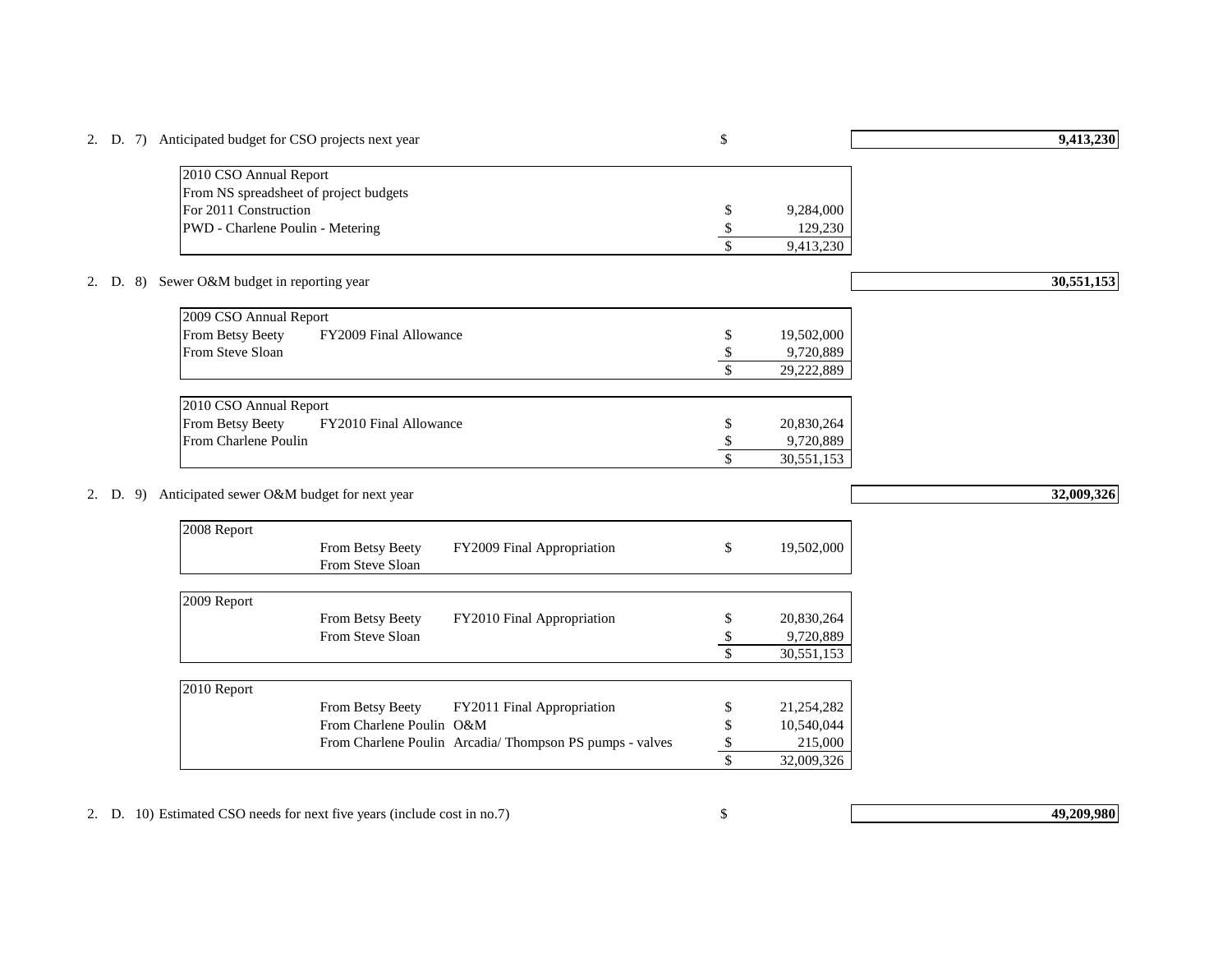| 2010 Report                                                   |     |            |  |
|---------------------------------------------------------------|-----|------------|--|
| PWD - Charlene Poulin Metering & Maintenance                  | S   | 646,150.00 |  |
| <b>PWD</b> - Charlene Poulin Tide Gates/Valves                | \$  | 100,000.00 |  |
| 2010 Construction - From Line D7 above                        | \$  | 9,413,230  |  |
| 2011 Construction - From Tier II Update - January 29, 2009    | \$. | 9.284,000  |  |
| 2012 Construction - From Tier II Update - January 29, 2009    |     | 7,666,000  |  |
| 2013 Construction - From Tier II Update - January 29, 2009    |     | 12,100,600 |  |
| 2014 Construction - Unknown at this time - Estimated at \$10M |     | 10,000,000 |  |
|                                                               |     | 49,209,980 |  |

|       |  | 2. E. Private inflow sources:                                                                  |           |            |     |
|-------|--|------------------------------------------------------------------------------------------------|-----------|------------|-----|
|       |  | 2. E. 1) Has a house to house survey been done?                                                | (Yes, No) | <b>Yes</b> |     |
| 2. E. |  | 2) If yes, when?                                                                               |           | 2010       |     |
|       |  | Individual home questionaire distributed as part of the neighborhood meetings for all projects |           |            |     |
|       |  | 2. E. 3) If no, is one planned?                                                                | (Yes, No) |            |     |
|       |  | 2. E. 4) If no, when?                                                                          |           |            |     |
| 2. E. |  | 5) Number of roof leaders removed date                                                         |           |            | 136 |

| 1992/1993 | 55  |
|-----------|-----|
| 1998      |     |
| 1999      |     |
| 2000      |     |
| 2001      |     |
| 2002      |     |
| 2003      |     |
| 2004      |     |
| 2005      |     |
| 2006      | 4   |
| 2007      | 59  |
| 2008      | 4   |
| 2009      | 14  |
| 2010      |     |
| Total     | 136 |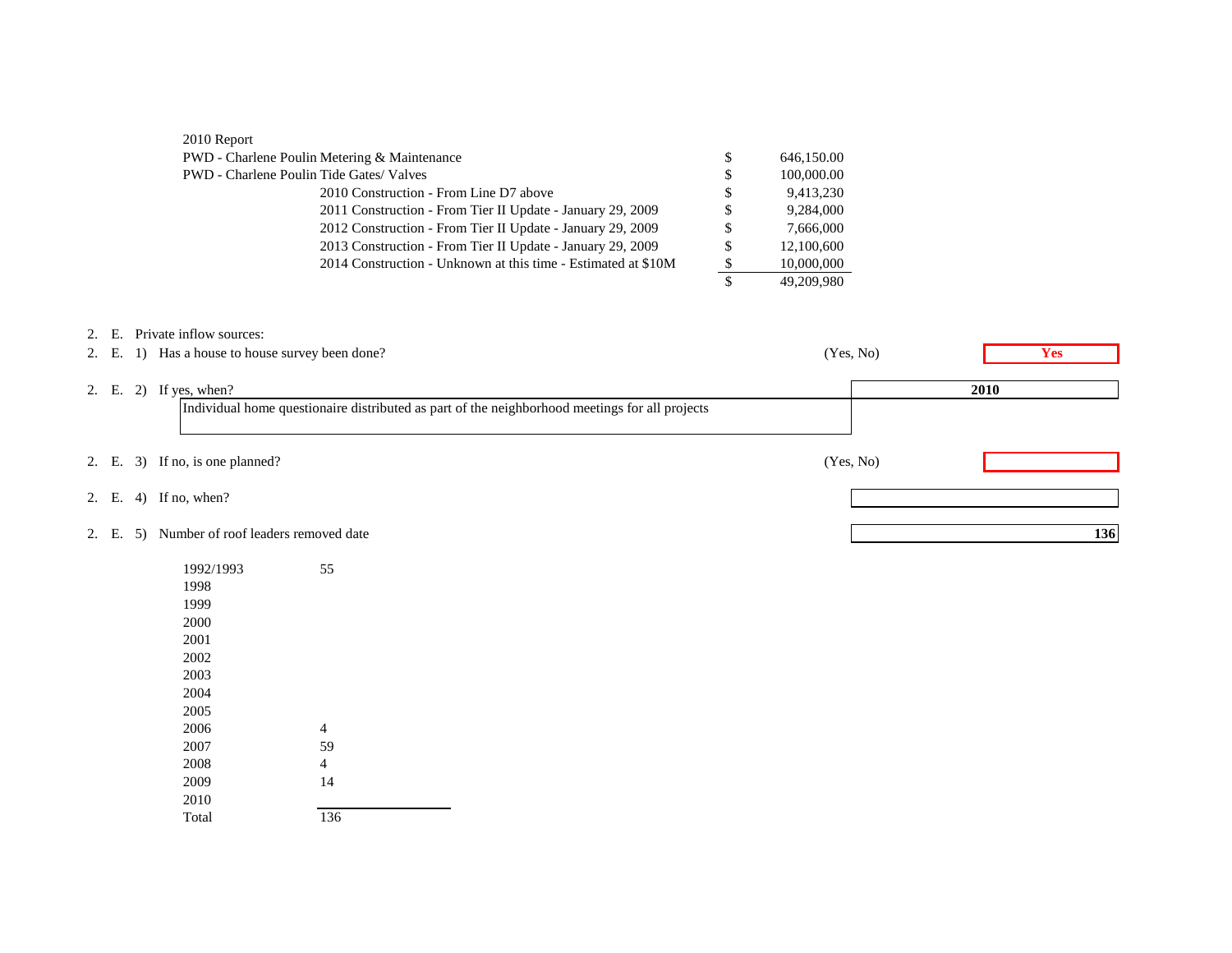|  | 2. E. 6) Number of roof leaders removed in reporting year |
|--|-----------------------------------------------------------|
|  |                                                           |

2. E. 7) Number of known roof leaders remaining in system

- 2. E. 8) Number of basement sump pumps removed to date
	- 1998 1999 2000 2001 2002 2003 2004 2005 2006 2007 2008 7 2009 0<br>2010 0 2010  $\frac{0}{7}$

**Total** 

- 2. E. 9) Number of basement sump pumps removed in reporting year
- 2. E. 10) Number of known sump pumps remaining in system
- 2. E. 11) Number of known foundation drains to system

2. E. 12) Do you charge a surcharge for private sources? **Yes** (Yes, No) **Yes** 

- 2. E. 13) If yes, how much and what unit?  $\frac{1}{2}$  **7.84**
- 2. F. Other inflow sources
- 2. F. 1) Number of catch basins removed this year
	- 1 Fall Brook Channel Phase III
	- 11 Wellington-Canco-Gleckler
	- 0 WSIS
	- 13 Berry-Chesley-Edgewood

**0**

**Unknown**

(Each, Per 100 c.f.) **Unknown 0 Unknown Per 100 c.f.** (Yes, No)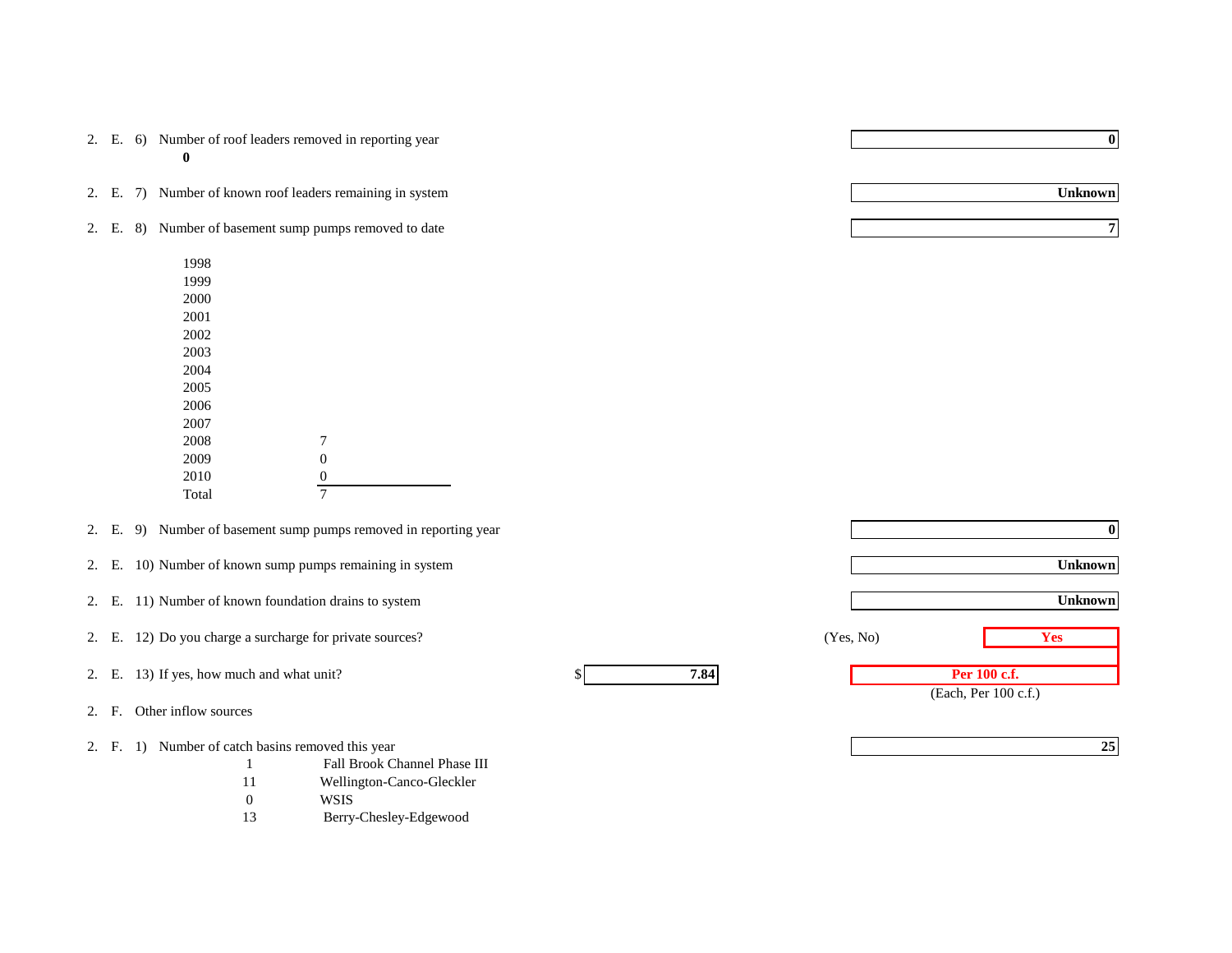25

- 2. F. 2) Number of catch basins remaining in system
- 2. F. 3) Are there any wetlands/bogs draining to sewer?
- 2. F. 4) Are there any streams intercepted by sewer?
- 2. F. 5) If yes to 3 or 4, what plans are there to deal with them?

**Continued implementation of the CSO Master Plan will result in the reduction and/or removal of direct stream/wetland connections into sewer.**

2. G. Results of any specific flow monitoring to determine effectiveness of previous CSO abatement

**A chart of CSO Monitoring has been included in this worksheet. An evaluation in 2002 indicated an 18% reduction in CSO discharges from 1993. Monitoring by the PWD in 2010 continues to be evaluated against the SWMM for calibration of the model and population of the attached annual discharge table.**

- 2. H. Yearly precipitation, CSO events, volumes, or block test data. (Enter data on Excel spreadsheet Csoflows.xls)
- 2. I. Work done on the Nine Minimum Controls during the year.

2. I.  $1$ 

- 2. I. 1) Results of operation and maintenance (O&M) program for the sewer system and combined sewer system overflows during the year.
- 2. I. 1) a. Who is responsible for combined sewer system O&M?

|                                             | Name                    | <b>Mike Bobinsky</b>                     | Tel. No.            | 207-874-8801           |
|---------------------------------------------|-------------------------|------------------------------------------|---------------------|------------------------|
|                                             | Title                   | <b>Director of Public Services</b>       |                     |                        |
|                                             | Dept.                   | <b>Department of Public Services</b>     |                     |                        |
|                                             | Size Staff              | 204                                      |                     |                        |
|                                             |                         |                                          |                     |                        |
|                                             | Name                    | <b>Charlene Poulin</b>                   | Tel. No.            | 207-774-5961           |
|                                             | Title                   | <b>Chief Operator Wastewater Systems</b> |                     |                        |
|                                             | Dept.                   | <b>Portland Water District</b>           |                     |                        |
|                                             | Size Staff              | 11                                       |                     |                        |
|                                             |                         |                                          |                     |                        |
|                                             | b. Inspection schedules |                                          |                     |                        |
| 24 PWD/ 17 City<br>Number of CSO regulators |                         |                                          | Inspection interval | <b>Daily/As Needed</b> |
| Number of tide gates<br>6 PWD/3 City        |                         |                                          | Inspection interval | <b>Monthly</b>         |

|           | 5,600      |
|-----------|------------|
| (Yes, No) | Yes        |
| (Yes, No) | <b>Yes</b> |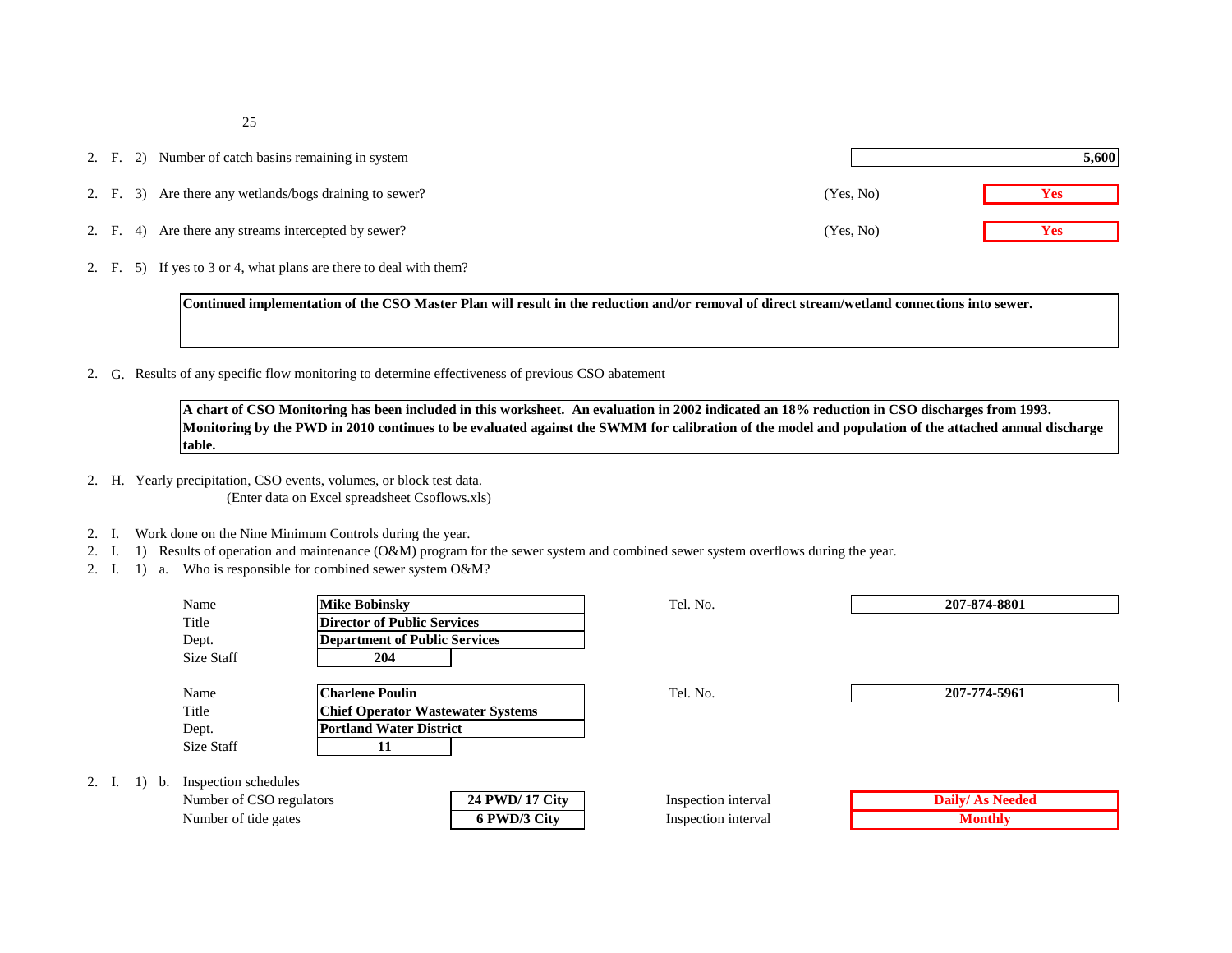| $\sim$ $\sim$<br>Number<br>stations<br>pump<br>,,, | $\sim$<br>лt | Inspection interval     | иш |
|----------------------------------------------------|--------------|-------------------------|----|
| .<br>Number<br>ıttalls<br>$. \nO11$<br>ΩT<br>w     |              | ction interval<br>Inspe |    |

2. I. 1) c. Document the following activities that were performed and include the tons or cubic yards of debris removed last removed last year from catch basins and sewers.

| <b>Catch Basin Cleaning</b> |                         |                        |                |           |                       |                  |
|-----------------------------|-------------------------|------------------------|----------------|-----------|-----------------------|------------------|
| Total # of Basins           |                         | # of Basins Cleaned    |                |           |                       |                  |
| Last Year                   |                         | Last Year              |                |           |                       | Debris Removed   |
| 5631                        |                         | 1196                   |                |           | 1502                  | <b>CY</b>        |
|                             |                         |                        |                |           |                       | (Tons, Cu. Yds.) |
| Year                        | Total # of Basins       | # of Basins Cleaned    | Debris Removed | Unit      | <b>Contact Person</b> |                  |
| 2000                        |                         |                        |                |           |                       |                  |
| 2001                        |                         |                        |                |           |                       |                  |
| 2002                        | $5000+$                 | 4888                   | 6145           | <b>CY</b> |                       |                  |
| 2003                        | $5000+$                 | 4375                   | 5332           | <b>CY</b> |                       |                  |
| 2004                        | $5000+$                 | 4392                   | 7263           | <b>CY</b> |                       |                  |
| 2005                        | $5000+$                 | 8231                   | 16721          | <b>CY</b> |                       |                  |
| 2005 - Peaks Island         |                         | 103                    | 24             | <b>CY</b> |                       |                  |
| 2006                        | 6300                    | 5640                   | 10135          | <b>CY</b> |                       |                  |
| 2007                        | 5375                    | 5375                   | 8816           | <b>CY</b> |                       |                  |
| 2008                        | 5552                    | 1720                   | 6100           | Ton       | <b>Harold Downs</b>   |                  |
| 2008 - Peaks Island         |                         | 120                    |                |           |                       |                  |
| 2009                        | 5631                    | 3633                   | 790            | Ton       | John Emerson          |                  |
| 2010                        | 5631                    | 1196                   | 1502           | <b>CY</b> | John Emerson          |                  |
| <b>Sewer Cleaning</b>       |                         |                        |                |           |                       |                  |
| <b>Total Combined</b>       |                         | <b>Footage Cleaned</b> |                |           |                       |                  |
| Sewer                       |                         | Last Year              |                |           |                       | Debris Removed   |
| 1,056,382                   | lin. ft.                | 26,888                 | lin. ft.       |           | 42                    | <b>Tons</b>      |
|                             |                         |                        |                |           |                       | (Tons, Cu. Yds.) |
| Year                        | <b>Total Comb Sewer</b> | <b>Footage Cleaned</b> | Debris Removed | Unit      | <b>Contact Person</b> |                  |
| 2000                        |                         |                        |                |           |                       |                  |
| 2001                        |                         |                        |                |           |                       |                  |
| 2002                        | 631050                  | 64023                  | 202            | <b>CY</b> |                       |                  |
| 2003                        | 631050                  | 59348                  | 187            | <b>CY</b> |                       |                  |
| 2004                        | 631050                  | 54937                  |                |           |                       |                  |
| 2004 - PWD                  |                         | 1500                   |                |           | Steve Sloan           |                  |
| 2005                        | 631050                  | 59687                  |                |           |                       |                  |
| 2005 - PWD                  |                         | 1500                   |                |           | <b>Steve Sloan</b>    |                  |
| 2006                        | 1105303                 | 93063                  | 64             | <b>CY</b> |                       |                  |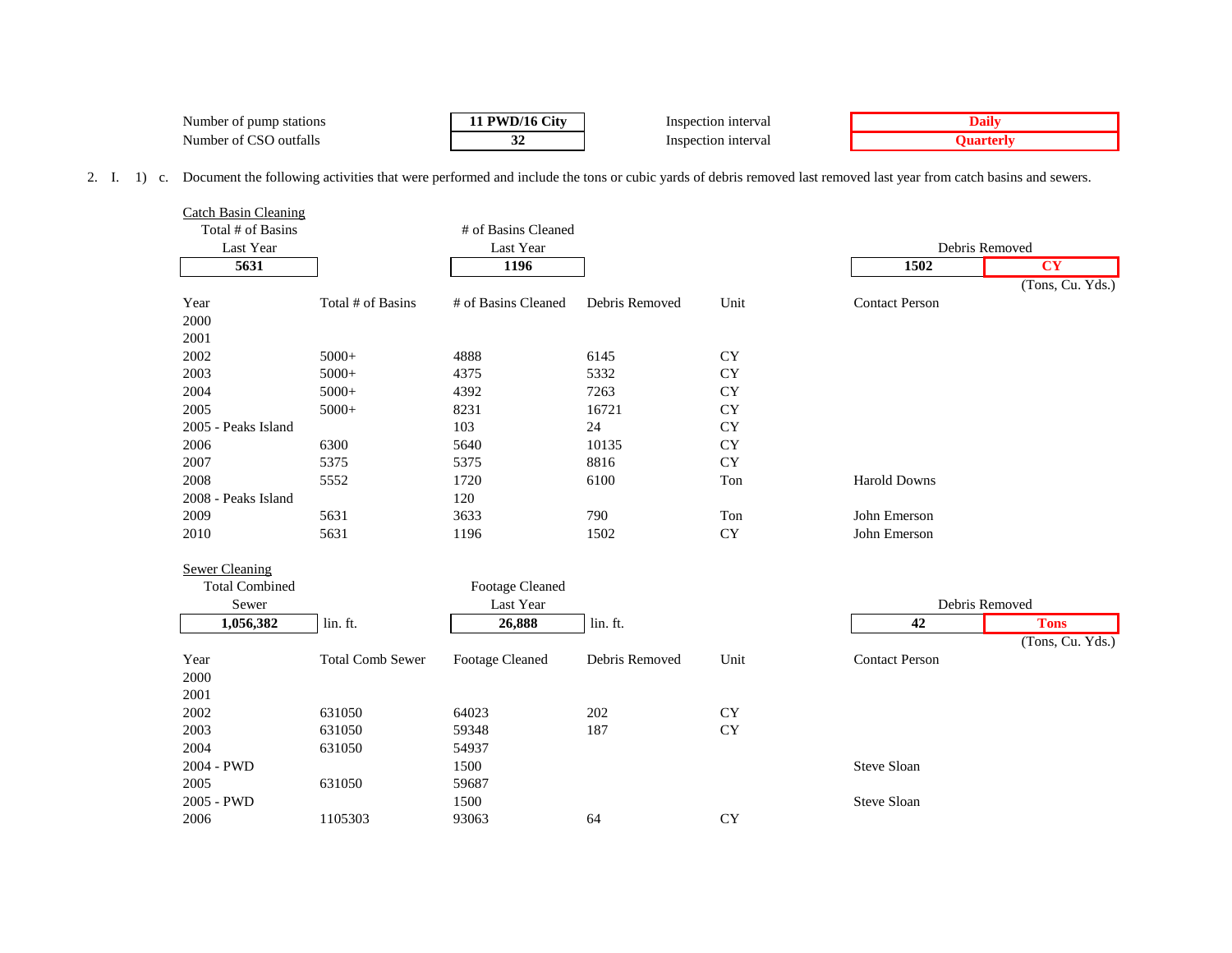| 2007         | 6300    | 247942 | 106   | Ton |              |
|--------------|---------|--------|-------|-----|--------------|
| 2008         |         | 31053  | 159   | Ton | John Emerson |
| $2008 - PWD$ |         | 3000   |       |     | Steve Sloan  |
| 2009         | 1134745 | 44749  | 88    | Ton | John Emerson |
| 2010         | 1056382 | 26888  | 42.35 |     | John Emerson |

# **Pump Station Cleaning**<br>Cleaning Frequency

| Cleaning Frequency |                | <b>Inspection Frequency</b> |                 |
|--------------------|----------------|-----------------------------|-----------------|
| <b>Monthly</b>     | <b>City</b>    | <b>Daily</b>                | <b>City</b>     |
| Quarterly          | <b>PWD</b>     | <b>Daily</b>                | <b>PWD</b>      |
| Year               | Grease Removed | Unit                        | Contact Person  |
| 2000               |                |                             |                 |
|                    |                |                             |                 |
| 2001               |                |                             |                 |
| 2002 - PWD         | 49.6           | Ton                         |                 |
| 2003               | 1.5            | Ton                         |                 |
| 2003 - PWD         | 114.23         | Ton                         |                 |
| 2004               | 1296           | CY.                         |                 |
| 2004 - PWD         | 29.96          | Ton                         |                 |
| 2005               | 12             | Ton                         |                 |
| 2005 - PWD         | 70             | Ton                         |                 |
| 2006               | 21.5           | Ton                         |                 |
| 2006-PWD           | 30             | Ton                         |                 |
| 2007               |                |                             |                 |
| 2008               | 15.6           | Ton                         | John Emerson    |
| 2008 - PWD         | 27.76          | Ton                         | Steve Sloan     |
| 2009               | 11.21          | Ton                         | John Emerson    |
| 2010               | 13.75          | Ton                         | John Emerson    |
| 2010 - PWD         | 35.73          | Ton                         | Charlene Poulin |

#### TV Work

| Sewer & Storm Footage Televised |                                                     | TV Frequency    |                       |
|---------------------------------|-----------------------------------------------------|-----------------|-----------------------|
|                                 | lin. ft.                                            | <b>Daily</b>    |                       |
|                                 | Information from Harold Downs - software package XP |                 |                       |
| Year                            | Sewer Televised                                     | Storm Televised | <b>Contact Person</b> |
| 2000                            |                                                     |                 |                       |
| 2001                            |                                                     |                 |                       |
| 2002                            | 31374                                               |                 |                       |
| 2002 - Peaks Island             | 7200                                                |                 |                       |
| 2003                            | 31941                                               |                 |                       |
|                                 |                                                     |                 |                       |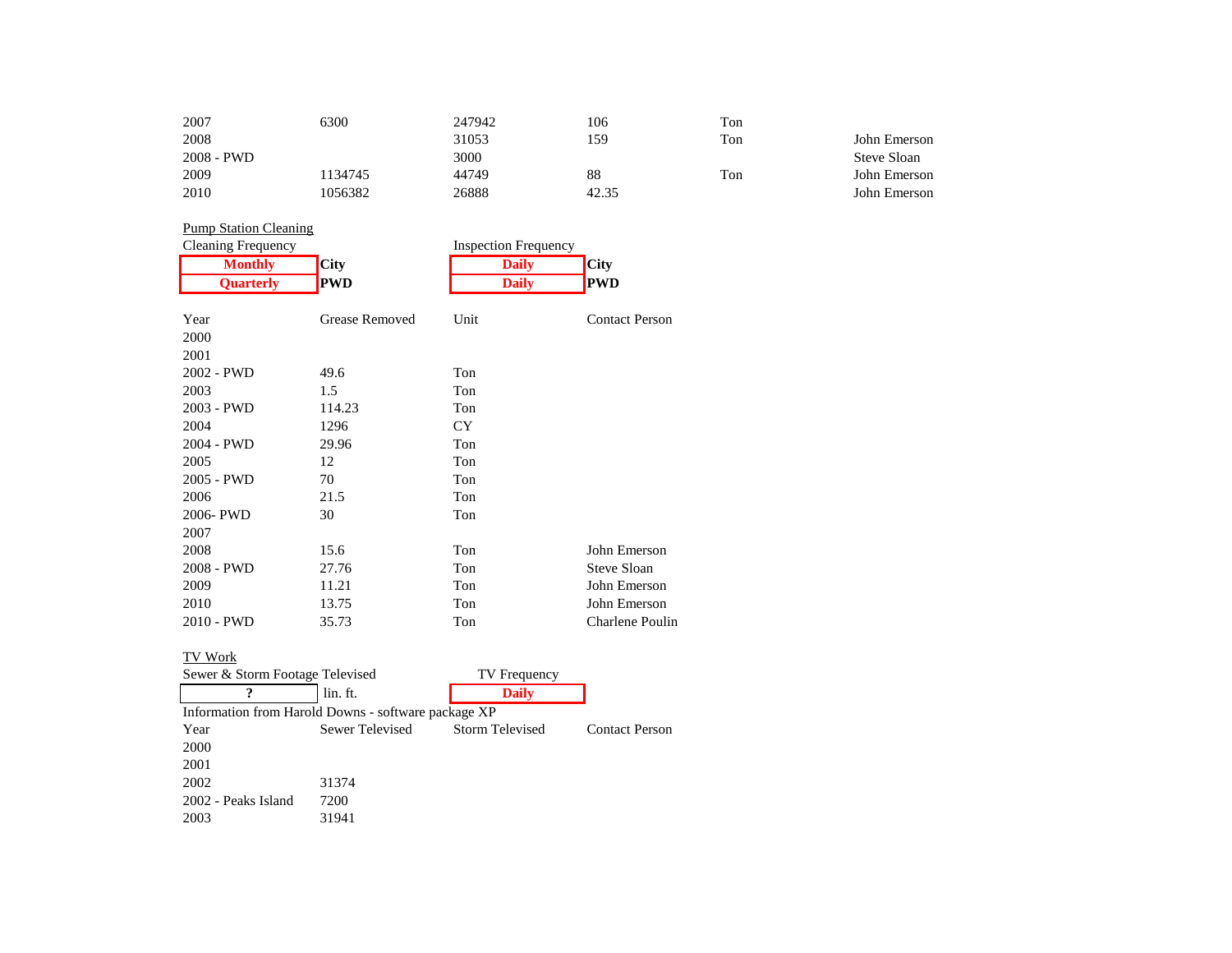| 2004                                               | 18714                                            |                        |                     |                   |
|----------------------------------------------------|--------------------------------------------------|------------------------|---------------------|-------------------|
| 2004 - PWD                                         | 1800                                             |                        |                     |                   |
| 2005                                               | 32660                                            | 9602                   |                     |                   |
| 2006                                               | 43031                                            | 12657                  |                     |                   |
| 2007                                               |                                                  |                        |                     |                   |
| 2008                                               | 56000                                            |                        | John Emerson        |                   |
| 2008 - PWD                                         | 8000                                             |                        | Steve Sloan         |                   |
| 2009                                               | 62755                                            | 12125                  | <b>Harold Downs</b> |                   |
| 2010                                               | 57298                                            | 38299                  | <b>Harold Downs</b> |                   |
| $2010 - PWD$                                       | 5000                                             |                        | Charlene Poulin     | Commercial Street |
| <b>Smoke Testing</b><br>Sewer Footage Smoke Tested |                                                  | Dates of Smoke Testing |                     |                   |
|                                                    | lin. ft.                                         |                        | $\text{(mm/dd/yy)}$ |                   |
| Information from John Emerson                      |                                                  |                        |                     |                   |
| <b>Infiltration/Inflow Study</b>                   | Sewer Footage Study Was Performed On<br>lin. ft. |                        |                     |                   |
| Information from John Emerson                      |                                                  |                        |                     |                   |
|                                                    |                                                  |                        |                     |                   |

#### 2. I. 2) Maximum Use of the Collection System for Storage

*Maximum use of the collection system for storage means making relatively simple modifications to the combined sewer system to enable the system itself to store wet weather flows until downstream sewers and treatment facilities can handle them. The municipality should evaluate more complex modifications as part of the long-term control plan.*

2. I. 2) a. List any regulators or weirs that were adjusted last year to optimum settings for maximum storage. (list individually)

|               | Arcadia Street had the wier raised 5 inches on 4-30-10 |
|---------------|--------------------------------------------------------|
| ⌒<br><u>.</u> |                                                        |
| ⌒<br><u>.</u> |                                                        |
| 4.            |                                                        |

2. I. 2) b. Document attempts last year to retard inflows to the system by use of special gratings or flow control type devices.

| Number of Special Storm Drain Gratings Installed |  |
|--------------------------------------------------|--|
| Comments:                                        |  |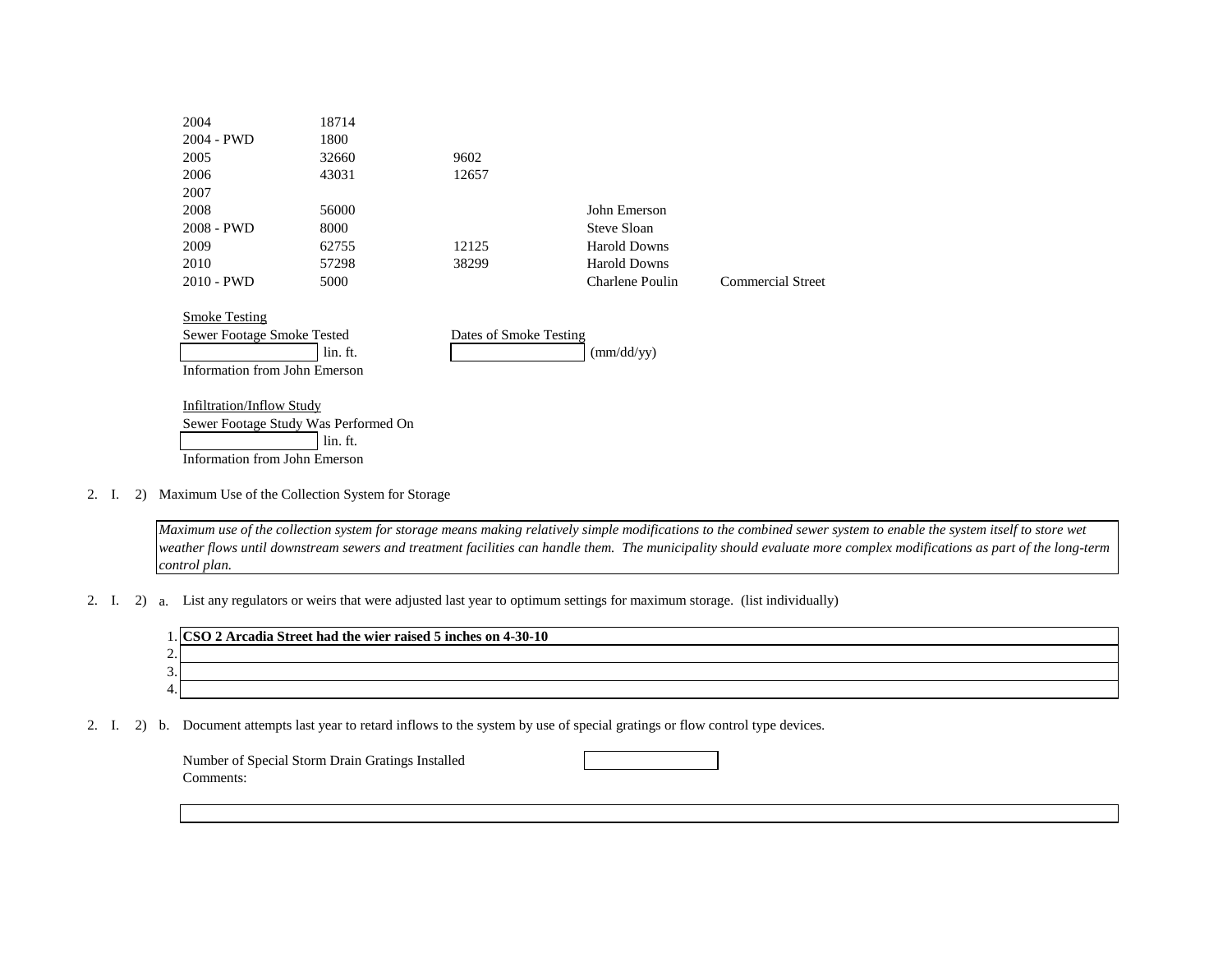| Number of Flow Control Type Devices Installed |  |
|-----------------------------------------------|--|
| Comments:                                     |  |

2. I. 2) c. Describe any tide gate maintenance and repair to eliminate tidal intrusions. (list individually)

|                 | Tide Gate | Maintenance/Repair            |
|-----------------|-----------|-------------------------------|
| . .             | 3 City    | <b>Greasing and Adjusting</b> |
| ↑<br><u>، ،</u> | PWD       | <b>Greasing and Adjusting</b> |
| 3.              |           |                               |
| $\overline{A}$  |           |                               |

Attach a schedule for implementation of any minor construction associated with maximizing the collection system for storage.

2. I. 3) Review and Modification of the Industrial Pretreatment Program to Assure that CSO Impacts Are Minimized

*The municipality should determine whether nondomestic sources are contributing to CSO impact and, if so, investigate ways to control them. The objective of this control is to minimize the impacts of discharges into combined sewer systems from significant nondomestic sources (i.e., industrial and commercial sources during wet weather events, and to minimize CSO occurrences by modifying inspection, reporting, and oversight procedures within the approved pretreatment program.*

*Fill in this section only if you have nondomestic source of wastewater.*

Do you have an industry that significantly impacts a CSO? **No**

What measures or modifications were taken last year to insure that nondomestic sources are not contributing to CSO impacts. (Examples of measures: Inventory of

(Yes, No)

The City of Portland Industrial Pretreatment Program continues to work with significant Industrial/Commercial dischargers to focus their efforts in reducing their water use and to recover POTW plant capacity during storm events.

#### 2. I. 4) Maximization of Flow to the POTW for Treatment

*Maximizing flow to the POTW entails simple modifications to the combined sewer system and treatment plant to enable as much wet weather flow as possible to reach the treatment plant. The objective of this minimum control is to reduce the magnitude, frequency, and duration of CSOs that flow untreated into receiving waters.*

2. I. 4) a. List any change, completed or planned last year to maximize flow to the POTW. (list individually)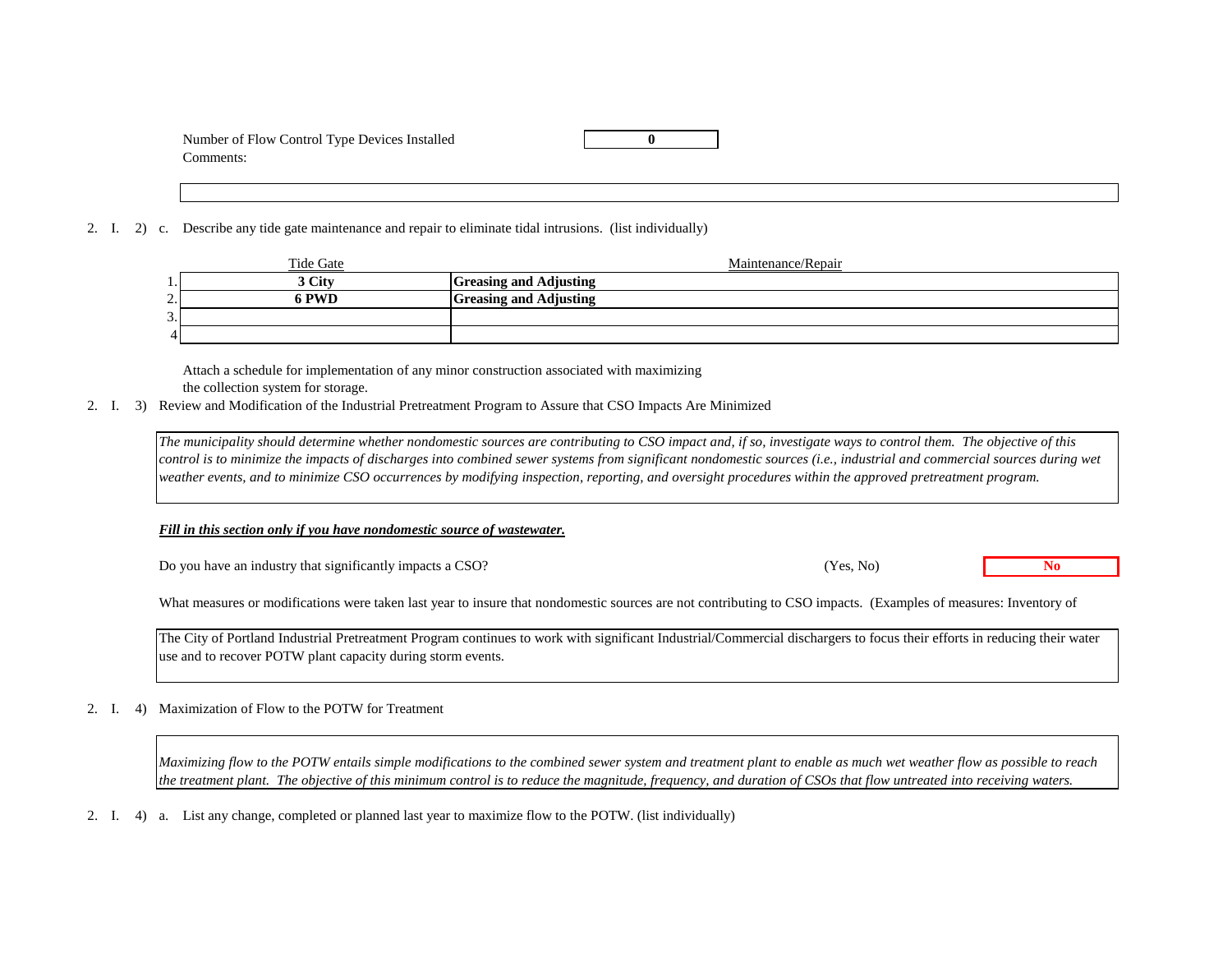| PLANNED PHYSICAL | <b>ESTIMATED COST</b> | <b>ESTIMATED</b>  | ESTIMATED          | ESTIMATED YEARLY DECREASE IN VOLUME (MGD) |
|------------------|-----------------------|-------------------|--------------------|-------------------------------------------|
| <b>CHANGE</b>    | $($ \$)               | <b>COMPLETION</b> | <b>YEARLY</b>      |                                           |
|                  |                       | DATE (MM/DD/YY)   | <b>DECREASE IN</b> |                                           |
|                  |                       |                   | <b>EVENTS</b>      |                                           |
|                  |                       |                   |                    |                                           |
|                  |                       |                   |                    |                                           |
|                  |                       |                   |                    |                                           |
|                  |                       |                   |                    |                                           |

#### 2. I. 5) Prohibition of CSO Discharges During Dry Weather

*This control includes all measures taken to ensure that the combined sewer system does not overflow during dry weather flow conditions. Dry weather overflow control measures include improved O&M as well as physical changes to regulator and overflow devices.*

#### 2. I. 5) a. Did you have a dry weather overflow during the last year? **Yes** (Yes, No) **Yes** If yes, explain. (list individually)

|  | 1. Warren CSO 42 02/05/10 Downstream pipe blockage - pipe cleaned by outside contractor |  |  |  |  |  |  |
|--|-----------------------------------------------------------------------------------------|--|--|--|--|--|--|
|--|-----------------------------------------------------------------------------------------|--|--|--|--|--|--|

2. **Riverton Pump Station 04/25/10 Overflow at an upstream manhole due to station malfuntion - corrective measures taken**

3. **Riverside Pump Station 08/31/10 Overflow due to SCADA programming error - corrective programming implemented**

4. **Franklin ST Pump Station 12/10/10 Station shut down for tools retrieval in wet well resulted in overflow**

6. **businesses about not flushing rags. Thompsons Point PS 02/17/10, 06/02/10, 12/06/10, 12/28/10 Rags clogging the oriface plate - All of these CSO incidences were caused by rags plugging the oriface plate or pipe. In June, 2010 PWD and City of Portland IPT met with Amtrak officials on the matter. Amtrak had been discharging in a manhole upstream of the oriface plate. Amtrak changed the point of discharge to a manhole downstream of the oriface plate. PWD, City of Portland IPT have been working on solutions to narrow down the cause. A flow meter was installed in June 2010 which now alerts to when the CSO is active and sends an alarm. PWD has been inspecting structure visually three times a week, jetting the line weekly and The City has televised the line and communicated with the** 

| $\overline{ }$ |  |
|----------------|--|
| 8.             |  |
| $\Omega$       |  |
| 10.            |  |
|                |  |

#### 2. I. 6) Control of Solid and Floatable Material in CSO Discharges

*The intent of this control is to document that low cost control measures have been implemented which reduce solids and floatables discharged from CSOs to the maximum extent practicable.*

(Yes, No)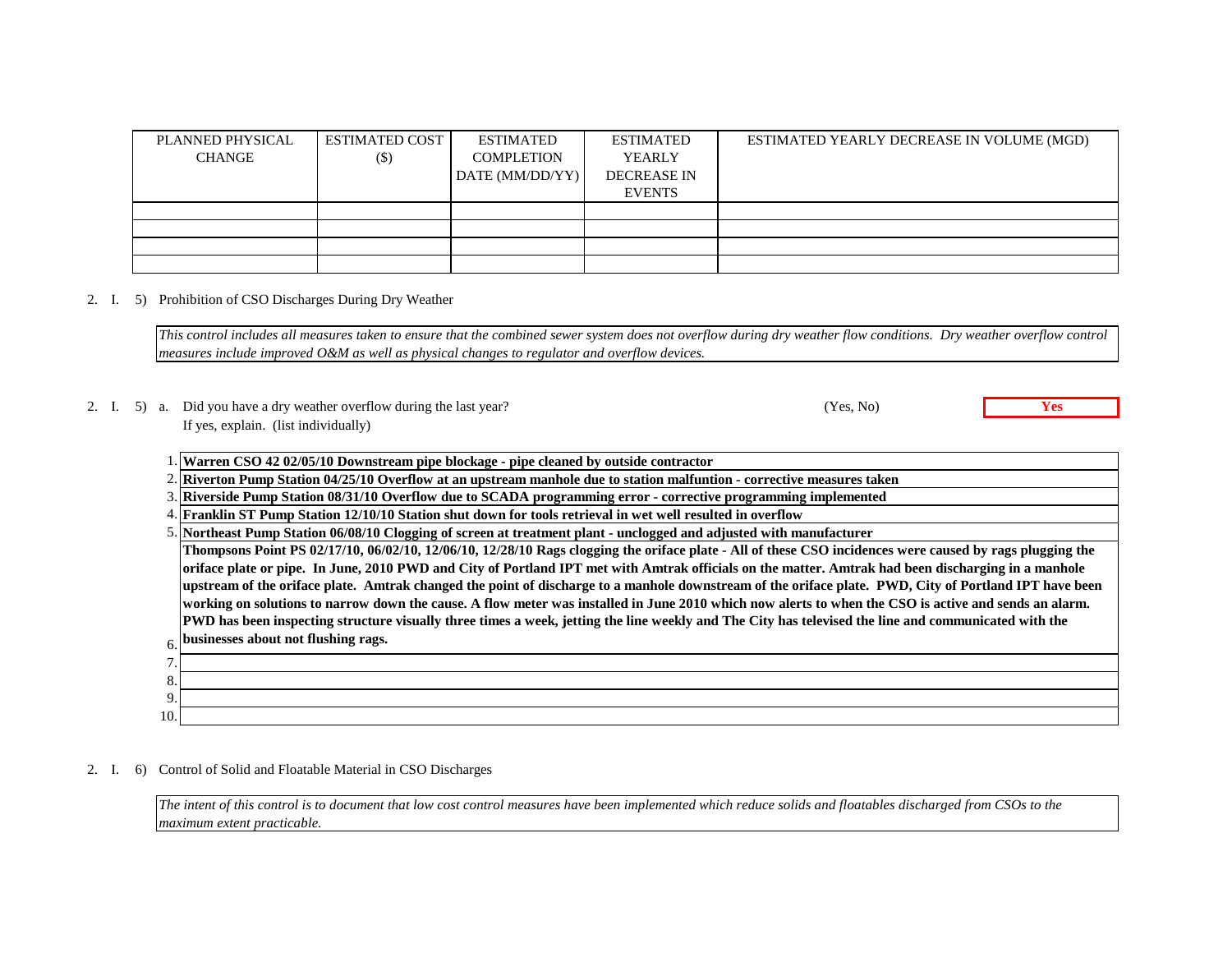#### 2. I. 6) a. List any of the following control measures that were implemented last year to reduce solids and floatables discharged from CSOs.

| Baffles in Regulators or Overflow Structures:                                                                                                                                                                        |                  |                  |                                                                                                                                                                |
|----------------------------------------------------------------------------------------------------------------------------------------------------------------------------------------------------------------------|------------------|------------------|----------------------------------------------------------------------------------------------------------------------------------------------------------------|
| Number of Baffles Installed:                                                                                                                                                                                         | $\bf{0}$         | Success:         |                                                                                                                                                                |
|                                                                                                                                                                                                                      |                  |                  | (Good, Fair, Poor)                                                                                                                                             |
| Trash Racks in CSO Discharge Structures:                                                                                                                                                                             |                  |                  |                                                                                                                                                                |
| Number of Trash Racks Installed:                                                                                                                                                                                     | 1 - Mackworth St | Success:         | Good                                                                                                                                                           |
| CSO 10 - Mackworth St. had a floatables control screen (Hydrovex fluidscreen oscillating static screen) installed on March 25, 2010.                                                                                 |                  |                  |                                                                                                                                                                |
| <b>Catch Basin Modifications:</b>                                                                                                                                                                                    |                  |                  |                                                                                                                                                                |
| Number of Modifications:                                                                                                                                                                                             | $\mathbf{0}$     | Success:         |                                                                                                                                                                |
| End of Pipe Nets:                                                                                                                                                                                                    |                  |                  | (Good, Fair, Poor)                                                                                                                                             |
| Number of Nets Installed:                                                                                                                                                                                            | $\mathbf{0}$     | Success:         |                                                                                                                                                                |
|                                                                                                                                                                                                                      |                  |                  | (Good, Fair, Poor)                                                                                                                                             |
| <b>Litter Controls:</b>                                                                                                                                                                                              |                  |                  |                                                                                                                                                                |
| Litter Control:<br>(Yes, No)                                                                                                                                                                                         | Yes              |                  | Good                                                                                                                                                           |
|                                                                                                                                                                                                                      |                  |                  | (Good, Fair, Poor)                                                                                                                                             |
| Other Controls:                                                                                                                                                                                                      |                  |                  |                                                                                                                                                                |
| Type of Control                                                                                                                                                                                                      |                  | Success:         |                                                                                                                                                                |
|                                                                                                                                                                                                                      |                  |                  | (Good, Fair, Poor)                                                                                                                                             |
| The estimated amount of solids and floatables removed last year by implementing the above control measures.<br>2. I.<br>6)<br>b.<br>(Attach any schedudels and associated costs for implementation of this control.) |                  | (Tons, Cu. Yds.) |                                                                                                                                                                |
| Pollution Prevention Programs That Focus on Contaminant Reduction Activities<br>2. I.<br>7)                                                                                                                          |                  |                  |                                                                                                                                                                |
|                                                                                                                                                                                                                      |                  |                  | The seventh minimum control, pollution prevention, is intended to keep contaminants from entering the combined sewer system and thus receiving water via CSOs. |

2. I. 7) a. Document any of the following efforts last year to implement this control.

Public education or increased awareness programs that encourage water conservation and could decrease dry weather sanitary flow to the POTW and increase the

**Public informational meetings to discusss CSO projects and their impacts on the environment. PWD continues education through our website and environmental coordinators. The PWD has distributed several pamphlets describing items which should not be flushed down the sewer and the affects thay**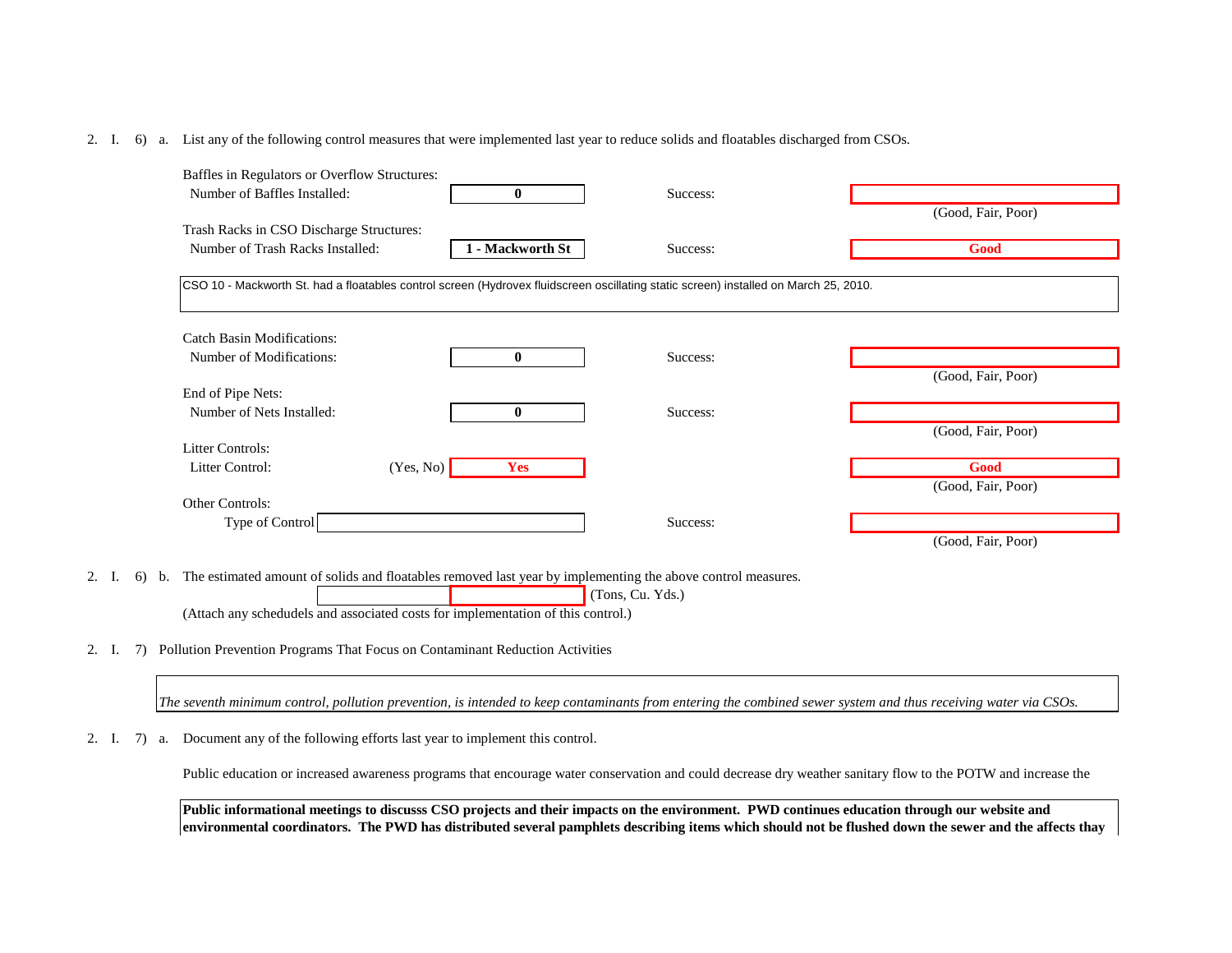#### **can have on the treatment plant and the environment.**

The placement of garbage receptacles, more efficient garbage collection, or through public education you have implemented.

**The City of Portland is using a single source collection of recycables to allow for quicker and more efficient collection. The Dept of Public Services, thru the waste management division, manages this program, tied to improvements to the Ecomaine MRF.**

Street sweeping efforts with estimate of material removed.

Contact Person Robert Giampetruzi

**Sweeping activities collected 1,404 cy in 2010 (excluding Capisic Brook Watershed). Sweepings activities within the CBW collected = 580 cy. Leaves cllected (none from CBW) = 50 ton. The DPW is moving towards a reduction in use of sand to treat roads in the winter, and more salt. We anticipate less volume of sand/ debris to pickup in the spring.**

Anti-litter campaigns; campaigns through public outreach and public service announcements employed to educate the public about effects of littering, over fertilizing,

**Public outreach continues with the e-card system at the Riverside Recycling Center. This better tracks individual household waste production and allows for universal waste recycling. The DPS has initiated a household hazardous waste dropoff program at Riverside.**

Efforts to eliminate illegal dumping. Programs such as law enforcement and public education aimed at controlling illegal dumping of litter, tires, and other materials

**The City continues to distribute public letters to enform and curtail dumping of yard waste to Capisic Brook and Fall Brook watersheds.**

2. I. 7) b. Does the community have a hazardous waste collection program? **Yes**

(Yes, No)

| If yes, how often is it collected?<br>Info from Troy Moon |           |                | Daily - see additional info to report          |
|-----------------------------------------------------------|-----------|----------------|------------------------------------------------|
| If yes, how much hazardous waste is collected?            |           |                | ? units $(1 \text{ unit} = 5 \text{ gallons})$ |
| Year                                                      | Collected | Contact Person |                                                |
| 2009                                                      | 2437      | Troy Moon      |                                                |
| 2010                                                      |           | Troy Moon      |                                                |

2. I. 7) c. List and describe any measures planned or implemented for the installation of best management practices (BMP) to reduce pollutants in stormwater runoff.

**The City is utilizing vortex concentrating manholes, Filtera boxes and rain gardens on storm drain systems to reduce sediment and pollutants load entering**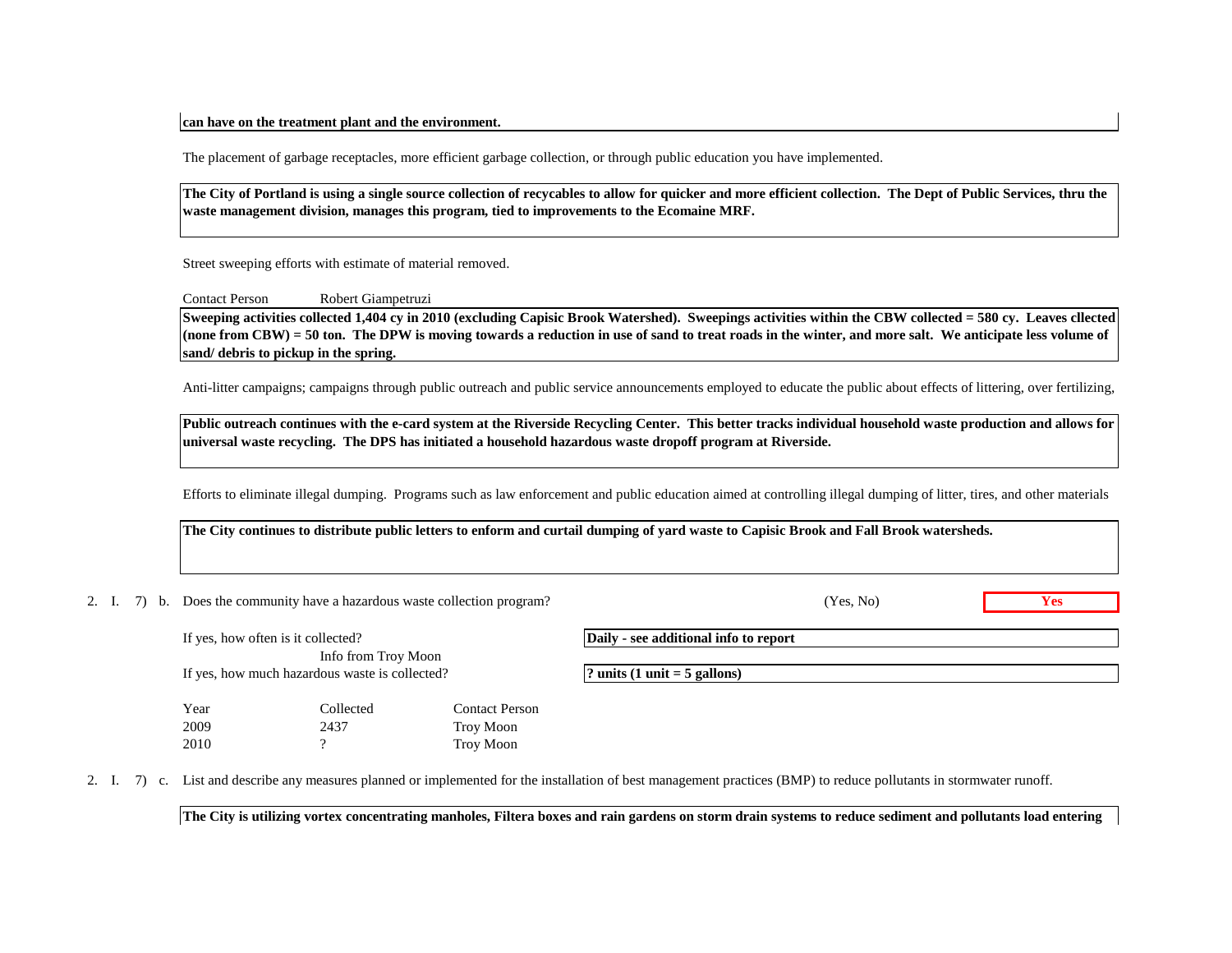**the receiving waters. The City utilizes hoods in the catch basin sumps to reduce floatables from entering systemm. The City requires a 3 foot sump on all catchbasins to collect sediment and they are cleaned annually. The Planning Department provides several other alternatives for BMP within their site plan review and has adopted the Maine Chapter 500 requirements which applies to all by single family home construction.**

- 2. I. 7) d. List and describe other pollution prevention measures planned for implementation and the names of individuals or departments responsible. Attach any schedules and cost estimates associated with this control.
- 2. I. 8) Public Notification to Ensure That the Public Receives Adequate Notification of CSO Occurrences and CSO Impacts

*The objective of this control is to ensure that the public receives adequate notification of CSO impacts on pertinent water use areas. Of particular concern are beach and recreational areas that are affected by pollutants discharged in CSOs.*

#### 2. I. 8) a. Locations where signs are posted.

Are all CSO outfalls locations marked with a sign in accordance with your permit? (Yes, No) **Yes** 

(Yes, No)

List any other locations where CSO signs are posted.

2. I. 8) b. List dates of CSO informational public hearings or meetings last year. (list individually)

- 1. 06/10/10 Carlyle-Canco-Walton&Read-
- 3. 9/21/2010 Warren Ave & Capisic Brook

**9/21/2010 - Warren Ave & Capisic Brook 10/20/2010 - Bartley to Rustic & Alpine to Hillside Neighborhood 06/10/10 Carlyle-Canco-Walton&Read- West Side Interceptor - Various dates Fall 2010**

06/10/10 Carlyle-Canco-Walton & - Read-Forest-Bell West Side Interceptor - various dates during construction Summer/ Fall 2010 9/21/2010 - Warren Ave & Capisic Brook Disconnect Neighborhood Mtg 10/20/2010 - Bartley to Rustic & Alpine to Hillside Neighborhood Mtg 10/28/2010 - Fall Brook 4 Neighborhood Mtg

2. I. 8) c. List any other measures to inform the public that occurred last year.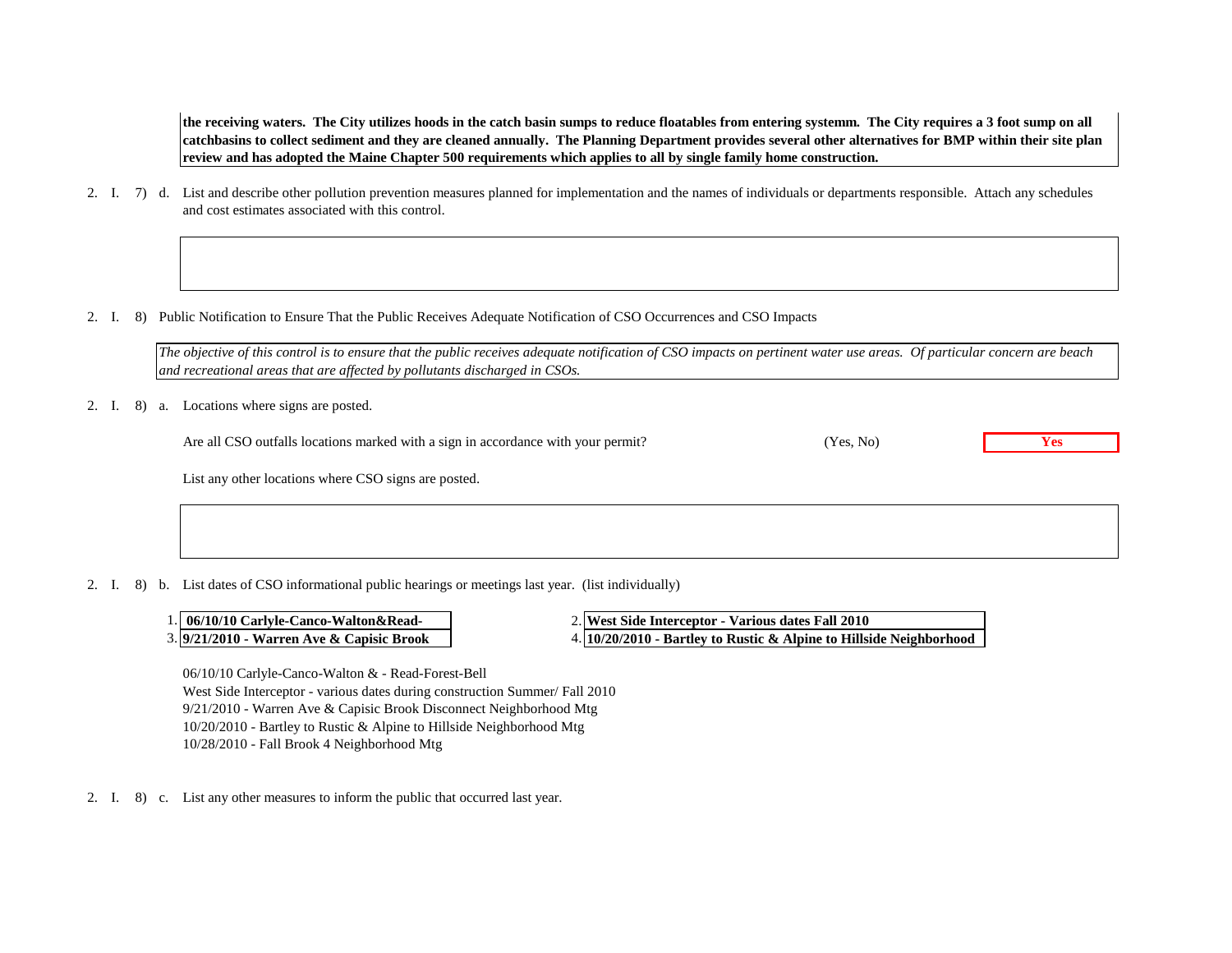**Weekly project email updates to public. Monthly project updates to Council.**

2. I. 9) Monitoring to Effectively Characterize CSO Impacts and the Effectiveness of CSO Controls

*The ninth minimum control involves visual inspection and other simple methods to determine the occurrence and apparent impacts of CSOs. This minimum control is an initial characterization of the combined sewer system to collect and document information on overflow occurrences and known water quality problems and incidents, such as beach or shellfish bed closures, that reflect use impairments caused by CSOs. Changes in the occurrences of such incidents can provide a preliminary indication of the effectiveness of the Nine Minimum Controls.*

2. I. 9) a. Check off and fill in information on the following monitoring methods used in overflow structures: (list individually)

#### Flow Meters

Locations

Frequency Data Collected

| 1. See CSO Flow Monitoring Tab |  |
|--------------------------------|--|
|                                |  |
|                                |  |
|                                |  |

Blocks

Locations

| <b>Inspection Frequency</b> |  |
|-----------------------------|--|
|-----------------------------|--|

| <b>See CSO Flow Monitoring Tab</b> |  |  |  |  |  |
|------------------------------------|--|--|--|--|--|
|                                    |  |  |  |  |  |
|                                    |  |  |  |  |  |
|                                    |  |  |  |  |  |

Chalklines

Locations

Inspection Frequency



Other monitoring methods?

**A chart of CSO Monitoring has been included in this worksheet. Those sites which currently do not have real time monitoring are scheduled for 2010.**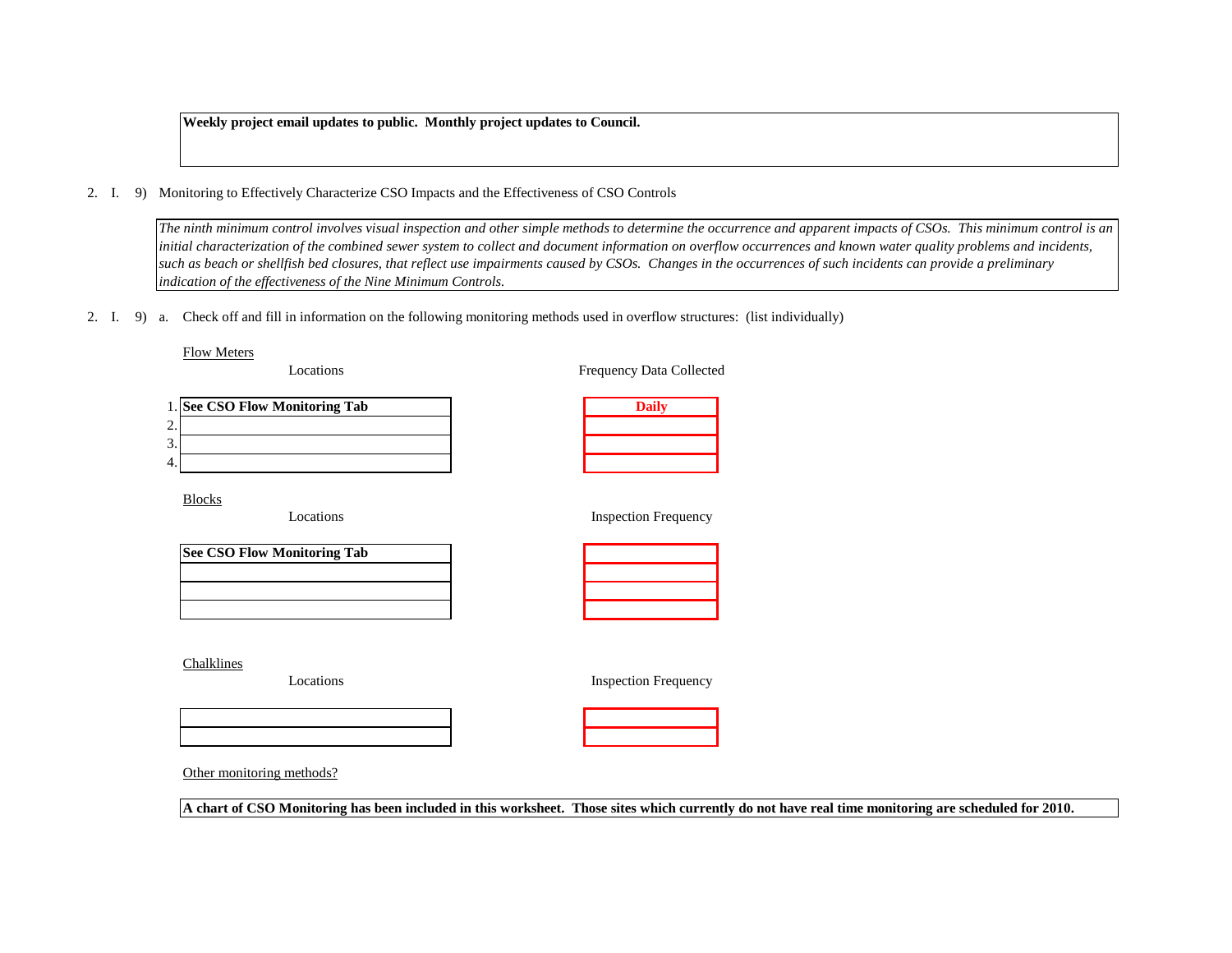|  | 2. I. 9) b. Was a SWMM model developed?  |                     | (Yes, No) | Y es        |
|--|------------------------------------------|---------------------|-----------|-------------|
|  | Is the model used to report occurrences? |                     | (Yes, No) | Y es        |
|  | Has it been updated to reflect changes:  |                     | (Yes, No) | <b>Y es</b> |
|  | If so, when was the model last updated?  | $\text{(mm/dd/yy)}$ |           | 02/23/10    |

2. I. 9) c. CSO impacts to swimming beaches and shellfishing areas.

List any swimming beaches that may be impacted by your CSOs. (list individually)

|            | 1. East End Beach                                                                        |
|------------|------------------------------------------------------------------------------------------|
| <u>، ،</u> |                                                                                          |
|            |                                                                                          |
|            | Does your community or other entity test the water quality at beaches or near your CSOs? |

Frequency?

| $\overline{\phantom{a}}$<br>$-0c$<br>$\overline{\phantom{a}}$ |     |
|---------------------------------------------------------------|-----|
|                                                               | ек. |

If yes, list dates of test and results

| Dates                                          |           |                                                  | Results   |            |
|------------------------------------------------|-----------|--------------------------------------------------|-----------|------------|
| 3/Week                                         | mm/dd/yy) | As posted on web Maine Healthy Beaches/          |           |            |
|                                                | mm/dd/yy) | <b>Status and Data/East End Beach (Portland)</b> |           |            |
|                                                | mm/dd/yy) |                                                  |           |            |
| Any beach closing last year?                   |           |                                                  | (Yes, No) | <b>Yes</b> |
| Were they caused, in whole or in part by CSOs? |           |                                                  | (Yes, No) | Yes        |

Were they caused, in whole or in part by CSOs? **Yes** (Yes, No) **Yes** 

What are the procedures for notifying the public of beach closures?

**Public posting at entrance to beach and flying a colored flag. Public posting of the information is also available on the Maine Healthy Beaches website located at http://www.mainehealthybeaches.org/**

List any shellfishing areas that may be impacted by your CSOs. (list individually)

|                                           | <b>Open</b> | <b>Conditionally Opened</b> | <b>Closed</b>      |
|-------------------------------------------|-------------|-----------------------------|--------------------|
| $\perp$ .                                 |             |                             | Portland Area 13-A |
| $\mathcal{L}$<br>$\overline{\phantom{a}}$ |             |                             |                    |
| 3.1                                       |             |                             |                    |
| 4.                                        |             |                             |                    |

Any shellfish areas closed last year? **Yes Yes** If yes, list dates indivdually:

(Yes, No)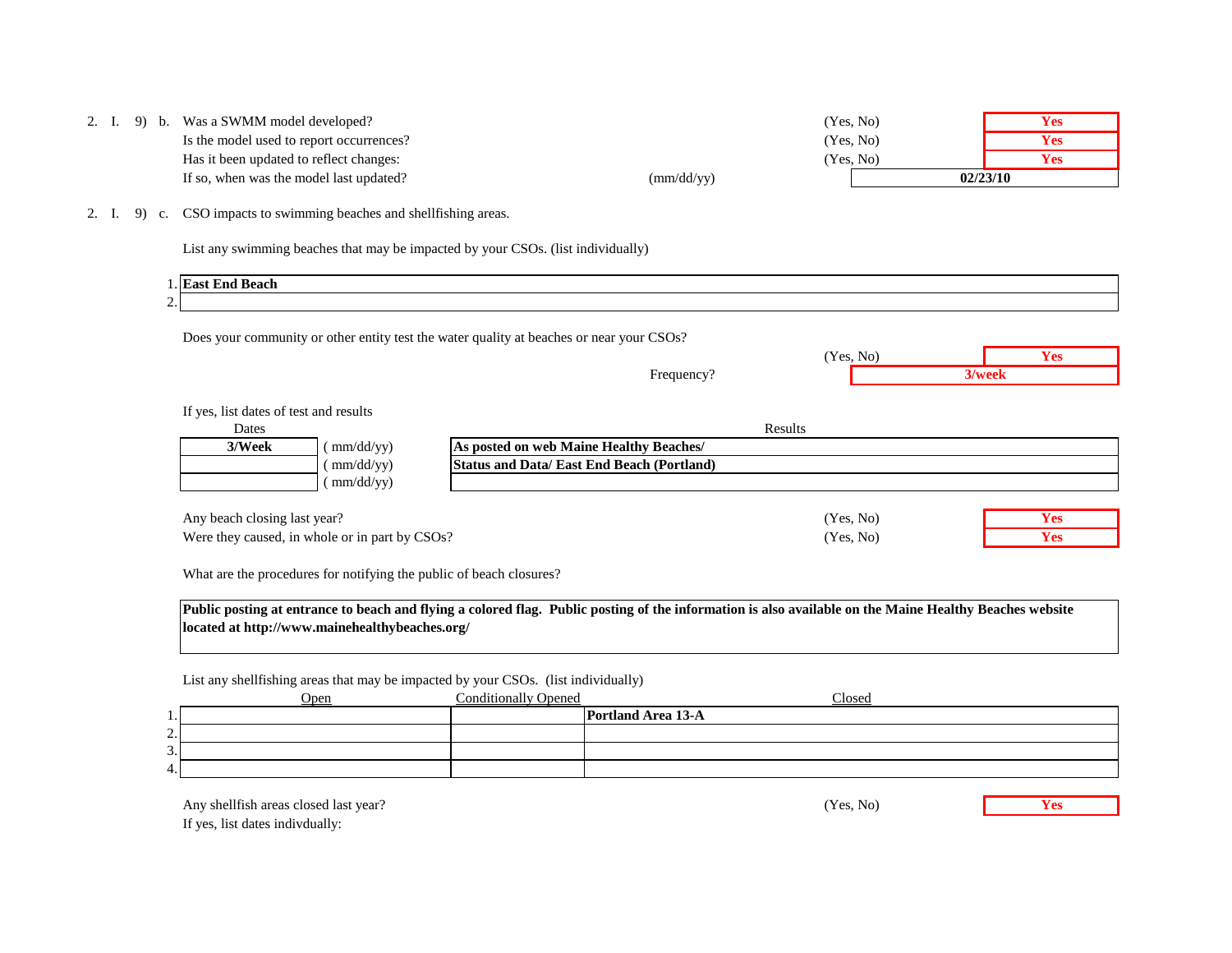| (mm/dd/yy)          | <b>Permanently Closed</b> |
|---------------------|---------------------------|
| $\text{(mm/dd/yy)}$ |                           |
| $\text{(mm/dd/yy)}$ |                           |
| $\text{(mm/dd/yy)}$ |                           |
| $\text{(mm/dd/yy)}$ |                           |
| $\text{(mm/dd/yy)}$ |                           |
| $\text{(mm/dd/yy)}$ |                           |
| (mm/dd/yy)          |                           |

A legal notice and map prepared by the Department of Marine Resources entitled "C13A Portland – Falmouth – Legal Notice of Shellfish Closure Area" is contained in Attachment F

If yes, were the closures caused, in whole or in part by CSOs? **Yes**

(Yes, No)

Please provide a map showing any swimming beaches or shellfish area that may be impacted by your CSOs.

Please provide results of any receiving water quality tests or CSO sampling tests done last year.

2. J. List any sewer extensions and new commercial or industrial flows added during the year, along with any mitigating measures implemented to prevent these flows from

**See attached table presenting new residential, commercial or industrial developments that were issued sewer capacity letters in 2009 allowing connection to the sewer system. An expected daily flow and project status has been included with the table.**

From Frank Brancely

2. K. To assist the DEP in making this form easier to use in future years, please list your computer capabilities:

| Processor capability:                                                     | 16600 @ 2.40 GHz                                        |  |  |  |  |
|---------------------------------------------------------------------------|---------------------------------------------------------|--|--|--|--|
| Operating system (Windows version):                                       | <b>Microsoft Windows XP Professional Service Pack 2</b> |  |  |  |  |
| Word processing program and version:                                      | Microsoft Office Word 2007                              |  |  |  |  |
| Spreadsheet program and version:                                          | <b>Microsoft Office Excel 2007</b>                      |  |  |  |  |
| Database program and version:                                             |                                                         |  |  |  |  |
| E-mail capability and address:                                            | brad@portlandmaine.gov                                  |  |  |  |  |
| Do you plan to upgrade hardware or software in 2007, and if so with what? |                                                         |  |  |  |  |

(Note: DEP uses Windows 2000 and MS Office 2003 with Word, Excel and Access)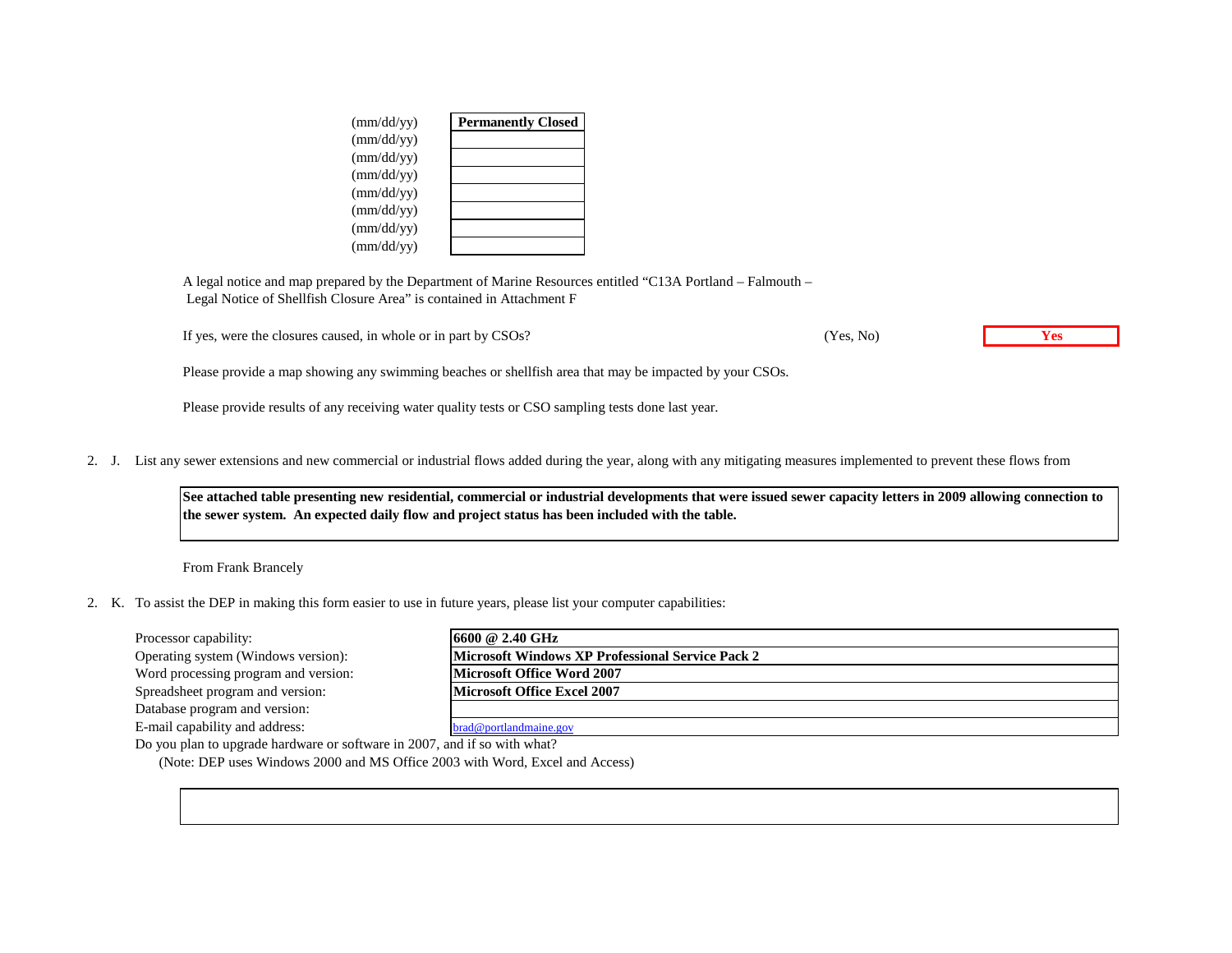Please add any other information on CSOs that you feel is important, but the form did not allow for.

**Please see the Additional Information to Report including: Haz Waste, Recycling, Development, Sewer Usage, and CSO Flow Monitoring tabs within this same excel file.**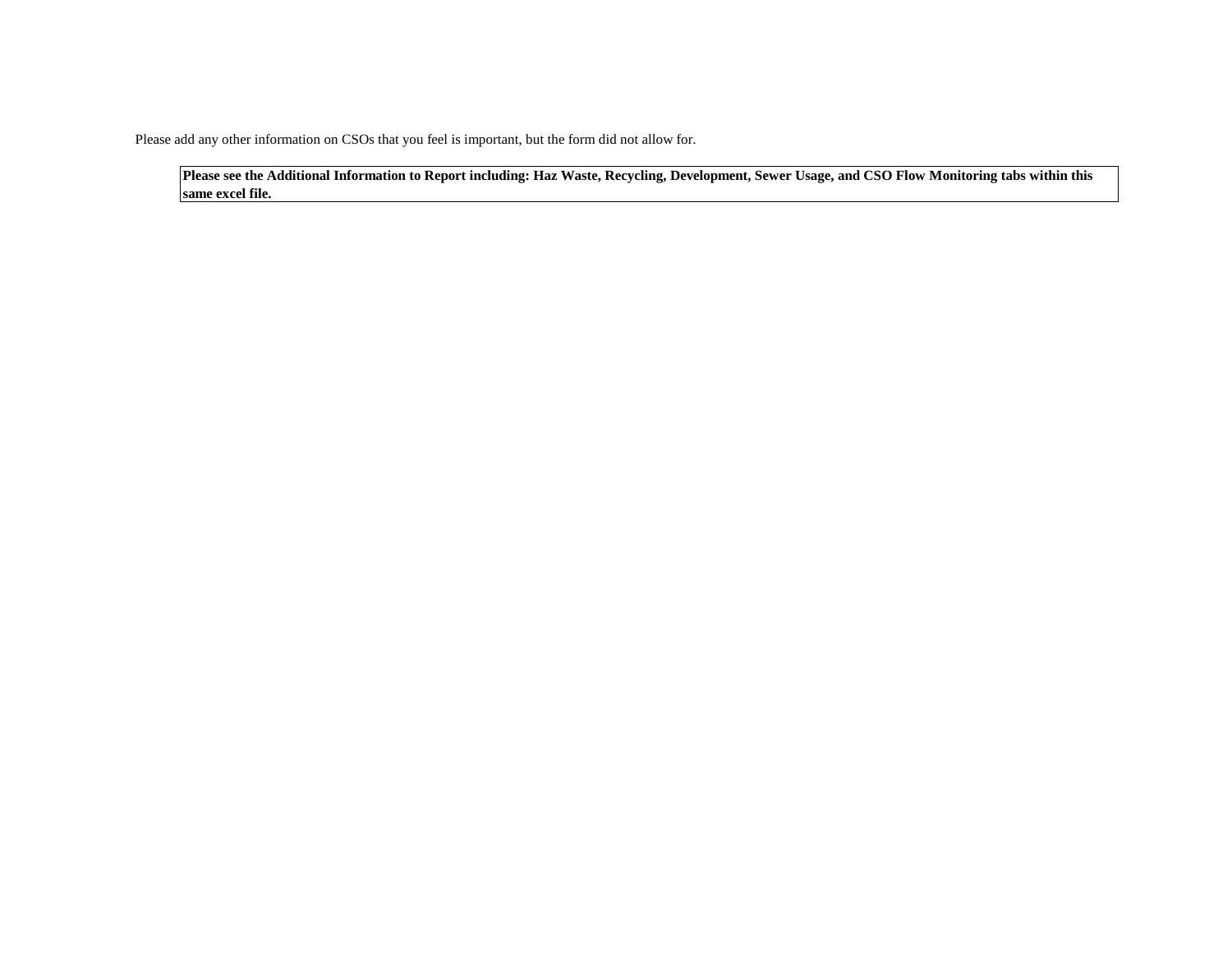### **Riverside M-T-D Report:**

|  |                  |  | (iverside M-1-D Report: |
|--|------------------|--|-------------------------|
|  | <b>YEAR 2010</b> |  |                         |

| Date      |           | 5129-TVs        |                |  |                 | 5130-TVs Consoles |                |           | 5131-Monitors -17" |                 |                 | 5132-Monitors +17" |                |  |  |
|-----------|-----------|-----------------|----------------|--|-----------------|-------------------|----------------|-----------|--------------------|-----------------|-----------------|--------------------|----------------|--|--|
|           | <b>MH</b> | <b>COP</b>      | <b>NCOP</b>    |  | <b>MH</b>       | <b>COP</b>        | <b>NCOP</b>    | <b>MH</b> | <b>COP</b>         | <b>NCOP</b>     | <b>MH</b>       | <b>COP</b>         | <b>NCOP</b>    |  |  |
|           |           |                 |                |  |                 |                   |                |           |                    |                 |                 |                    |                |  |  |
| January   | 142       | 24              | 16             |  | 8               | $\Omega$          | $\overline{0}$ | 30        | 24                 | 47              | $\overline{4}$  |                    |                |  |  |
| February  | 138       | 10 <sup>°</sup> | 9              |  | 14              | $\Omega$          | $\overline{0}$ | 88        | 54                 | 10 <sup>1</sup> | 9               | 11                 | $\mathbf{0}$   |  |  |
| March     | 303       | 26              | 26             |  | 24              | $\Omega$          | $\overline{2}$ | 116       | 22                 | 8               | 10 <sup>1</sup> |                    | $\mathbf{0}$   |  |  |
| April     | 295       | 61              | 13             |  | 28              | $\overline{0}$    | $\overline{0}$ | 160       | 40                 | 6               | 13              | $\overline{4}$     | $\mathbf 0$    |  |  |
| May       | 190       | 6               | $\overline{4}$ |  | 5               | $\Omega$          | $\overline{0}$ | 92        | 17                 | 6               | 8               | 2                  | $\mathbf 0$    |  |  |
| June      | 327       | 9               | 3              |  | 25              | $\Omega$          | $\overline{0}$ | 144       | 10                 | 3               | 17              | 2                  | $\mathbf{0}$   |  |  |
| July      | 287       | 92              | 31             |  | 20              | 4                 | $\overline{0}$ | 155       | 65                 | 33              | 12              |                    | $\overline{2}$ |  |  |
| August    | 347       | 96              | 40             |  | 10 <sup>°</sup> | $\Omega$          | $\Omega$       | 113       | 34                 | 21              | 15              | 6                  |                |  |  |
| September | 267       | 22              | 9              |  | 37              | $\Omega$          | $\overline{0}$ | 114       | 22                 | 45              | 5               | 6                  | $\overline{2}$ |  |  |
| October   | 409       | 40              | $\overline{A}$ |  | 17              | $\Omega$          | $\overline{0}$ | 177       | 55                 | 3               | 5 <sup>5</sup>  | 2                  | $\overline{0}$ |  |  |
| November  | 249       | 29              | 3              |  | 11              | $\Omega$          |                | 84        | 44                 | 13              | 6               | $\overline{4}$     |                |  |  |
| December  | 426       | 28              | 3              |  | 25              | $\Omega$          | $\Omega$       | 176       | 43                 | 8               | 9               | 15                 | 6              |  |  |
|           |           |                 |                |  |                 |                   |                |           |                    |                 |                 |                    |                |  |  |
|           |           |                 |                |  |                 |                   |                |           |                    |                 |                 |                    |                |  |  |
| Totals    | 3,380     | 443             | 158            |  | 224             | 4                 | 3              | 1,449     | 430                | 203             | 113             | 55                 | 13             |  |  |

MH means Maine Household -- so it came from a residential source outside of Portland COP means City of Portland -- so the item came from a source in Portland

NCOP means not City of Portland -- so the item came from somewhere other than Portland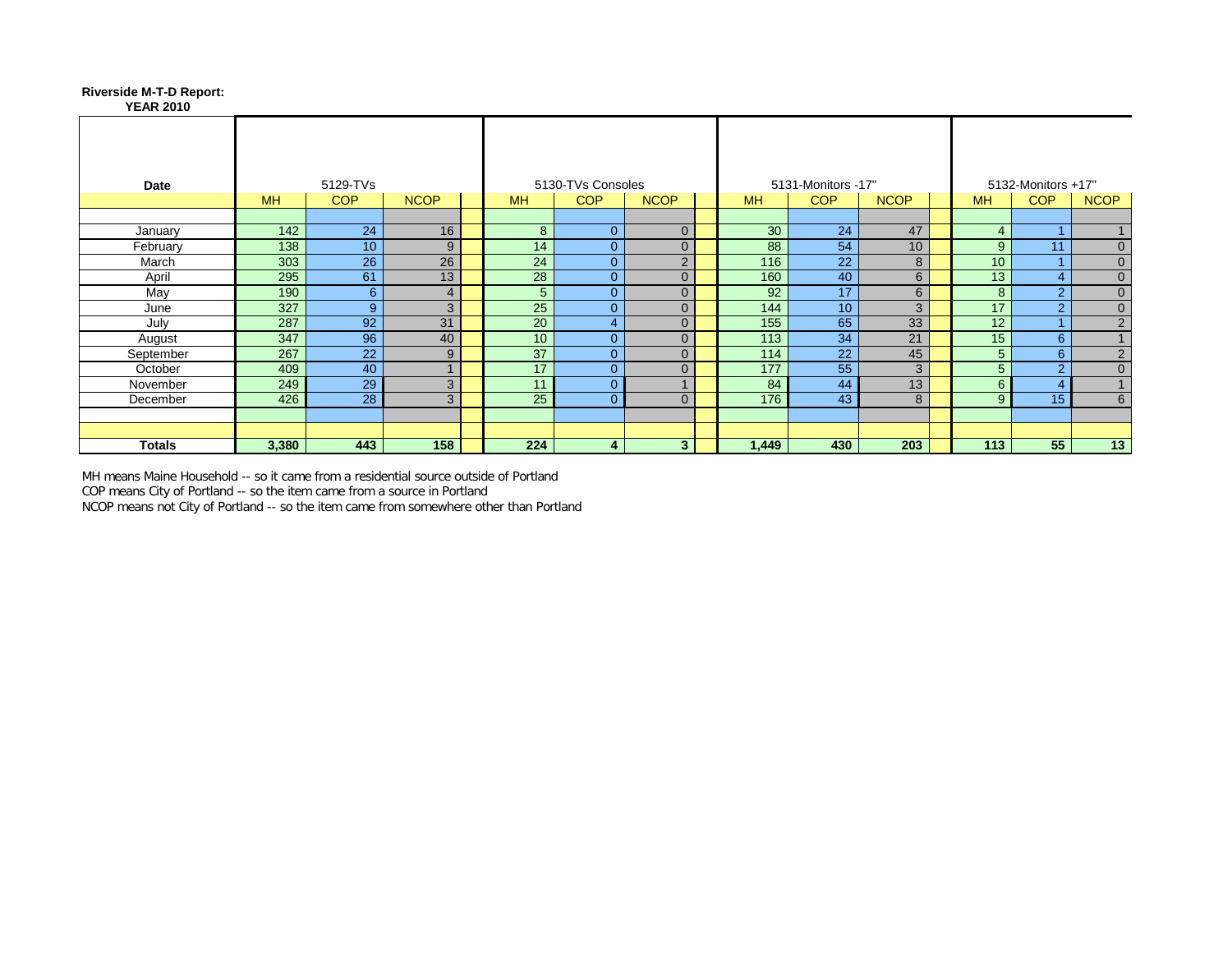| 5133-Desk  |             |  |            |                 | 5134-Floor     |                | 5136-Other |             | 5137-          |                | 5140-<br>Fluorescent |             |                 |
|------------|-------------|--|------------|-----------------|----------------|----------------|------------|-------------|----------------|----------------|----------------------|-------------|-----------------|
| Each       | 5135-CPUs   |  | Each       | <b>Printers</b> | Each           | Copiers        | Each       | PC Items    | Each           | <b>UPSs</b>    | Feet                 | Lamps       | Each            |
| <b>COP</b> | <b>NCOP</b> |  | <b>COP</b> | <b>NCOP</b>     | <b>COP</b>     | <b>NCOP</b>    | <b>COP</b> | <b>NCOP</b> | <b>COP</b>     | <b>NCOP</b>    | <b>COP</b>           | <b>NCOP</b> | <b>COP</b>      |
|            |             |  |            |                 |                |                |            |             |                |                |                      |             |                 |
| 30         | 11          |  | 68         | 34              | 3              | $\overline{0}$ | 253        | 115         | 4              |                | 2,157                | 539         | 90              |
| 79         | 17          |  | 60         | 19              |                | $\overline{0}$ | 175        | 34          | 6              |                | 3,752                | 938         | 34              |
| 124        | 29          |  | 161        | 49              |                | $\overline{0}$ | 414        | 59          | 5              |                | 9,265                | 2,317       | 108             |
| 161        | 57          |  | 81         | 29              | $\overline{2}$ | 2              | 161        | 55          | 11             | 3              | 4,177                | 1,183       | 108             |
| 46         | 16          |  | 81         | 19              | $\Omega$       | $\Omega$       | 240        | 46          |                | $\overline{0}$ | 966                  | 242         | 103             |
| 136        | 50          |  | 121        | 30              |                | $\overline{0}$ | 284        | 46          | 14             | 3              | 3,136                | 784         | $\overline{32}$ |
| 89         | 28          |  | 125        | 39              | $\Omega$       | $\overline{0}$ | 158        | 44          |                | $\overline{0}$ | 3,022                | 756         | 132             |
| O          | $\Omega$    |  | 91         | 28              |                |                | 105        | 25          |                | 2              | 4,399                | 1,100       | 68              |
| 138        | 53          |  | 102        | 58              | $\overline{2}$ |                | 171        | 90          | 14             | 6              | 2,870                | 1,230       | 117             |
| 161        | 63          |  | 138        | 30              | 5              | $\overline{0}$ | 273        | 73          | 20             | 6              | 3,936                | 984         | 55              |
| 122        | 33          |  | 49         | 5               |                | $\overline{A}$ | 77         | 26          | $\overline{2}$ |                | 1,654                | 414         | 103             |
| 149        | 42          |  | 165        | 34              | 3              | 3              | 242        | 58          | 6              |                | 2,898                | 725         | 13              |
|            |             |  |            |                 |                |                |            |             |                |                |                      |             |                 |
|            |             |  |            |                 |                |                |            |             |                |                |                      |             |                 |
| 1,235      | 399         |  | 1,242      | 374             | 20             | 8              | 2,553      | 671         | 94             | 25             | 42,232               | 11,212      | 963             |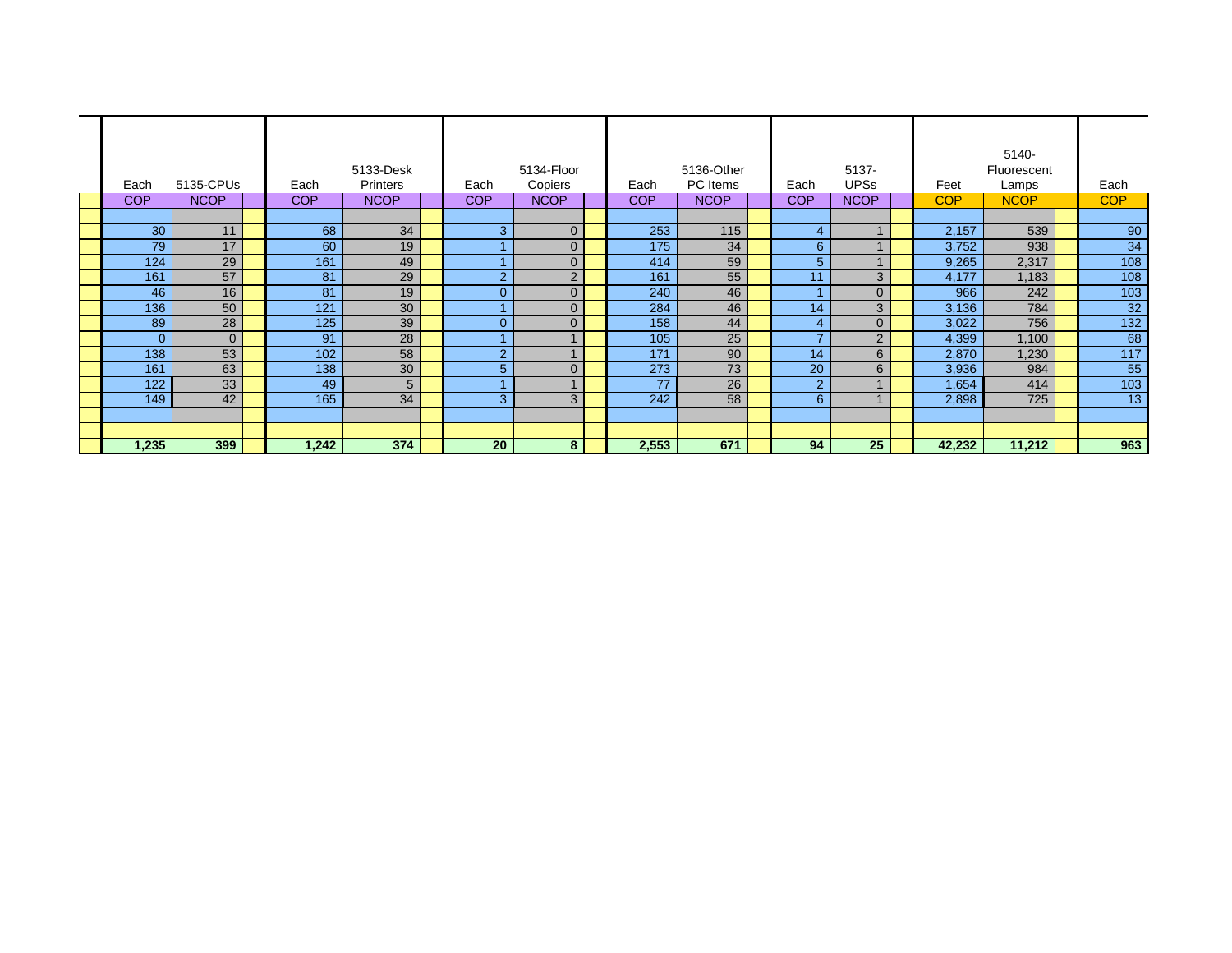| 5142-U & O<br>Lamps<br><b>NCOP</b> | Lamps<br>Each<br><b>COP</b> | $5141 -$<br>Crushed,<br>Coated,<br>CFL & HID<br><b>NCOP</b> | <b>LBS</b><br><b>COP</b> | 5150-<br>Alkaline,<br>NiCd, NiMH<br>& Li-Ion<br><b>NCOP</b> |  | 5152-<br>Button,<br>NiLi &<br><b>LBS</b><br>Lithium |                 |  | <b>COP</b><br><b>NCOP</b> |     |          | LBS<br><b>COP</b> | 5145-<br>Battery<br>Comingle<br>Fees<br><b>NCOP</b> | <b>LBS</b><br><b>COP</b> | 5144-Lead<br>Acid<br><b>Batteries</b><br><b>NCOP</b> | 5155-PCB<br>LBS<br><b>Ballasts</b><br><b>NCOP</b><br><b>COP</b> |  |  |  |
|------------------------------------|-----------------------------|-------------------------------------------------------------|--------------------------|-------------------------------------------------------------|--|-----------------------------------------------------|-----------------|--|---------------------------|-----|----------|-------------------|-----------------------------------------------------|--------------------------|------------------------------------------------------|-----------------------------------------------------------------|--|--|--|
|                                    |                             |                                                             |                          |                                                             |  |                                                     |                 |  |                           |     |          |                   |                                                     |                          |                                                      |                                                                 |  |  |  |
| 23                                 | 430                         | 108                                                         | 137                      | 34                                                          |  | $\Omega$                                            | $\overline{0}$  |  | 54                        | 13  | 1,344    | 336               | 491                                                 | 123                      |                                                      |                                                                 |  |  |  |
| 9                                  | 10 <sup>10</sup>            | 2                                                           | $\Omega$                 | $\Omega$                                                    |  | 36                                                  | 9               |  | 36                        | 9   | $\Omega$ | $\overline{0}$    | $\Omega$                                            | $\Omega$                 |                                                      |                                                                 |  |  |  |
| 28                                 | 140                         | 35                                                          | 542                      | 136                                                         |  | 5                                                   |                 |  | 334                       | 83  | $\Omega$ | $\Omega$          | 560                                                 | 140                      |                                                      |                                                                 |  |  |  |
| 31                                 | 326                         | 82                                                          | 442                      | 111                                                         |  | $\Omega$                                            | $\overline{0}$  |  | 187                       | 47  | 1,520    | 380               | $\Omega$                                            | $\Omega$                 |                                                      |                                                                 |  |  |  |
| 26                                 | $\Omega$                    | $\overline{0}$                                              | 240                      | 60                                                          |  | $\Omega$                                            | $\overline{0}$  |  | 204                       | 51  | $\Omega$ | $\Omega$          | 135                                                 | 34                       |                                                      |                                                                 |  |  |  |
| 8                                  | 304                         | 76                                                          | 379                      | 95                                                          |  | $\Omega$                                            | $\overline{0}$  |  | 379                       | 95  | 1,824    | 456               | 151                                                 | 38                       |                                                      |                                                                 |  |  |  |
| 33                                 | 342                         | 86                                                          | 386                      | 97                                                          |  | $\overline{0}$                                      | $\overline{0}$  |  | 368                       | 93  | 1,488    | 372               | 71                                                  | 18                       |                                                      |                                                                 |  |  |  |
| 18                                 | 414                         | 104                                                         | 293                      | 73                                                          |  | $\Omega$                                            | $\overline{0}$  |  | 293                       | 73  | $\Omega$ | $\Omega$          | 80                                                  | 20                       |                                                      |                                                                 |  |  |  |
| 50                                 | 62                          | 27                                                          | 153                      | 65                                                          |  | $\Omega$                                            | $\overline{0}$  |  | 140                       | 60  | 1,872    | 468               | 215                                                 | 92                       |                                                      |                                                                 |  |  |  |
| 13                                 | 241                         | 60                                                          | 503                      | 126                                                         |  | 0                                                   | $\overline{0}$  |  | 480                       | 120 | $\Omega$ | $\Omega$          | 389                                                 | 97                       |                                                      |                                                                 |  |  |  |
| 26                                 | 165                         | 41                                                          | 330                      | 82                                                          |  | 0                                                   | $\overline{0}$  |  | 322                       | 80  | 1,664    | 416               | 69                                                  | 17                       |                                                      |                                                                 |  |  |  |
| 3                                  | 121                         | 30                                                          | 146                      | 37                                                          |  | $\Omega$                                            | $\overline{0}$  |  | 134                       | 34  | 1,936    | 484               | 71                                                  | 18                       |                                                      |                                                                 |  |  |  |
|                                    |                             |                                                             |                          |                                                             |  |                                                     |                 |  |                           |     |          |                   |                                                     |                          |                                                      |                                                                 |  |  |  |
|                                    |                             |                                                             |                          |                                                             |  |                                                     |                 |  |                           |     |          |                   |                                                     |                          |                                                      |                                                                 |  |  |  |
| 268                                | 2,555                       | 651                                                         | 3,551                    | 916                                                         |  | 41                                                  | 10 <sup>°</sup> |  | 2,931                     | 758 | 11,648   | 2,912             | 2,232                                               | 597                      |                                                      |                                                                 |  |  |  |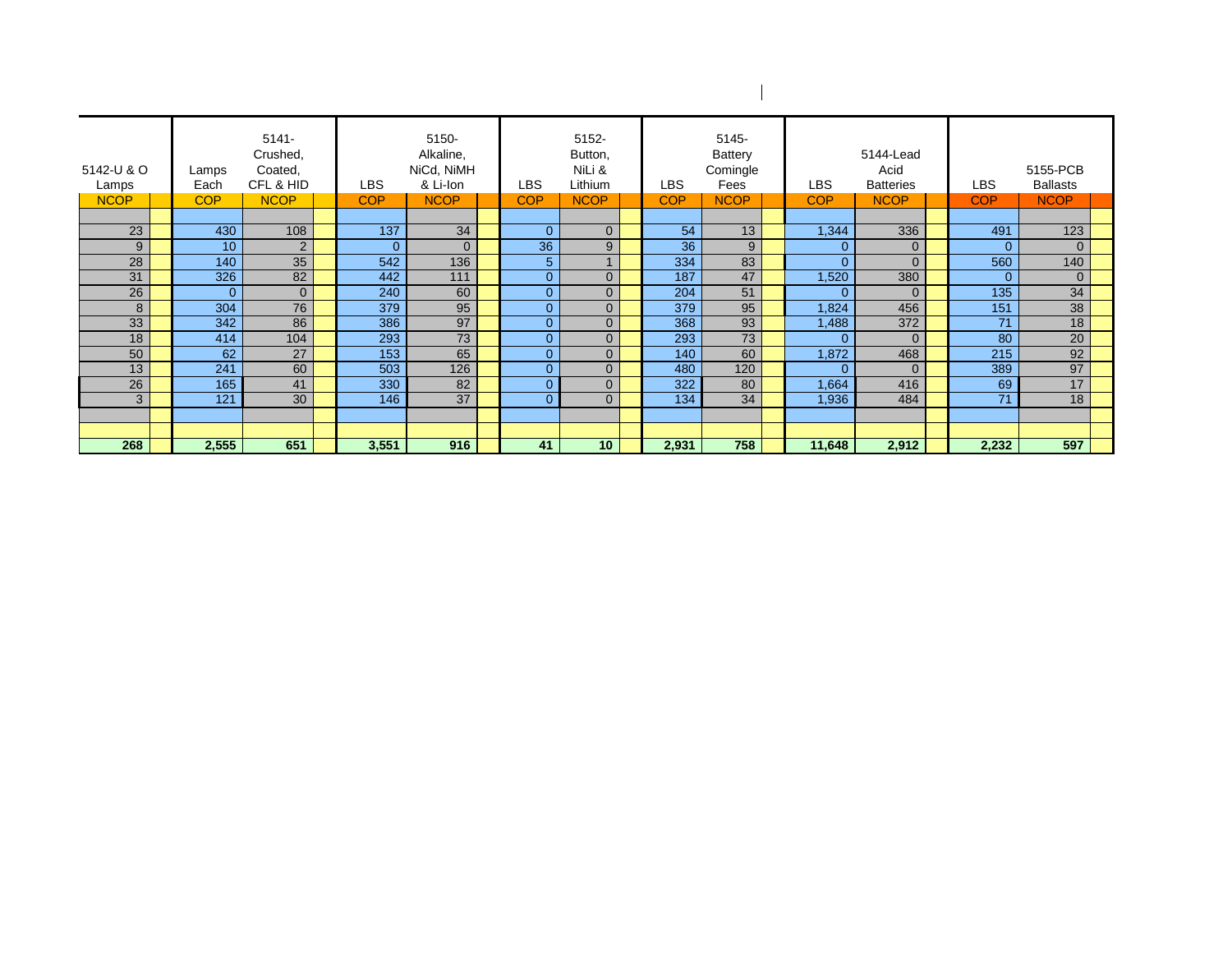| <b>LBS</b> | 5156-Non<br>PCB&<br>Magnetic &<br>Elec.<br><b>Ballasts</b> | <b>LBS</b>     | $5157 -$<br>Large<br>Capacitat<br><b>ors</b> | <b>LBS</b> | 5158-<br>Small<br>Capacitat<br>ors | <b>LBS</b>     | 5138-All<br>Mercury<br><b>Devices</b> |  |
|------------|------------------------------------------------------------|----------------|----------------------------------------------|------------|------------------------------------|----------------|---------------------------------------|--|
| <b>COP</b> | <b>NCOP</b>                                                | <b>COP</b>     | <b>NCOP</b>                                  | <b>COP</b> | <b>NCOP</b>                        | <b>COP</b>     | <b>NCOP</b>                           |  |
|            |                                                            |                |                                              |            |                                    |                |                                       |  |
| 1,036      | 259                                                        | $\overline{0}$ | $\Omega$                                     | 70         | 18                                 | 20             | 5                                     |  |
| 531        | 133                                                        | $\overline{0}$ | $\overline{0}$                               | 26         | $\overline{7}$                     | $\overline{0}$ | 0                                     |  |
| 296        | 74                                                         | $\overline{0}$ | $\overline{0}$                               | 48         | 12                                 | $\overline{0}$ | 0                                     |  |
| 444        | 123                                                        | 28             | $\overline{7}$                               | 46         | 11                                 | $\overline{0}$ | $\overline{0}$                        |  |
| 275        | 69                                                         | $\Omega$       | $\overline{0}$                               | 25         | 6                                  | $\overline{0}$ | $\overline{0}$                        |  |
| 1,322      | 331                                                        | 28             | $\overline{7}$                               | 85         | 22                                 | 14             | 3                                     |  |
| 289        | 72                                                         | $\overline{0}$ | $\Omega$                                     | 65         | 16                                 | $\overline{0}$ | 0                                     |  |
| 61         | 15                                                         | $\overline{0}$ | $\overline{0}$                               | 74         | 19                                 | $\overline{0}$ | $\overline{0}$                        |  |
| 214        | 92                                                         | 17             | $\overline{7}$                               | 73         | 32                                 | $\overline{0}$ | $\overline{0}$                        |  |
| 534        | 133                                                        | 64             | 16                                           | 96         | 24                                 | 6              | $\mathbf{1}$                          |  |
| 934        | 233                                                        | 25             | 6                                            | 40         | 10                                 | $\overline{0}$ | $\overline{0}$                        |  |
| 240        | 60                                                         | $\overline{0}$ | $\overline{0}$                               | 42         | 11                                 | 22             | 6                                     |  |
|            |                                                            |                |                                              |            |                                    |                |                                       |  |
|            |                                                            |                |                                              |            |                                    |                |                                       |  |
| 6,176      | 1,594                                                      | 162            | 43                                           | 690        | 188                                | 62             | 15                                    |  |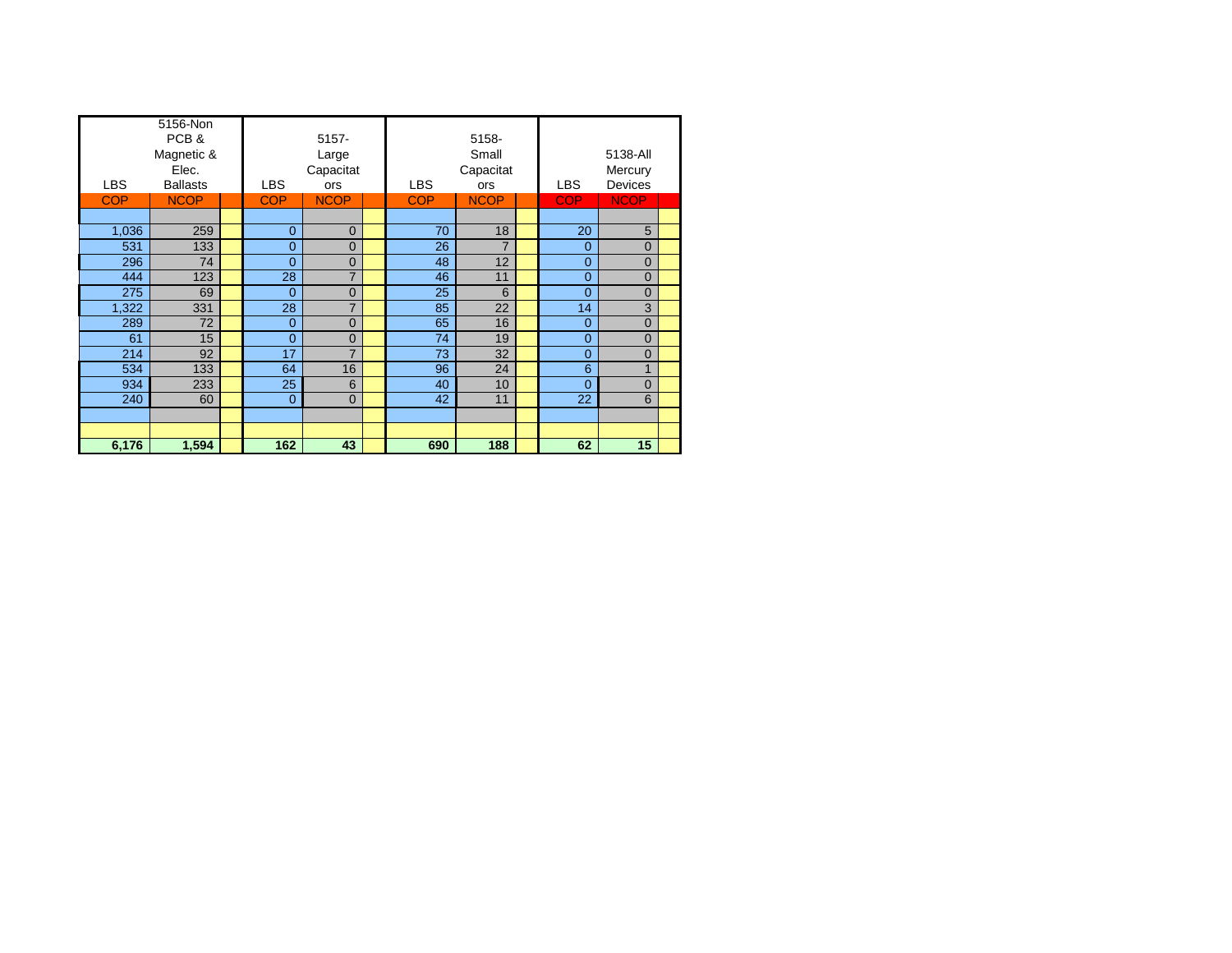see 2010 Portland Recycles From Troy Moon in pdf form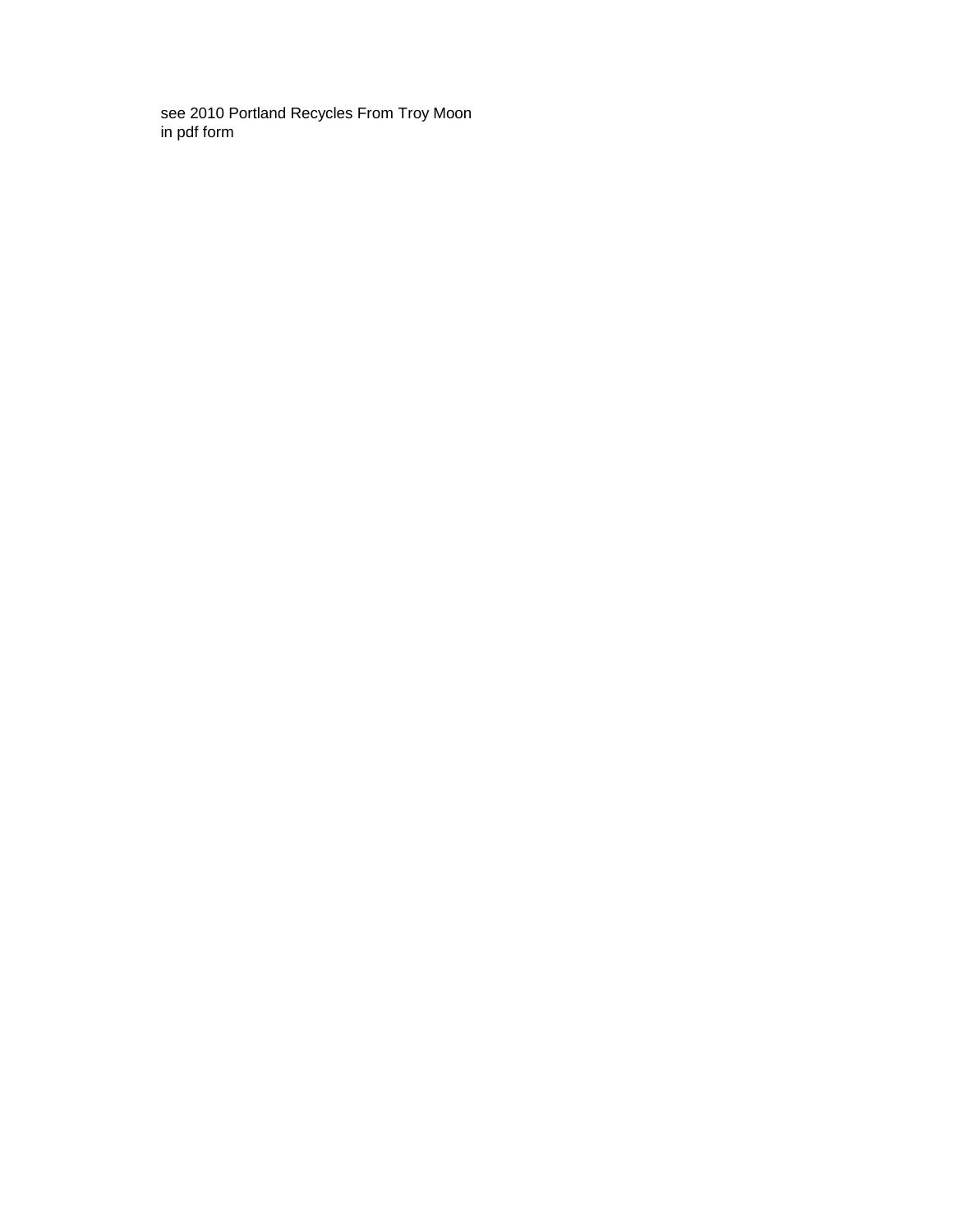#### An Alphabetical Listing of Those Addresses Receiving Sewer Capacity Letters in 2010 That Allowed New Commercial (C), Industrial (I), Governmental (G), and Residential (R) Projects To Connect To the City Sewer System.

|                 |     |                                      |                |   |                             |            | Design Flows |                                 | Impacts |           |                                         |
|-----------------|-----|--------------------------------------|----------------|---|-----------------------------|------------|--------------|---------------------------------|---------|-----------|-----------------------------------------|
| Chronicle       |     | <b>Address</b>                       |                |   | <b>Type of Use</b>          |            |              | Sanitary   Storm   Pump Station | C.S.O.  | Watershed | Sewer                                   |
|                 |     |                                      |                |   |                             | (GPD)      | (CFS)        |                                 |         |           |                                         |
|                 |     | "A"                                  |                |   |                             |            |              |                                 |         |           |                                         |
| 30              |     | 29 Alice Court                       |                |   | $\mathsf R$                 | 360        |              |                                 |         |           |                                         |
| $\overline{4}$  |     | 320 Allen Avenue                     | $\mathsf C$    |   |                             | $-829$     |              |                                 |         |           |                                         |
|                 |     |                                      |                |   |                             |            |              |                                 |         |           |                                         |
|                 |     | "B"                                  |                |   |                             |            |              |                                 |         |           |                                         |
|                 |     |                                      |                |   |                             |            |              |                                 |         |           |                                         |
|                 |     | "C"                                  |                |   |                             |            |              |                                 |         |           |                                         |
| $\overline{28}$ |     | 40 Castine Avenue                    |                |   | R                           | 270        |              |                                 |         |           |                                         |
| 11              |     | 254 Commercial Street                | C              |   |                             | 4,150      |              |                                 |         |           |                                         |
| $\overline{21}$ |     | 795 Congress Street                  | $\overline{C}$ |   |                             | $-487$     |              |                                 |         |           |                                         |
| 18              |     | 62 Cumberland Avenue                 |                |   | $\mathsf R$                 | 540        |              |                                 |         |           |                                         |
|                 |     |                                      |                |   |                             |            |              |                                 |         |           |                                         |
|                 |     | "D"                                  |                |   |                             |            |              |                                 |         |           |                                         |
| 6               | 501 | <b>Danforth Street</b>               | $\overline{C}$ |   |                             | 30         |              |                                 |         |           |                                         |
|                 |     |                                      |                |   |                             |            |              |                                 |         |           |                                         |
|                 |     | "E"                                  |                |   |                             |            |              |                                 |         |           |                                         |
| $\overline{27}$ |     | 27 Eastman Avenue                    |                |   | R                           | 270        |              |                                 |         |           |                                         |
|                 |     |                                      |                |   |                             |            |              |                                 |         |           |                                         |
|                 |     | "F"                                  |                |   |                             |            |              |                                 |         |           |                                         |
| 12              |     | 144 Fore Street                      |                |   | G                           | 1,400      |              |                                 |         |           |                                         |
| $\overline{3}$  |     | 207, 209 Fore Street (Project Phase) | $\overline{C}$ |   | $\overline{R}$              | $-117,940$ | 29           | India                           | 25      |           | Casco Bay Commercial Street Interceptor |
| $\overline{20}$ |     | 207, 209 Fore Street (Townhouses)    |                |   | $\mathsf{R}$                | 1,080      | 29           | India                           | 25      |           | Casco Bay Commercial Street Interceptor |
| $\overline{8}$  |     | 326 Forest Avenue                    | $\overline{C}$ |   |                             | 2,547      |              |                                 |         |           |                                         |
|                 |     | "G"                                  |                |   |                             |            |              |                                 |         |           |                                         |
|                 |     |                                      |                |   |                             |            |              |                                 |         |           |                                         |
| 16<br>17        |     | 58 Gertrude Avenue                   |                |   | $\mathsf{R}$                | 270        |              |                                 |         |           |                                         |
|                 |     | 66 Gertrude Avenue                   |                |   | $\overline{\mathsf{R}}$     | 270        |              |                                 |         |           |                                         |
|                 |     | "H"                                  |                |   |                             |            |              |                                 |         |           |                                         |
|                 |     |                                      |                |   |                             |            |              |                                 |         |           |                                         |
| 23<br>25        |     | 212 Hicks Street                     |                |   | ${\sf R}$<br>$\overline{R}$ | 540        |              |                                 |         |           |                                         |
|                 |     | 66-68 High Street                    |                |   |                             | 4,477      |              |                                 |         |           |                                         |
|                 |     | "l"                                  |                |   |                             |            |              |                                 |         |           |                                         |
| $\overline{11}$ |     | 50 Industrial Way                    |                | ı |                             | 3,075      |              |                                 |         |           |                                         |
|                 |     |                                      |                |   |                             |            |              |                                 |         |           |                                         |
|                 |     | "J"                                  |                |   |                             |            |              |                                 |         |           |                                         |
|                 |     |                                      |                |   |                             |            |              |                                 |         |           |                                         |
|                 |     | "K"                                  |                |   |                             |            |              |                                 |         |           |                                         |
|                 |     |                                      |                |   |                             |            |              |                                 |         |           |                                         |
|                 |     |                                      |                |   |                             |            |              |                                 |         |           |                                         |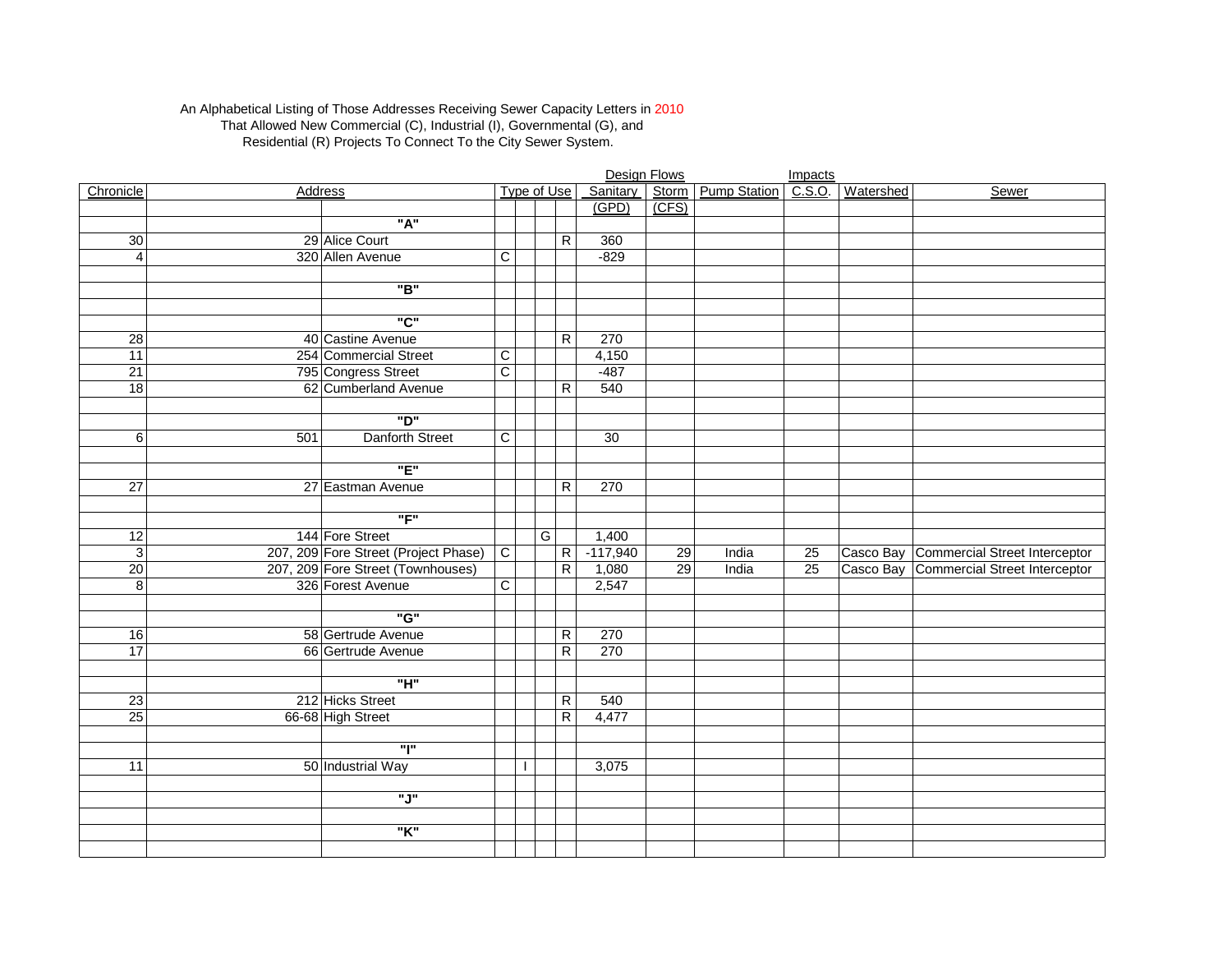|                 |     | "L"                                    |                |                |        |        |          |    |                             |
|-----------------|-----|----------------------------------------|----------------|----------------|--------|--------|----------|----|-----------------------------|
| $\overline{24}$ |     | 18 Luther Street, Peaks Island         |                |                | 776    |        |          |    |                             |
|                 |     |                                        |                |                |        |        |          |    |                             |
|                 |     | "M"                                    |                |                |        |        |          |    |                             |
| $\overline{22}$ |     |                                        |                | ${\sf R}$      | 360    |        |          |    |                             |
| 33              |     | 32 Maplewood Street<br>48 Moody Street |                | $\overline{R}$ | 3,600  |        |          |    |                             |
| 9               |     | 9 Morse Street                         |                | $\overline{R}$ | 360    |        |          |    |                             |
|                 |     |                                        |                |                |        |        |          |    |                             |
|                 |     | "N"                                    |                |                |        |        |          |    |                             |
|                 |     |                                        |                |                |        |        |          |    |                             |
|                 |     | "O"                                    |                |                |        |        |          |    |                             |
| $\overline{7}$  |     | 72 Oak Street                          |                | $\overline{R}$ | 2,380  |        |          |    |                             |
|                 |     |                                        |                |                |        |        |          |    |                             |
|                 |     | "P"                                    |                |                |        |        |          |    |                             |
| $\mathbf{1}$    |     | 21 Popham Street                       | $\overline{C}$ |                | 405    |        |          |    |                             |
| 31              |     | 273 Presumpscot Street                 |                | $\overline{R}$ | 105    |        |          |    |                             |
|                 |     |                                        |                |                |        |        |          |    |                             |
|                 |     | "Q"                                    |                |                |        |        |          |    |                             |
|                 |     |                                        |                |                |        |        |          |    |                             |
|                 |     | "R"                                    |                |                |        |        |          |    |                             |
| 10              |     | 568 Riverside Street                   |                | $\mathbf{I}$   | 225    |        |          |    |                             |
| 19              |     | 568-658 Riverside Street               | $\overline{C}$ | $\mathbf{I}$   | 16,214 |        |          |    |                             |
|                 |     | "S"                                    |                |                |        |        |          |    |                             |
|                 |     | 201-203 State Street                   |                |                |        |        |          |    |                             |
| $\overline{2}$  |     |                                        |                | ${\sf R}$      | $-82$  | 0.2908 | Franklin | 17 | <b>Back Cove Alms House</b> |
|                 |     | "T"                                    |                |                |        |        |          |    |                             |
|                 |     |                                        |                |                |        |        |          |    |                             |
|                 |     | "ט"                                    |                |                |        |        |          |    |                             |
|                 |     |                                        |                |                |        |        |          |    |                             |
|                 |     | "V"                                    |                |                |        |        |          |    |                             |
|                 |     |                                        |                |                |        |        |          |    |                             |
|                 |     | "W"                                    |                |                |        |        |          |    |                             |
| $\overline{14}$ |     | 978 Washington Avenue                  |                | $\mathbf{I}$   | 50     |        |          |    |                             |
| 29              |     | 218 Washington Avenue                  |                | $\overline{R}$ | 180    |        |          |    |                             |
| 26              |     | 171 Warren Avenue                      | $\overline{C}$ |                | 217    |        |          |    |                             |
| 34              |     | 1581 Westbrook Street                  | $\overline{C}$ |                | 28,960 |        |          |    |                             |
| 32              |     | 27 Wilkie Street                       |                | $\overline{R}$ | 270    |        |          |    |                             |
|                 |     |                                        |                |                |        |        |          |    |                             |
|                 |     | "X"                                    |                |                |        |        |          |    |                             |
|                 |     |                                        |                |                |        |        |          |    |                             |
|                 |     | "Y"                                    |                |                |        |        |          |    |                             |
| 5               | 231 | York Street                            | $\overline{C}$ |                | 1,151  |        |          |    |                             |
|                 |     |                                        |                |                |        |        |          |    |                             |
|                 |     | "Z"                                    |                |                |        |        |          |    |                             |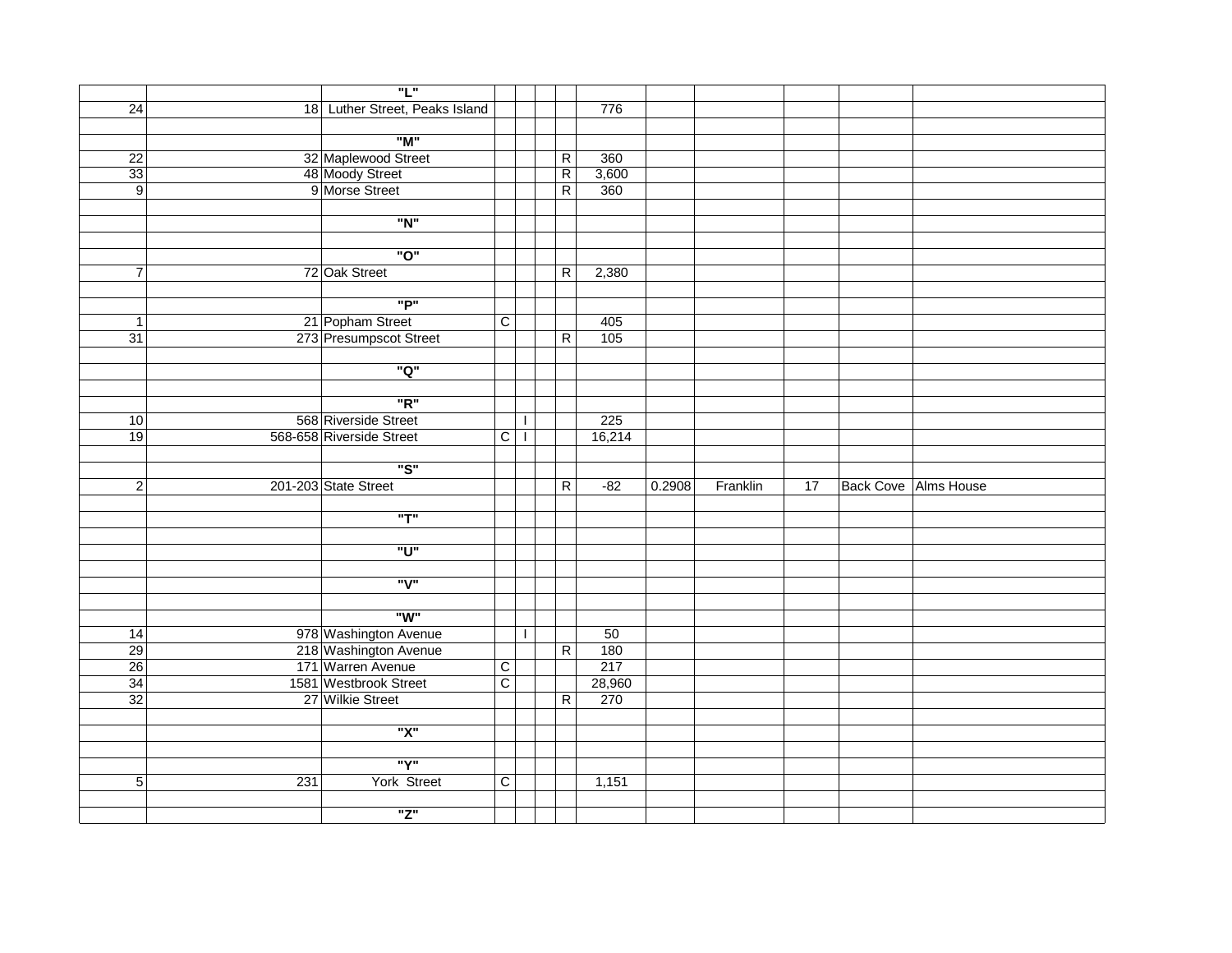# **Portland Residental Sewer Usage HCF (2010)**

|           | <b>Portland</b> |           |          | <b>Deering</b> |           |          |
|-----------|-----------------|-----------|----------|----------------|-----------|----------|
|           | $#$ of bills    | Consump   | Ave Cons | # of bills     | Consump   | Ave Cons |
| January   | 3,476           | 48,976    | 14.09    | 11,363         | 85,641    | 7.54     |
| February  | 3,481           | 49,978    | 14.36    | 11,362         | 77,072    | 6.78     |
| March     | 3,480           | 47,281    | 13.59    | 11,364         | 80,164    | 7.05     |
| April     | 3,481           | 45,931    | 13.19    | 11,377         | 72,815    | 6.40     |
| May       | 3,483           | 46,034    | 13.22    | 11,368         | 77,229    | 6.79     |
| June      | 3,485           | 44,460    | 12.76    | 11,384         | 84,120    | 7.39     |
| July      | 3,485           | 51,589    | 14.80    | 11,391         | 87,150    | 7.65     |
| August    | 3,481           | 50,594    | 14.53    | 11,368         | 94,173    | 8.28     |
| September | 3,484           | 49,530    | 14.22    | 11,387         | 98,824    | 8.68     |
| October   | 3,482           | 51,734    | 14.86    | 11,389         | 88,351    | 7.76     |
| November  | 3,479           | 48,531    | 13.95    | 11,393         | 78,547    | 6.89     |
| December  | 3,480           | 47,458    | 13.64    | 11,398         | 82,798    | 7.26     |
|           | 41,777          | 582,096   | 13.93    | 136,544        | 1,006,884 | 7.37     |
| Portland  | 41,777          | 582,096   | 13.93    |                |           |          |
| Deering   | 136,544         | 1,006,884 | 7.37     |                |           |          |
| Ave Resid | 178,321         | 1,588,980 | 8.91     |                |           |          |

### **December - # of bills by Residential, Commercial-Industrial & Governmental**

|              | Portland | Deering | Total  |
|--------------|----------|---------|--------|
| Residential  | 3.480    | 11,401  | 14,881 |
| Comm-Indust  | 752      | 716     | 1.468  |
| Governmental | 63       | 69      | 132    |
|              | 4.295    | 12,186  | 16,481 |

# **Annual sewer usage for 5 streets off Ocean Ave. (Frye, Hall, Kineo, Loraine and Wellwood)**

| <b>Annual HCF</b>      | 3,585.00 |  |
|------------------------|----------|--|
| # of Customers         | 68.00    |  |
| <b>Monthly Average</b> | 4.39     |  |

# **Annual sewer usage for 9 streets off Ocean Ave. (Austin, Bay View, Chenery, Codman, George, Hersey, Mackworth, Parsons, Pya)**

| <b>Annual HCF</b>      | 18,853.00 |  |
|------------------------|-----------|--|
| # of Customers         | 263.00    |  |
| <b>Monthly Average</b> | 5.97      |  |